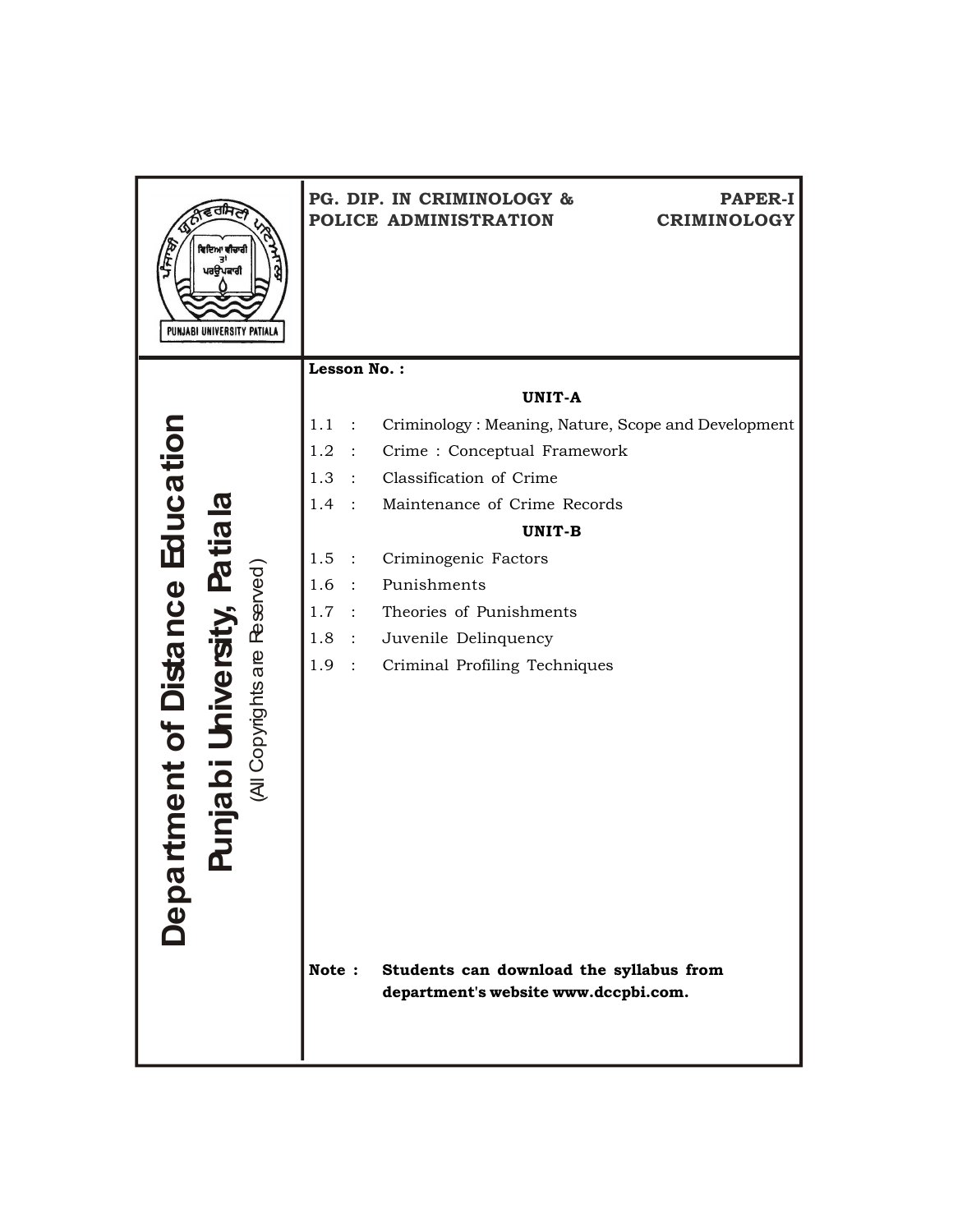**LESSON NO. 1.1 UNIT-A AUTHOR: MS. VEENA RANI** 

# **CRIMINOLOGY MEANING, NATURE, SCOPE AND DEVELOPMENT**

## **An Overview**

- 1.1.0 Introduction
- 1.1.1 Definitions of Criminology
- 1.1.3 Nature and Scope of Criminology
- 1.1.4 Criminology: Development
- 1.1.5 References and Suggested Books

## **1.1.0 Introduction**

Crime is an inevitable part of human society and it is a social evil which emerged with the development of society. Crime is also defined as an anti-social act which is forbidden by law and punishable by State. The systematic study of crime is known as 'Criminology' *i.e.,* Science of law and a person who studied the crime is called Criminologist. The term "*Criminologia" i.e,* 'Criminology' was first time coined in 1885 by Italian Professor of Law Raffaele Garofalo, but afterwards French Anthropologist Paul Topinard used analogous term *"Criminologie".* Thus, Criminology is a combination of two Latin words: Crimen *i.e.,* crime and Logus or logy *i.e.,* study.

Hence, it is the systematic study of crime. It is concerned with the conduct of individuals which is prohibited by society and law. It is a socio-legal study which seeks to discover the causes of criminality and suggests appropriate remedies. However, criminology is one of the most important branches of criminal science which is concerned with societal study of crime and criminal behavior of a criminal. Its aim is to discover causes of crime as well as effective measures to reduce crime.

**1**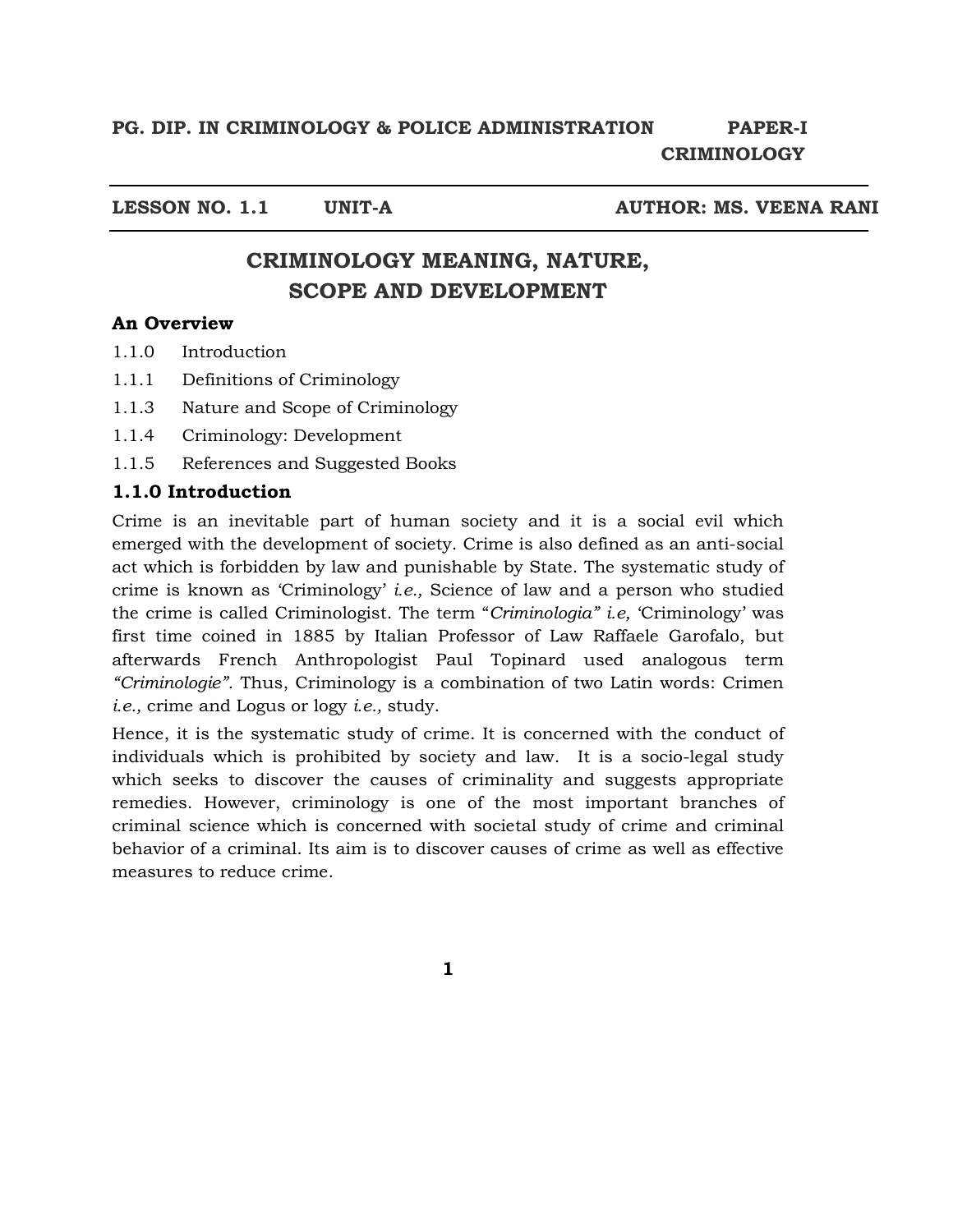# **1.1.1 Definitions of Criminology**

It is very difficult to give universally accepted definition of criminology. Divergent views and definitions have been given by different criminologists, legal experts and jurists from time to time. According to **Edwin Sutherland**, "Criminology is the body of knowledge regarding crime as social phenomenon and it includes within its scope the process of making the laws or breaking the laws and of reacting towards breaking the laws. The objective of criminology is the development of body of general and verified principle and other types of knowledge regarding this process of law, crime and treatment."

According to **Webster,** "Criminology is the scientific study of crime and criminals", while **Michael and Adler** have defined criminology as "the study of criminal behavior." In the same line, **M.A. Elliot** says "Criminology is the scientific study of crime and its behavior." According to **Walter Reckless**, "Criminology is a science which studies the violation of criminal code, set of rules and regulations in a society."

**Donald Taft** defined Criminology in two branches:

- (1) General and
- (2) Specific.

Criminology in a general sense is the study of crime and criminals. In a specific sense it seeks to study criminal behavior its goal being to reform the criminal behavior or conduct of the individual which society condemns. According to Mannheim, in narrow sense criminology is study of crime which embodies the causes, type and extension, while in broader sense it includes penology and studied the systems that dealing with crime, punishment and problems of crime prevention. Likewise, Dr. Kenny defined "Criminology is that branch of science that is related with causes, interpretation and prevention of crime."

Hence, criminology may be defined as branch of knowledge that studies the causes of crime, the method for the prevention the crime, its correction and the way by which one reaches from crime to criminal.

## **1.1.3 Nature and Scope of Criminology**

Criminology is an immensely broad subject which knows few boundaries and becomes involved in all sciences which deals with man and his social organization. Criminology is mainly concerned with the study of delinquents and their criminal behavior, crime control and prevention, criminal's treatment and their rehabilitation etc. Its field of study and research is very wide. The major aspects as thought by various eminent criminologists relating to its scope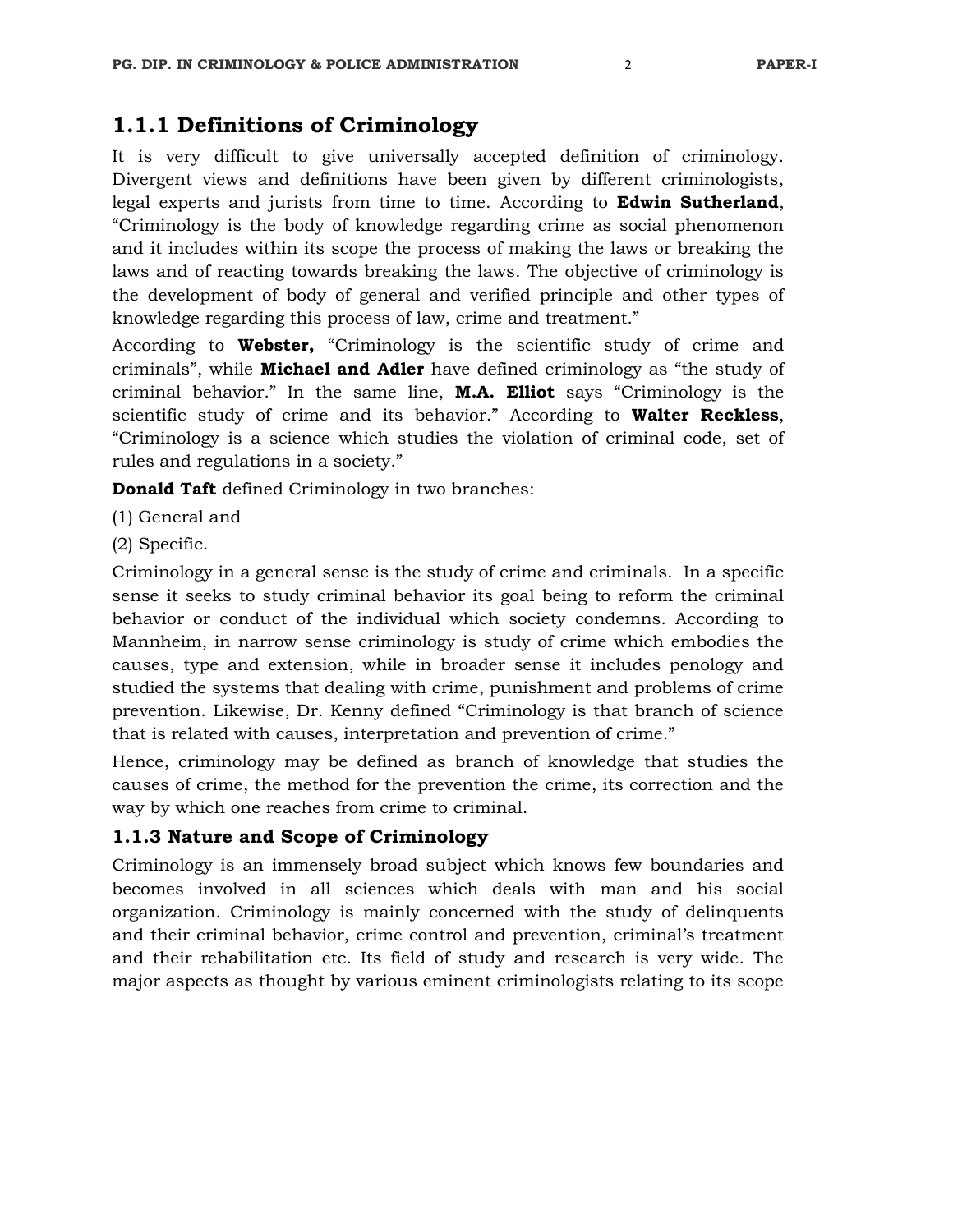and area can be explained in following way. According to Elliot, the subject matters for the study of criminology are:

- 1. The nature of crime and its form
- 2. The causes of criminal conduct or practices
- 3. Personal or individual study of criminals
- 4. Prevention and remedies of crimes.

But on the other hand, according to Sutherland, the subject matters of criminology are:

- 1. The procedure of enactment of law
- 2. The procedure of violation of law
- 3. The reaction of violation of law.

According to Walter Reckless the Criminology covers the following field under its subject matters:

- 1. The mode of reporting of crime to official source and their reactions.
- 2. The development and changes under criminal law due to social, economic and political reason.
- 3. The comparative study of characteristic of criminals and non-criminals.
- 4. Causative factors of crime and formulation of criminals theories.
- 5. Special manifestations of crime, *e.g* white collar crime and organised crime.
- 6. Various efforts and experiments to prevent crime and formulations of criminal theories.

Thus, basic concept of criminology and its methodology are drawn from behavioural science, biology and to some extent, the history and sociology of criminal law. The criminology as a subject is not complete without covering the field of sociology, social work, history, economics, education, medical, biology, law, ethics and religion etc. The past practices and present trends must be studied comparatively so as to have the better understanding of modern approach of criminology under socio-legal system. Some other important areas which are the subject matters for the study of criminology may be described in following ways:

1. The reporting of law violations, clearance by arrest, criminal identification and the improvement measure to record crime, arrest criminals and identify violators etc.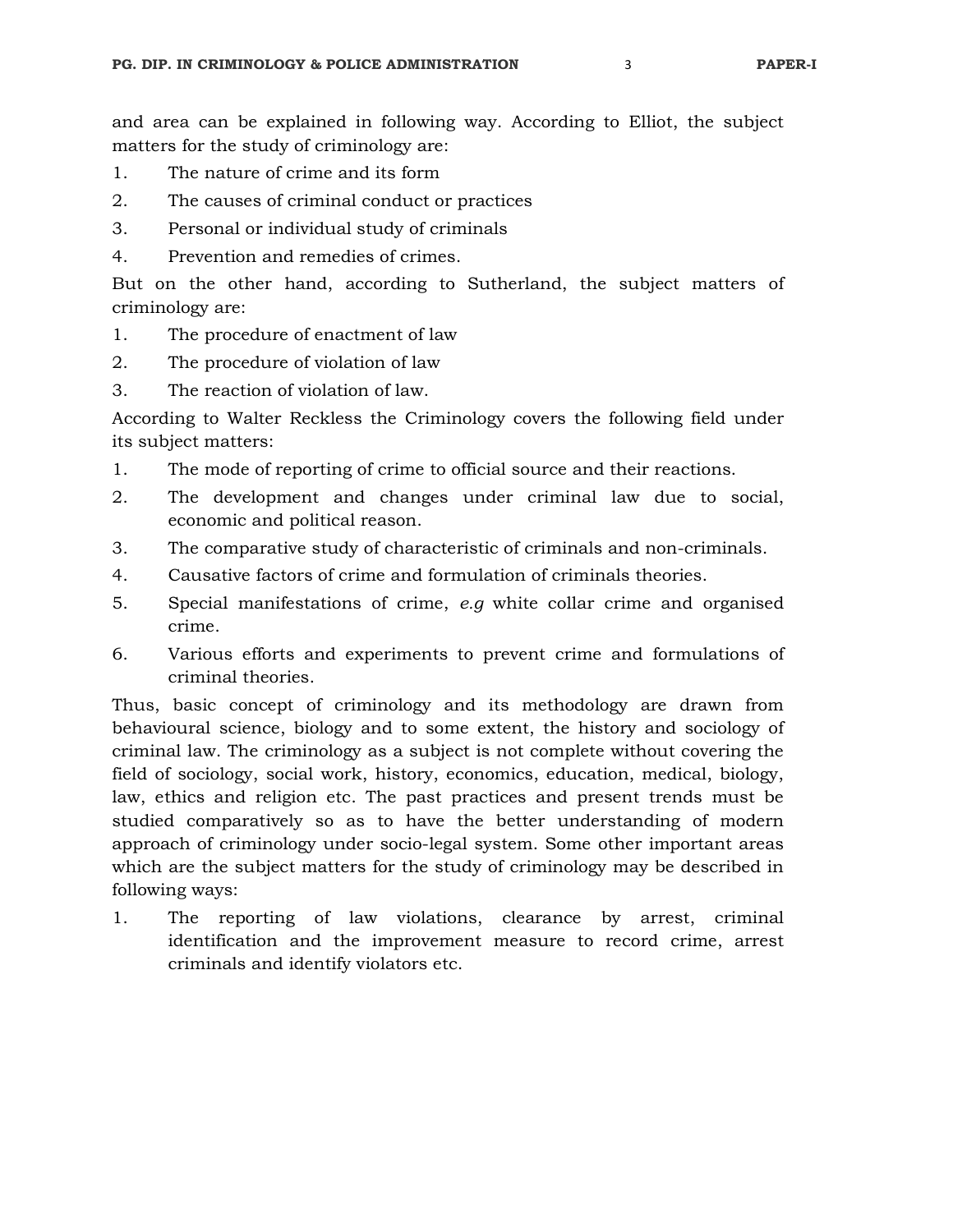- 2. A corporative study of criminal law in various countries as related to social, economic and political system, with appropriate attention to transitions in developing countries and to the system of traditional sanctions in tribal societies.
- 3. The specification of demographic characteristic of juvenile and adult offenders at points in the legal process (usually at the point of arrest or at the point of admission to penal or correctional institution) where it is possible to record age, nativity, ethnic group, marital status, occupation, education level, place of offence, place of residence etc.
- 4. The formulation, testing and revision of hypothesis or theories which attempt to explain crime and delinquency in general or any particular pattern of offender or criminal activity in particular.
- 5. The study of habitual criminals and identification of the first offenders, recidivist, hard core offenders, including offenders with character disorders and mental disturbance who relapse into delinquency and crime.
- 6. The study and control of problem of deviancy which have a close connection with crime *viz.,* abnormal sex offenders, prostitution, suicides, narcotic drug addiction, chronic alcoholism, gambling, begging, vagabondage etc.
- 7. The study and implementation of law enforcement and the operation of special law.
- 8. The evolution and operation of programmes for the prevention of delinquency and crime.

## **1.1.4 Criminology: Development**

The American Institute of Criminal Law and Criminology organized a "National Conference of Criminal Law and Criminology" in June, 1990 at North Western University, Chicago and as a part of its work, the following resolution was passed:

"whereas, it is exceedingly desirable that important treaties on criminology in foreign language be made readily accessible in the English language, resolved that the President appoint a Committee of five with power to select such treaties as in their judgment should be translated, and to arrange for their publication."

The committee appointed under this resolution has made careful investigation of the literature on the subject and recognized that the area of criminal science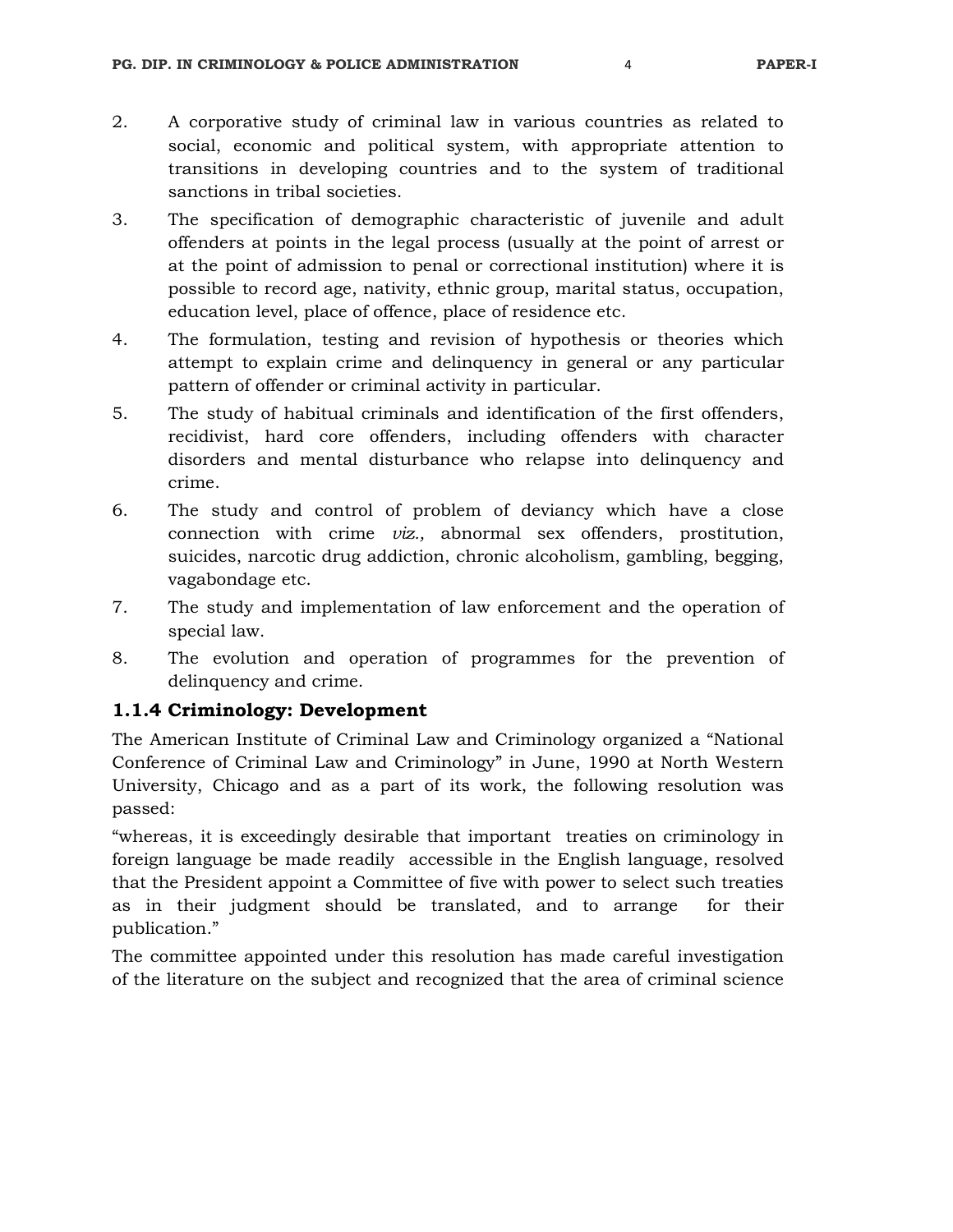is larger than the criminal law. Section 77(b) of the Criminal Justice Act, 1948 empowered for the first time the secretary of State to incur expenses in the conduct of research into the causes of delinquency and the treatment of offenders, and matter connected therewith.

On 31st July, 1958 Lord Butter announced to Parliament that Cambridge would establish the Institute of Criminology. Dr. Radzinowicz becomes the first Wolfson Professor and Director of the Institute in 1959. Undoubtedly, the credit of the institution in Cambridge that criminology has now been firmly established as a subject of vital academic importance in so many universities.

Similarly, in India the "Institute of Criminology and Forensic Science", has been established in the year of 1971 in New Delhi, which organizes special orientation courses on Advanced Criminology for the police and other officials on juvenile delinquency, police-community relations, research methodology etc. A working group on 'Prison Reforms' appointed in the year of 1972 has made crucial recommendations which are now under the consideration of the Government of India. A full fledge Bureau of Police Research and Development has been set up in the year of 1970 by Government of India for promoting systematic study and research in the matter relating to analysis and study of crime, assistance in police research programmes in the States, processing, coordination of research projects, sponsoring extra mural research, participation in social and crime prevention programs, participation in the work of United Nations in the field of prevention of crime and treatments of offenders, Indian Police journal, Crime in India and Research Reports etc. The National Institute of Social Defence established in the year of 1961 (at that time it was known as Central Bureaue of Correctional Services) in the Ministry of Social Welfare and is a co-coordinating body for correctional work at National level. The working group of Planning Commission of Social Defence has recommended to the Government of India for setting up a National Social Defence Academy and Regional Training Institute and Research Cells at the Centre and State levels as part of an expansion programme for the Institute. In pursuance of the recommendation of National Policy Commission, Government of India, Ministry of Home Affairs, New Delhi has set up the National Crime Records Bureau and has assigned to it the following responsibilities, *vide* Government Resolution No.240 13/13/85-GPA-VI dated 11 March, 1986:

- (a) To keep record of crime and criminals including those operating on national and international level.
- (b) To gather the statistics of crime and criminals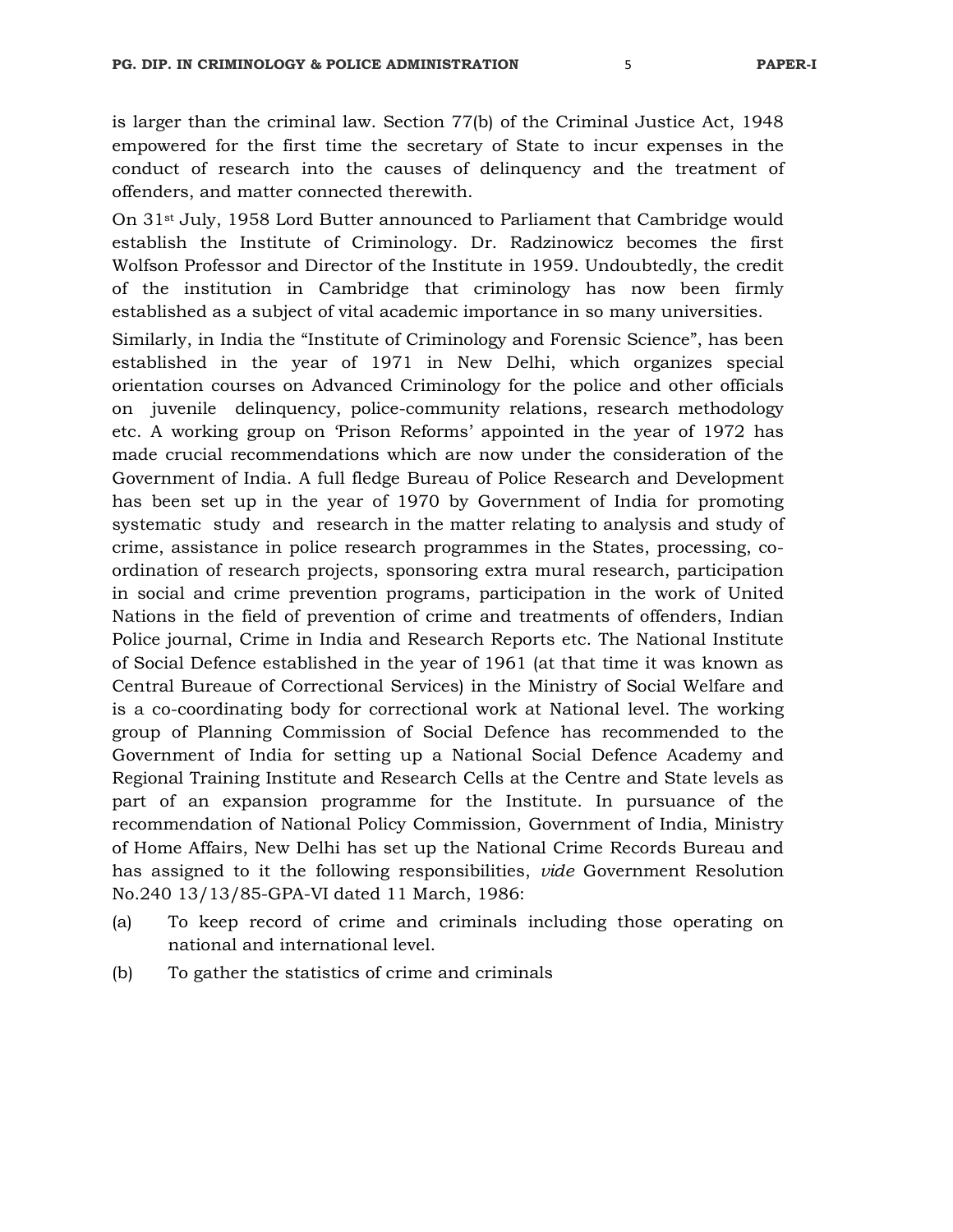(d) To guide the functioning of State Crime Record Bureau etc.

## **1.1.5 References and Suggested Books**

- 1. Dr. N.V. Paranjape, "Criminology And Penology", Centre Law Publications, Allahabad, 13<sup>th</sup> edn., 2007.
- 2. K.D. Gaur, "Criminal Law, Criminology and Administration of Criminal Justice", Universal Law Publishing, Delhi, 3rd edn., 2015.
- 3. Prof. (Dr.) Syed Mohammad Afzal Qadri, "Criminology and Penology", Eastern Book Company, Lucknow, 6th edn., (Reprinted) 2011.
- 4. R.V. Kelkar, "Lectures on Criminal Procedure including Probation and Juvenile Justice", Eastern Book Company, Lucknow, 5th edn., (Reprinted) 2013.
- 5. Ram Ahuja, "Criminology" Rawat Publication, Jaipur, (Reprinted) 2012.
- 6. Roger Hopkins Burke, "An Introduction to Criminological Theory", William Publishing, UK, 2nd edn., 2005 (Reprinted) 2008.
- 7. Ronald L. Akers, Christine S. Sellers, "Criminological Theories, Introduction, Evaluation And Application", Rawat Publication, Jaipur and New Delhi, 4th edn., 2004.
- 8. Syed Shamsul Huda, "The Principles of the Law of Crimes (Tagore Law Lectures-1902), Eastern Book Company, Lucknow, 1<sup>st</sup> edn., (Reprinted) 2011.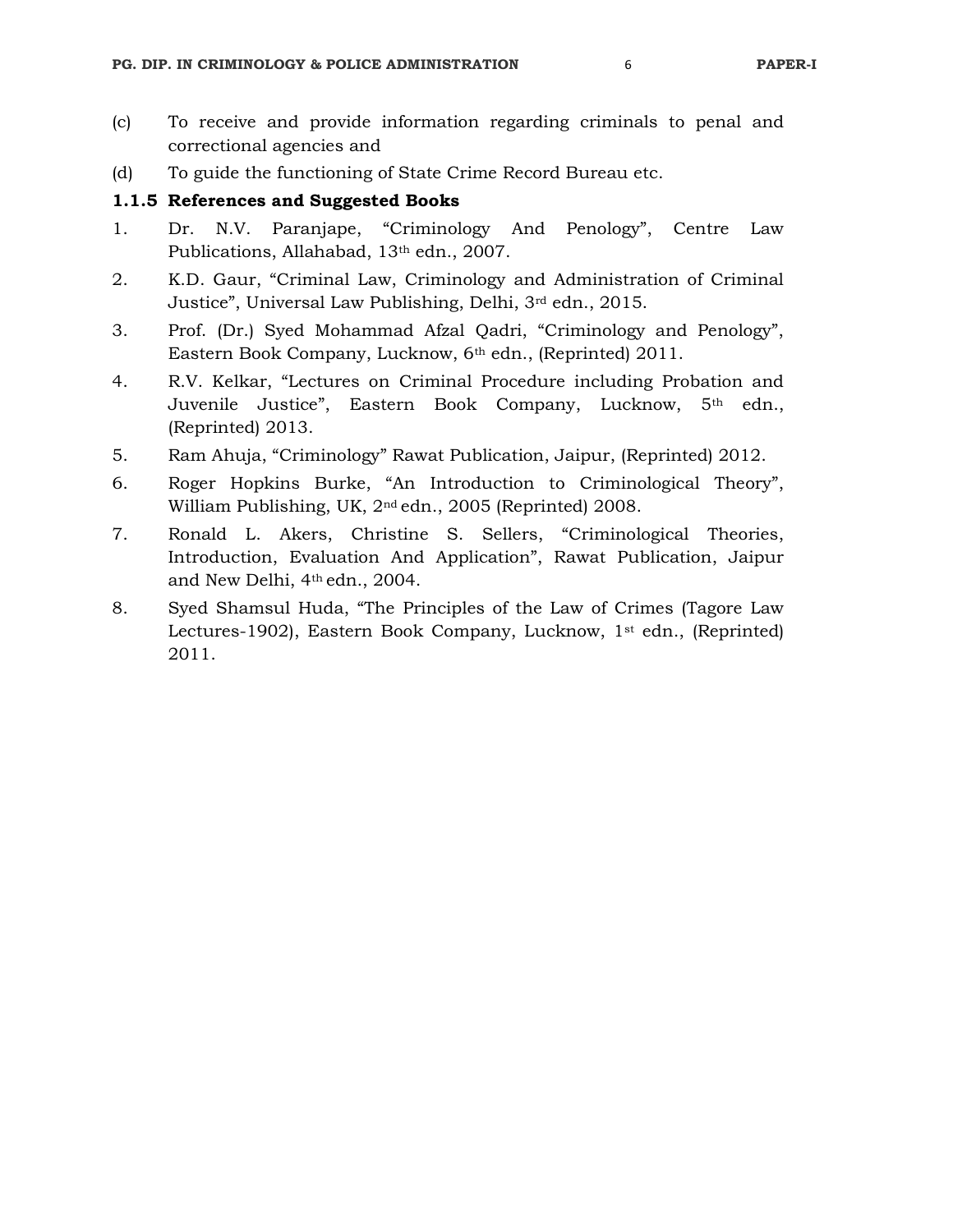**LESSON NO. 1.2 UNIT-A AUTHOR : MS. VEENA RANI** 

## **CRIME : CONCEPTUAL FRAMEWORK**

## **An Overview**

- 1.2.0 Introduction
- 1.2.1 Definition of Crime
- 1.2.3 The Concept of Crime
- 1.2.4 Characteristics of Crime
- 1.2.5 Elements of Crime
- 1.2.6 Causes of Crime
- 1.2.7 References and Suggested Books

## **1.2.0 Introduction**

Man by nature is a fighting animal hence to think of a crimeless society is a myth. Truly speaking, there is no society without the problem of crime and criminals. The concept of crime is essentially concerned with the social order. It is well known that a man's interests are best protected as a member of the community. Everyone owes certain duties to his fellow-men and at the same time has certain rights and privileges which he expects others to ensure for him. This sense of mutual respect and trust for the rights of others regulates the conduct of the members of society *inter se.* Although most people believe in 'live and let-live' policy yet there are a few who for one reason or the other, deviate from this normal behavioural pattern and associate themselves with anti-social elements. It is for this reason that Salmond has defined law as a "rule of action" regulating the conduct of individuals in society. The conducts which are prohibited by the existing law at a given time and place are known as wrongful acts or crimes whereas those which are permissible under the law are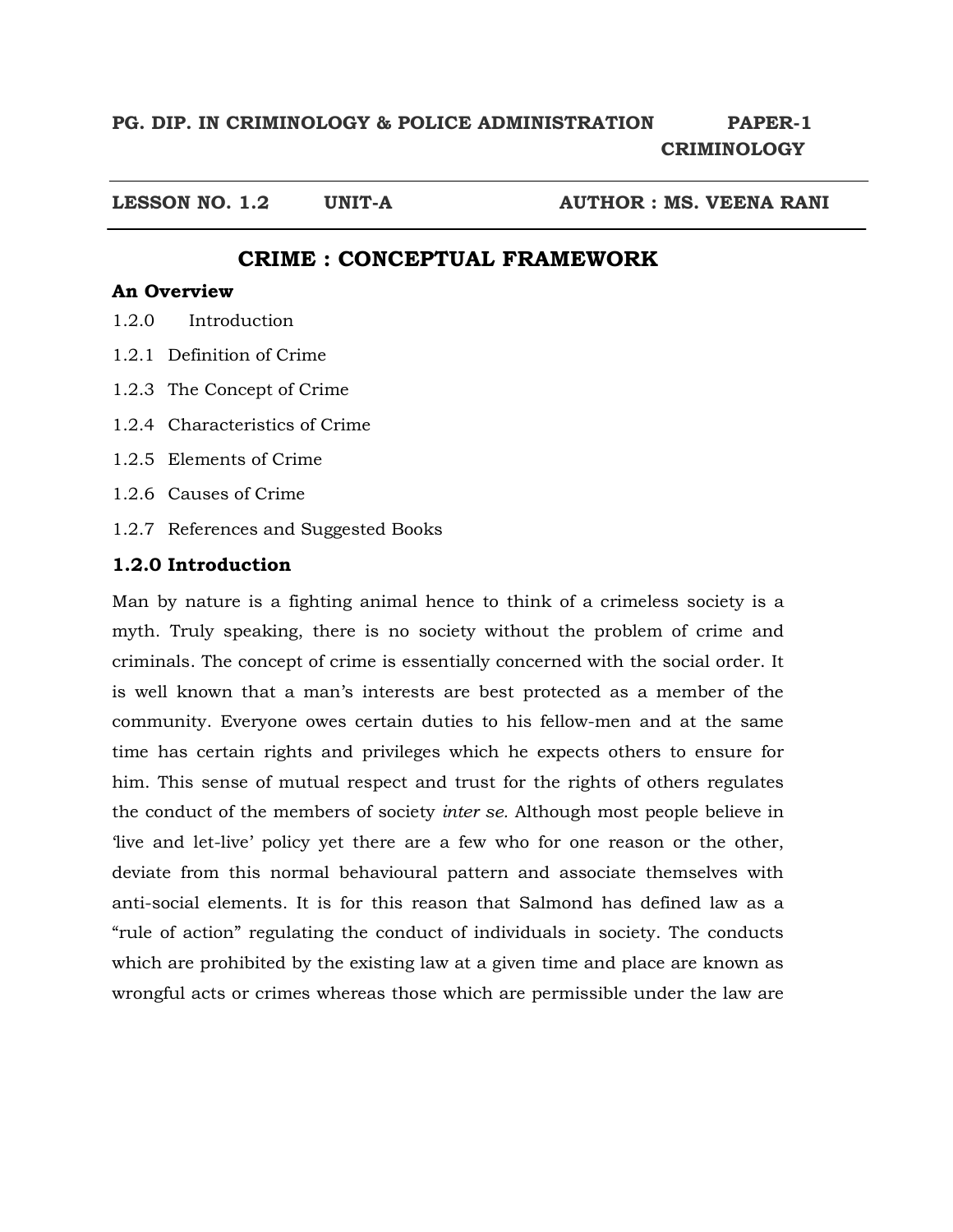treated as lawful. The wrongdoer committing crime is punished for his guilt under the law of the land.

#### **1.2.1 Definition of Crime**

A precise definition of crime is by no means an easy task. Jurists have always differed in their views about an exact definition of crime. But most of them generally agree that every criminal act involves some sort of law violation. It is important to note that 'Cross Jones' defines, "crime as a legal wrong the remedy for which is punishment of the offender at the instance of the State." In the same way, Gillin defines, "crime as an act that has been shown to be actually harmful to the society, or that is believed to be socially harmful by a group of people that has power to enforce its beliefs and that places such act under the ban of positive penalties." Thus, he considers crime as an offence against the law of the land, while Tappen has defined, "crime as an intentional act or omission in violation of criminal law committed without defense or excuse, and penalized by the State as a felony or misdemeanor."

According to Blackstone, "a crime is an act committed or omitted, in violation of a public law either forbidding or commanding". Supporting this contention Sutherland characterized, "crime as a symptom of social disorganization." Hence, the tendency of modern sociological penologists is therefore to treat crime as a social phenomenon which receives disapprobation of the society.

In the words of Donald Taft, "crime is a social injury and an expression of subjective opinion varying in time and place." Halsbury defines, "crime as an unlawful act which is an offence against the public and the perpetrator of that act is liable to legal punishment."

## **1.2.3 The Concept of Crime**

Many attempts have been made to define crime, but all they fail to help us in identifying what kind of act or omission amounts of a crime. In other words, of all the branches of law, the branch that closely touches and concerns man in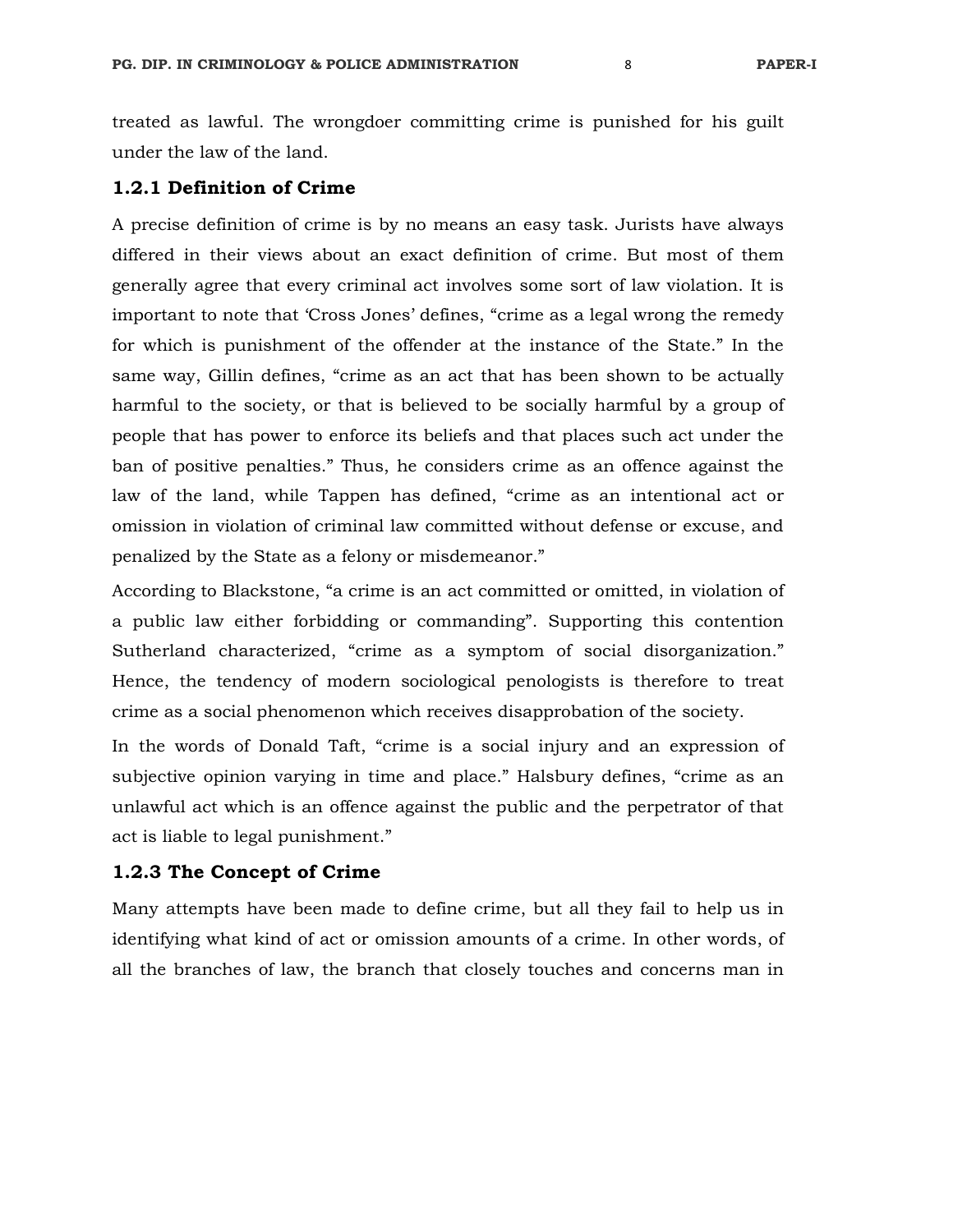his day-to-day affairs is criminal law, yet the law is not in a satisfactory state. Perhaps, this is because of the changing notions about crime from time to time and place to place. The very definition and concept of crime varies not only according to the values of a particular group and society, its ideals, faith, religious attitudes, customs, traditions and taboos, but also according to the form of government, political and economic structure of the society and a number of other factors.

To understand the meaning and concept of crime in its correct perspective, it would be appropriate to examine some of the definitions propounded by jurists in this context.

## **(i) Crime as a Public Wrong**

In his classical work, "Commentaries on the Laws of England", Blackstone defines crime in two ways. In the first place, he says, "crime is an act committed or omitted in violation of a 'public law' forbidding or commanding it."

The definition appears to be misleading since it limits the scope of crime to violations of a 'public law'. As such, the definition would cover only political offences *viz.,* offences against the State. Such offences are merely a segment of the great bulk of criminal law. If 'public law' is taken as equivalent to 'positive' or 'municipal law' as noted by Kenny, the definition would become too wide and would cover all legal wrongs, while in fact every legal wrong is not a crime. Likewise, if 'public law' is interpreted to include both constitutional and criminal law, as with the Germans, the definition ceases to define, because it is fallacious to define crime with the help of constitutional law.

Perhaps, Blackstone visualized the inadequacy of his first definition of crime, so he modified it and explained, "Crime is a violation of the 'public rights and duties' due to the whole community, considered as a community."

While editing Blackstone's Commentaries, Stephen modified this definition slightly and reconstructed it in the following words, "A crime is a violation of a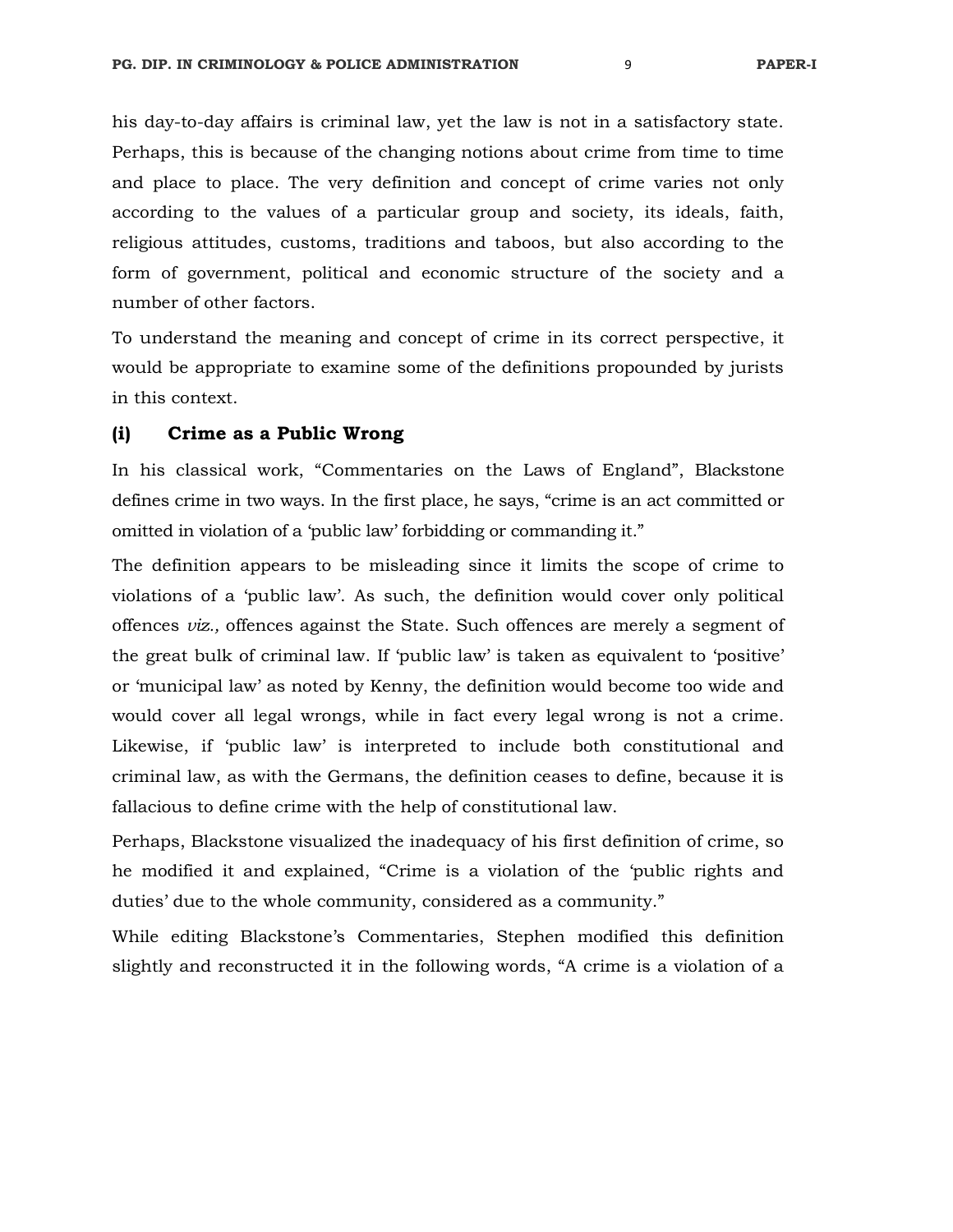right, considered in reference to the evil tendency of such violation as regards the community at large."

However, the definition is not free from error. It narrows down the scope of crime to the violation of rights only, whereas criminal law fastens criminal liability even on those persons who omit to perform duty required by law. Willful omission to provide food, clothing, shelter or medical aid to a child by a father or to wife by a husband is a crime.

The definitions given by Blackstone and Stephen further stress that crimes are braches of 'those laws which injure the community'. Similar was the idea in regard to the concept of crime with the Romans, who designated crimes as *delicta publica* (public wrongs) and criminal trials as *judica publica* (public justice). However, all the acts that are injurious to the community are not necessarily crimes.

#### **(ii) Crime as a Moral Wrong**

The word 'crime' owes its genesis to the Greek expression *'krimos',* which is synonymous with the Sanskrit word *'krama'* meaning social order. Thus, the word 'crime' is applied to those acts that go against social order and are worthy of serious condemnation. The Garafalo, an eminent criminologist, defines crime in terms of immoral and anti-social acts. He explained, "Crime is an immoral and harmful act that is regarded as criminal by public opinion because it is an injury to much of the moral sense as is possessed by a community- a measure which is indispensable for the adaptation of the individual to society."

In this definition, the emphasis on moral wrong breaks down in many respects. No doubt, immoral acts like murder, or causing hurt without any reasonable excuse, stealing or destroying another's property, kidnapping a child, raping a woman etc., have been traditionally considered as crimes.

There are many acts that are prohibited not because of their immoral nature, but because of social expediency and a number of other factors. For instance, traffic offences, offences relating to black-marketeering or hoarding of essential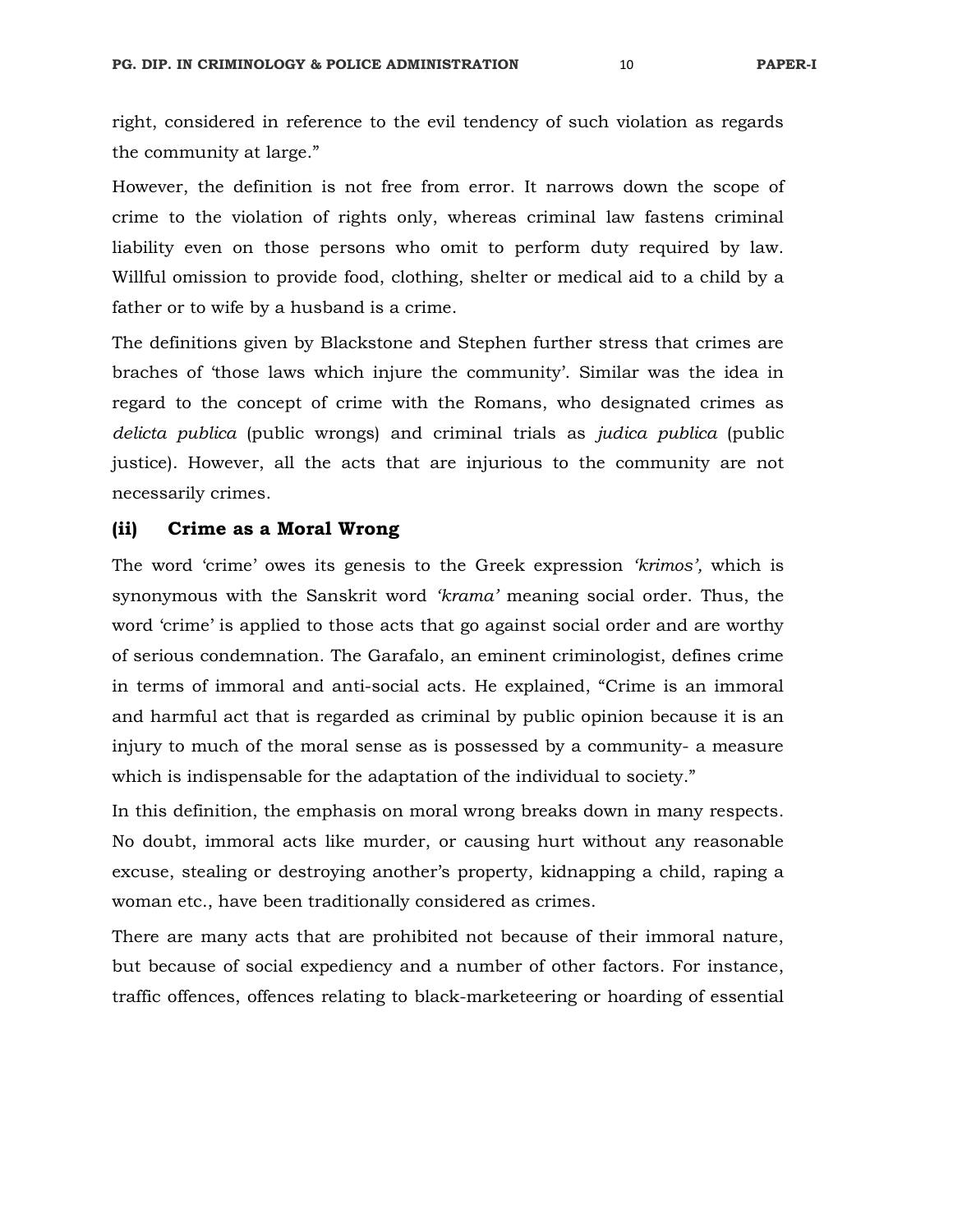commodities, customs, licensing, taxing statutes etc., are based upon economic expediency necessitated by a growing industrialized and urbanized social economy. Likewise, there are some harmless 'crimes' like vagrancy and loitering; some prophylactic 'crimes' like consorting and possession of prohibited goods (even without intent to use them) for example, weapons, drugs, illegal imports, and goods (including money) unlawfully obtained.

## **(iii) Crime as a Conventional Wrong**

A noted criminologist, Edwin Sutherland, defines crime in terms of criminal behaviour. He described that, "Criminal behaviour is behaviour in violation of the criminal law. No matter what the degree of immorality, reprehensibility, or indecency of an act, it is not a crime unless it is prohibited by the criminal law. The criminal law, in turn, is defined conventionally as a body of specific rules regarding human conduct which have been promulgated by political authority, which apply uniformly to all members of the classes to which the rules refer, and which are enforced by punishment administered by the State. Characteristics, which distinguish this body of rules regarding human conduct from other rules, are therefore, politically, specificity, uniformity and penal sanction." Sutherland merely enumerates the characteristics of a crime instead of giving a definition of crime. He only says that crime is a violation of the criminal law.

Hence, Crime is an act that has been shown to be actually harmful to society, or that is believed to be socially harmful by a group of people that has the power to enforce its beliefs, and that places such act under the ban of positive penalties.

In Soviet Russia crime has been defined in terms of socially dangerous acts. Article 7 of the Criminal Law Fundaments of former USSR (1959) states that crime is:

"A socially dangerous act (commission or omission) provided for by the criminal law, which infringes the Soviet Social or State system, the socialist economic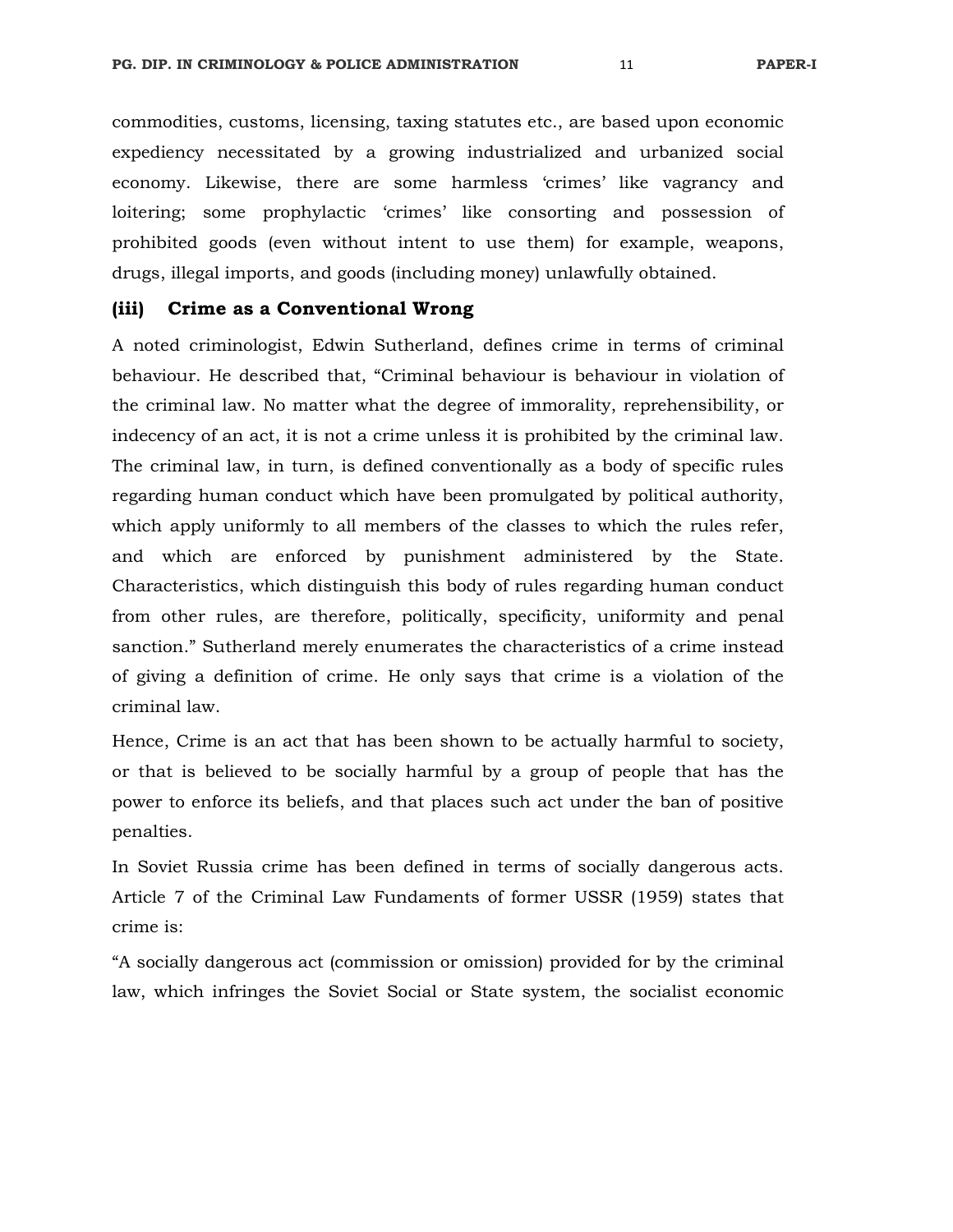system, socialist property, the person or the political, labours, property and other rights of citizens, or any other socially dangerous act provided for by the criminal law, which infringes the socialist legal order, shall be deemed to be a crime".

The sociological definition too, like other definitions, fails to explain a number of criminal behaviours. As stated earlier, when legislature enacts that a particular act shall become a crime or that an act that is criminal shall cease to be so, the act does not change in nature in any respect other than that of legal classification. In other words, the name of the behaviour would be changed, but the nature and the social reaction to the behaviour would remain the same, for the 'social interest' damaged by the behaviour would remain essentially unchanged. For instance, though now dowry is a crime, there is hardly any change in the attitude of the people. Perhaps, it is more in practice today than before as is evident from the number of dowry deaths and cases of bride burning reported each year.

## **(v) Crime as a Procedural Wrong**

Some writers define crime in terms of nature of the proceedings. For instance, Austin says, "A wrong which is pursued by the sovereign or his subordinates is a crime (public wrong). A wrong which is pursued at the discretion of the injured party and his representatives is a civil injury (private wrong)."

The definition does not hold well in respect of a number of offences in which the prosecution could be initiated only at the instance of the injured party as in torts. No court will take cognizance of the offence of adultery and of criminal elopement (sections 497, 498 of the Indian Penal Code, 1860), except upon a complaint made by the husband of the woman and in case of cruelty by husband or relatives of husband upon police report or upon a complaint by the wife or women's parents, etc. (section 199A of the Code of Criminal Procedure, 1973).

It is important to mention here that Kenny modified Austin's definition and stated that, "Crimes are wrongs whose sanction is punitive, and is in no way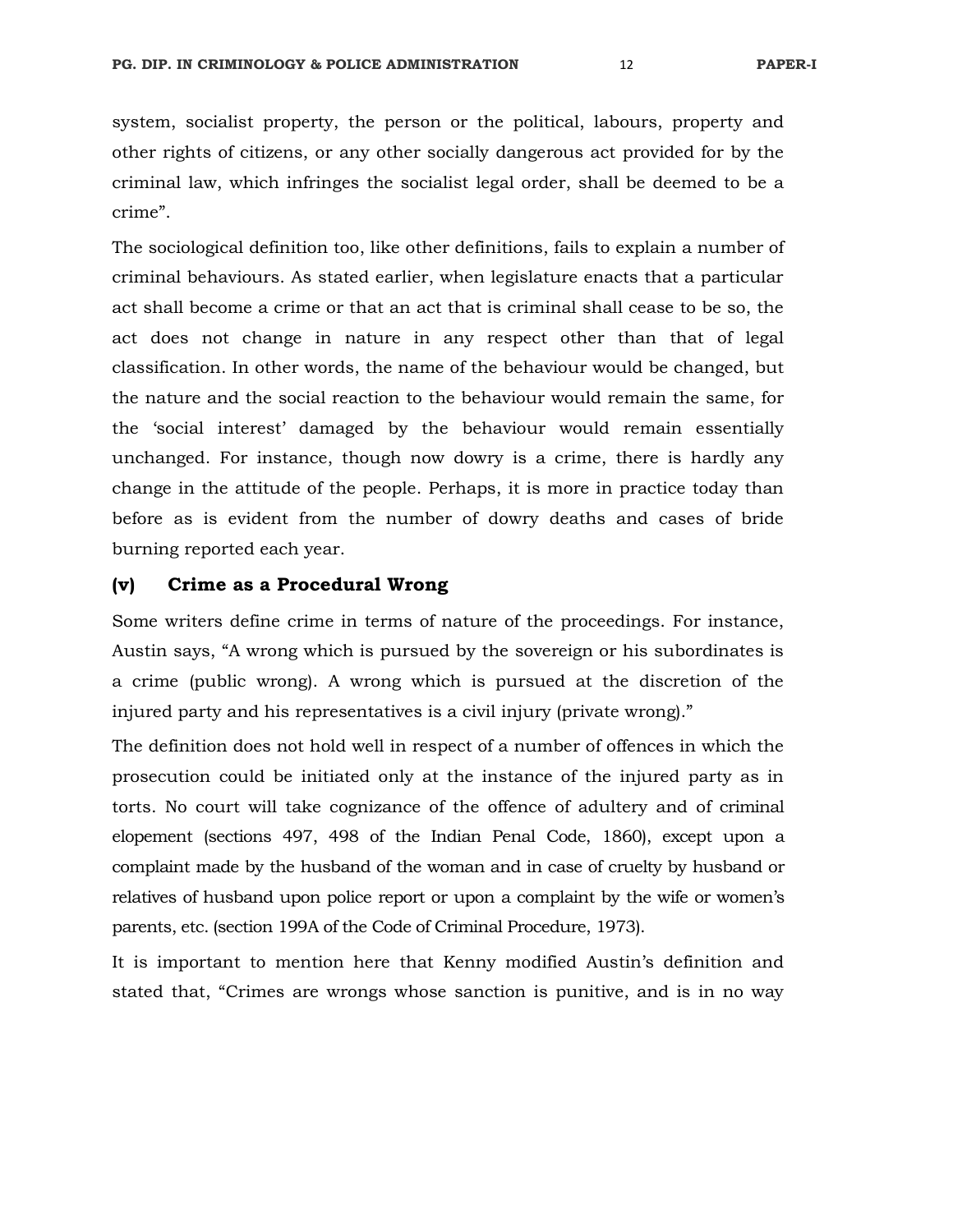remissible by any private person, but is remissible by the Crown alone, if remissible at all."

Kenny's definition is also not free from lacunae and is open to criticism. It is with respect to the word 'remissible' that the difficulty arises. The definition lays stress on remission by the 'Crown', which is not always true. There are a number of compoundable offences that are remissible by some gratification from the accused.

From the foregoing discussion, it is crystal clear that crime has so far not been satisfactorily accomplished by any jurist. In fact, as stated by Russell, "Criminal offences are basically the creation of the criminal policy adopted from time to time by those sections of the community who are powerful or astute enough to safeguard their own security and comfort by causing the sovereign power in the State to repress conduct, which they feel may endanger their position."

## **(vi) Crime as a Legal Wrong**

When a penal statute prescribes punishment for an act or illegal omission (section 32 of the Indian Penal Code, 1860), it becomes crime. But as regards the definition of the term 'crime', there is no satisfactory definition acceptable to all and applicable in all situations. Even the Indian Penal Code, 1860 is silent on this aspect, though it has codified the bulk of the criminal law of the country. Section 40 of this Code simply states:

"Except in the chapters and sections mentioned in clauses two and three of this section, the word 'offence' denotes a thing made punishable by this Code … or under any special or local law."

This provision is nothing, but a statement of fact and cannot be regarded as a definition of crime. However, one can understand what constitutes a crime, by the following three essential attributes:

i. Crime is an act of commission or an act of omission on the part of a human being, which is considered harmful and prohibited by the State;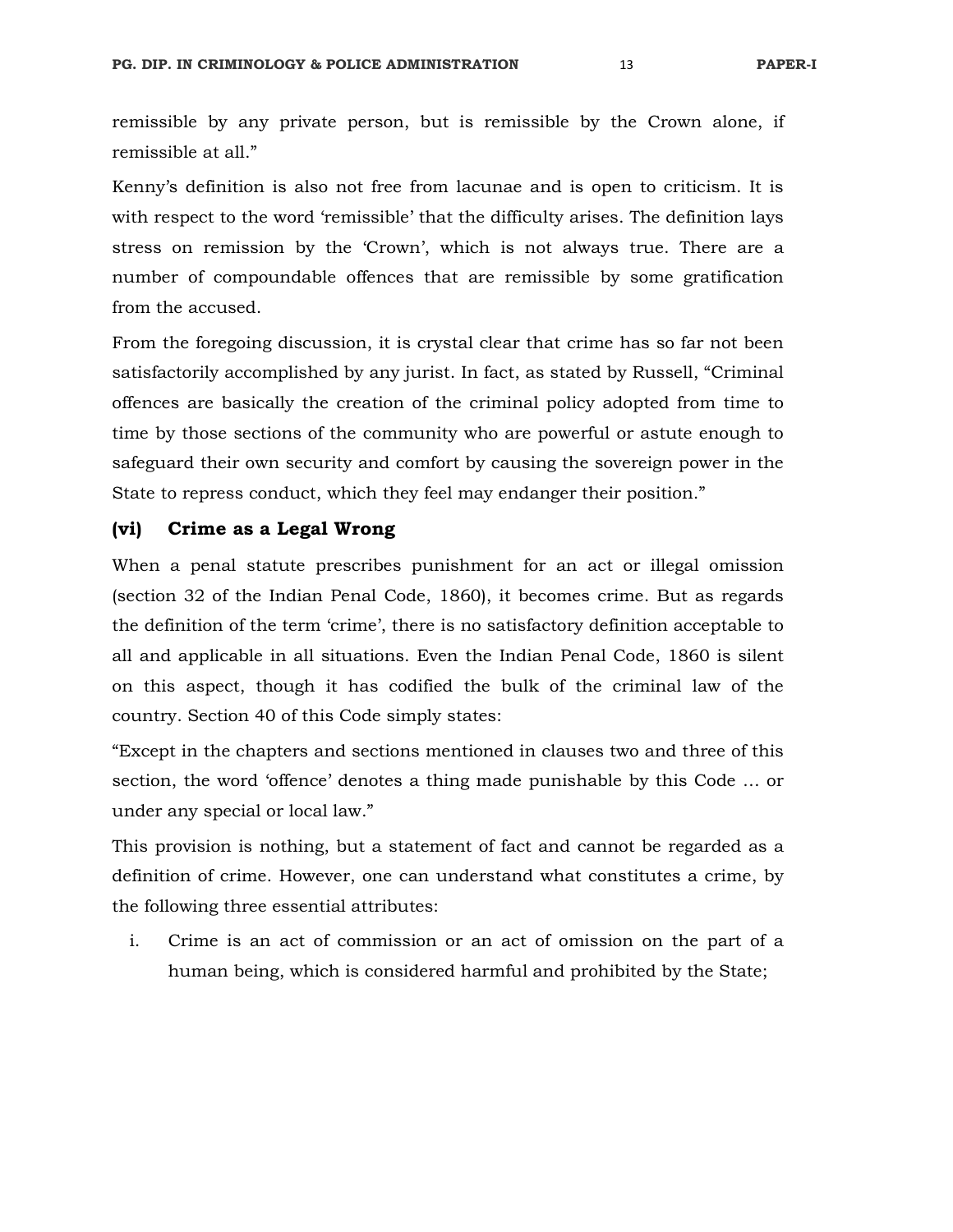- ii. The transgression of such harmful acts is prevented by a threat or sanction of punishment administered by the State; and
- iii. The guilt of the accused is determined after the accusation against him has been investigated in legal proceedings of a special kind in accordance with the provisions of law (as provided under Code of Criminal Procedure, 1973 and Indian Evidence Act, 1872).

## **1.2.4 Characteristics of Crime**

From the above definitions of crime, it is evident that there are certain characteristics of a crime which make an unlawful act or omission punishable under the law of the land. The main characteristics of a crime are as follows:

- **1. External Consequences:** Crimes always have a harmful impact on society may it be social, personal, emotional or mental.
- **2. Act** *(Actus)***:** There should be an act or omission to constitute a crime. Intention or *mens-rea* alone shall not constitute a crime unless it is followed by some external act.
- **3. Guilty Mind or** *Mens-rea***:** Guilty mind *i.e., mens-rea* is one of the essential ingredients of a crime. It may, however, be direct or implied. Implied *mens-rea* is otherwise termed as constructive *mens-rea*.
- **4. Prohibited act:** The act should be prohibited or forbidden under the existing law.
- **5. Punishment:** The act, in order to constitute a crime should not only be prohibited by the law, but should also be punishable, by the State.

## **1.2.5 Elements of Crime**

Any act is not crime by itself and every act cannot be treated as crime. There are some elements which make any act as crime. The renowned criminologist 'Hall' has explained **seven** different elements of crime:

(a) Doing any criminal act intentionally and carelessly.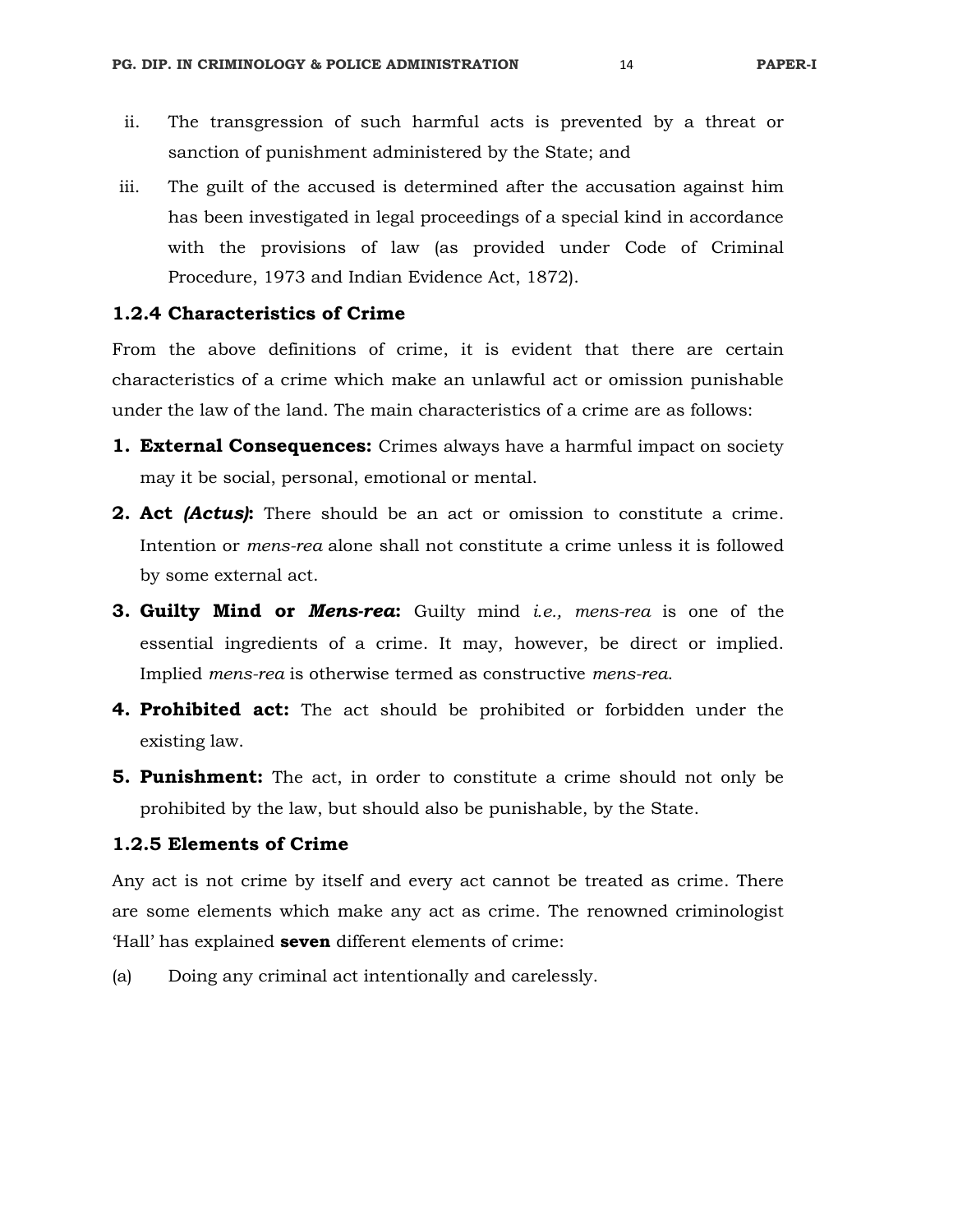- (b) Doing such act with malafide intention or criminal intention.
- (c) Establishment of link between malafide intention and conduct.
- (d) Such act causing damage to anyone *i.e.,* appearance of external effects of such act.
- (e) Prohibition of such damage by law.
- (f) When there is a causal relation between voluntary conduct and damage prohibited by law.
- (g) The existence of punishment as specified by law for such acts.

Likewise, Huda has also mentioned has **four** elements of crime:

- i. the existence of any obligation upon any person for doing anything and the existence of any proper penal provision on non-performance of such act
- ii. doing such act either with malafide or criminal intention
- iii. doing of such act with criminal motive
- iv. such act if causes damage to anyone.

## **1.2.6 Causes of Crime**

Normally there is one or the other reason behind any crime. We can call it motive or intention. In criminology, different causes have been explained which are based on any school. The criminologists mainly accept the following causes for the crime:

- 1. Physical Causes
- 2. Family Causes
- 3. Social Causes
- 4. Economic Causes
- 5. Political Causes
- 6. Psychological Causes
- 7. Other Causes.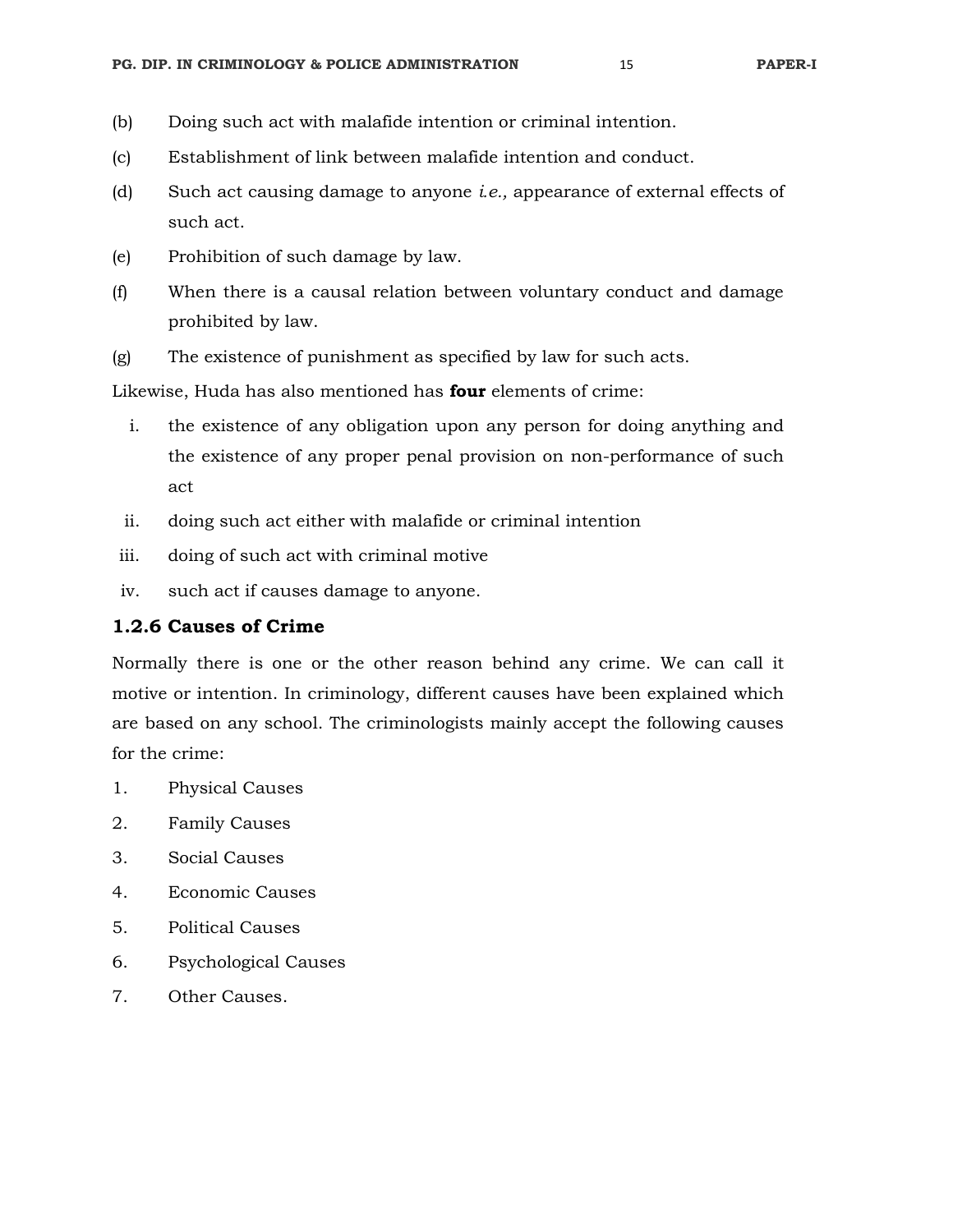## **1. Physical Causes**

We can call them as personal causes. The famous criminologist Lombroso is the strong supporter of this. Lombroso has to say that the physical and mental conditions of criminals are different from that of normal persons. This is hereditary, on this basis, he developed the concept of hereditary criminal. It has been called atavist. The physical causes may be put under the following subgroups:

## **(a) Age**

The first symptom affecting crimes is the age of criminal. According to criminologists, the persons in the age group of 15-16 years commit normal crime, while persons in the age group of 25-26 years commit crimes of serious nature. Sexual crimes are committed more in old age. The criminologist Burk is the strong supporter of this theme.

#### **(b) Gender**

It is the notion of criminologists that men commit more crimes as compared to that of females. According to Pollack the females commit more crimes of cheating, abortion and prostitution. The tendency of homosexuality is found more in men. Prof. Smith treats sexual defect as one of the causes of crime.

## **(c) Physical Constitution**

The physical constitution *viz.,* shape, composition etc., of a man are also causes of crime. Men of normal nature and soberness commit less crimes, while on the other hand those of abnormal nature commit more crimes, men of ugly features, handicapped and bold persons are treated inferior and with hate and fun, that imbibes in them the feeling of despair, inferiority and insult which induced them to commit crime. The criminologist Gorring is considered as the strong supporter of this theme.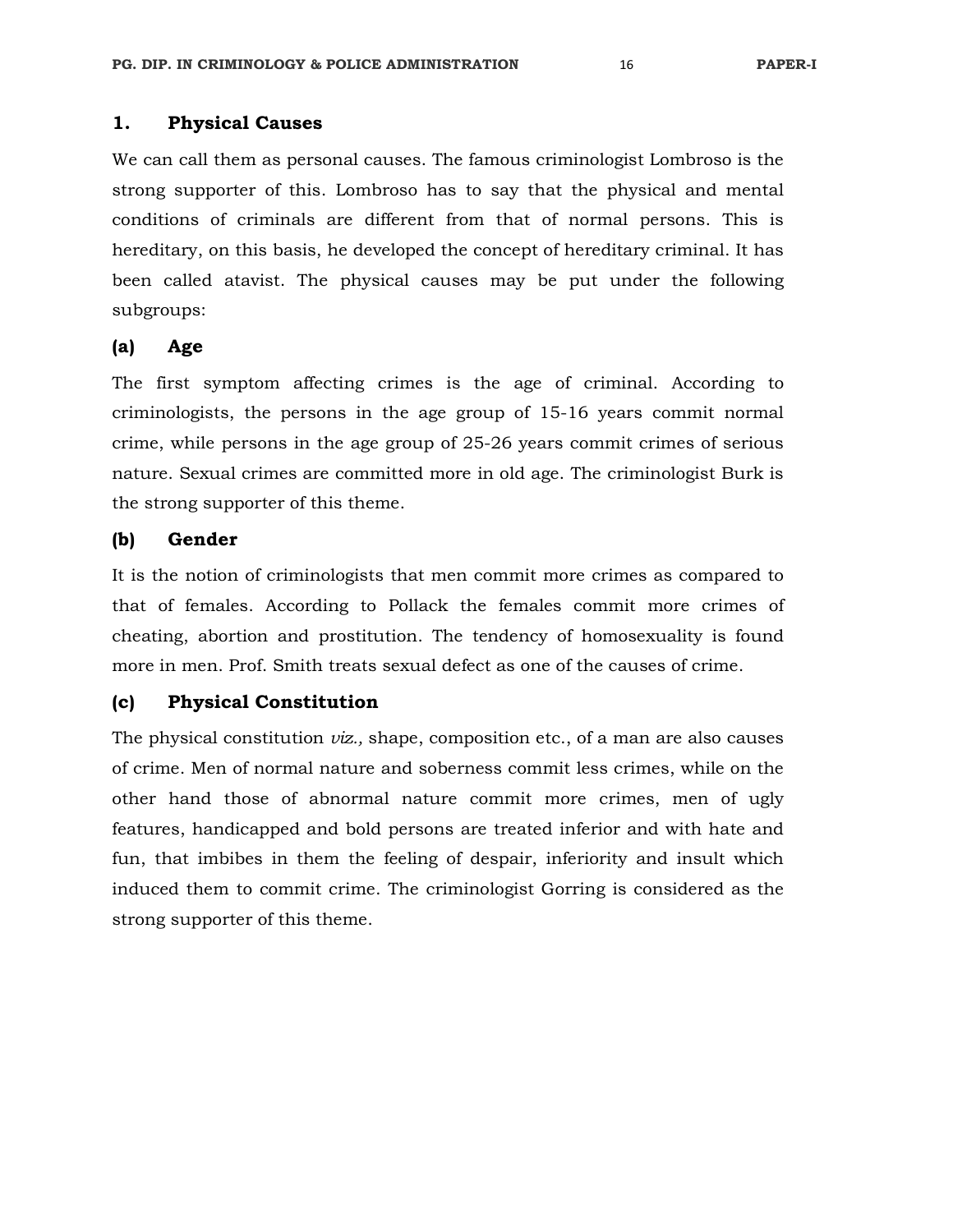## **a) Mental Condition**

The mental condition of a man induces him towards crime. Low level of intelligence, defective psychological conditions, insanity, mentally derailed persons etc., are symptoms of defective mentality. Such persons commit more crimes because they do not understand the nature of act and its consequences.

## **2. Family Causes**

The conduct of a person depends more on family atmosphere. Whatever atmosphere a man finds in his family he acts in the light of that. It has also been said that family is the first school of a man. Donald R. Taft has also said that family is not only a first school, but most homogeneous, integrated and internal social school. For crimes, mainly the following family circumstances are treated as more responsible:

- a) Lack of control of family head
- b) Dissolution of family
- c) Negligence towards relations
- d) Lack of association
- e) Emotional tensions etc.

It is relevant to mention here that Sutherland is of the view that children of such families become criminals:

- $\triangleright$  If the atmosphere of such family is immoral of addicting nature and criminal.
- $\triangleright$  When there are no father and mother.
- That family which is illiterate, follower of bad customs, non-sensitive and suffering from diseases.
- $\triangleright$  In which there is step motherly treatment with their own persons, they are neglected and jealousies are expressed towards them and the family which is over crowdy.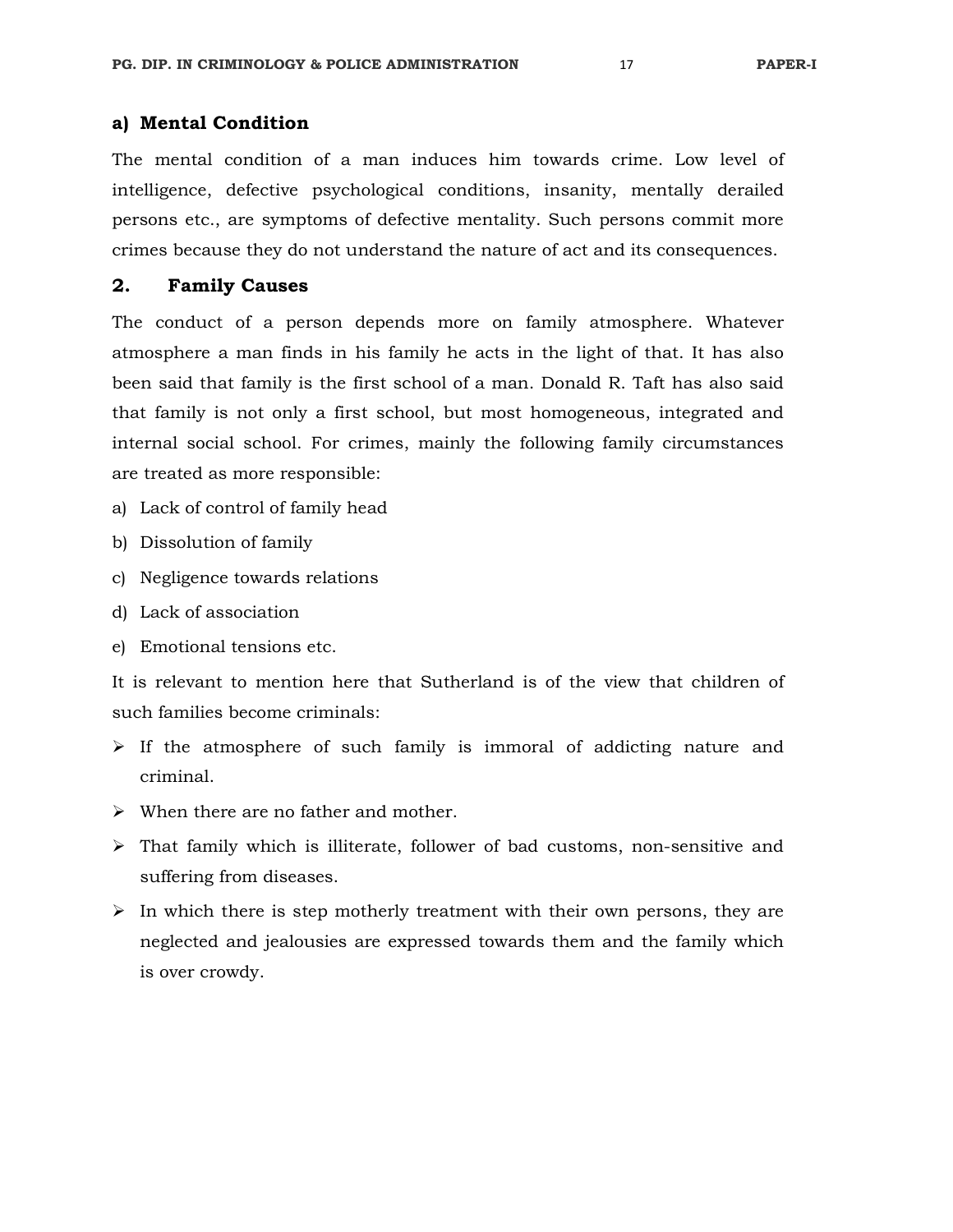$\triangleright$  The family whose economic condition is very poor and the members are unemployed.

Therefore family and family atmosphere and circumstances are also causes of crimes.

## **3. Social Causes**

Society and social circumstances are one of the prominent causes in relation to crime. Man is a social creature and he spends his whole life in the society, and therefore, what type of atmosphere he finds in society, he adapts himself according to that atmosphere. In other words, it can be said that the type of society a man finds, he adjusts himself according to that society. Man belonging to civilized and well cultured society is also civilized and well cultured. If the society has criminal background then the person belonging to that society will also be criminal. There are many social practices and bad customs which become the causes of crime *viz.,* dowry system, child marriage, sati system, untouchability etc.

## **4. Economic Factor**

Poverty, lack of money, economic disparities are also important causes of crime. When a family is in economic crisis then the members get involved in theft, prostitution, immorality etc. Idleness and unemployment is also the main cause of crime. Unemployed person mostly puts his steps towards theft, vulgarness, prostitution, sexual exploitation, begging, drinking etc. The lust, greed, selfishness, lavish lifestyle and the desire to earn more wealth are those instincts in man which given birth to crime, theft, decoity, criminal breach of trust, cheating, fraud, smuggling, black marketing, adulteration, bribery and so on. In other words crime is the result of these greedy instincts.

## **5. Political Factor**

There are some political factors which are also responsible for growth of crimes in the society. It has become a normal notion of the people that most of the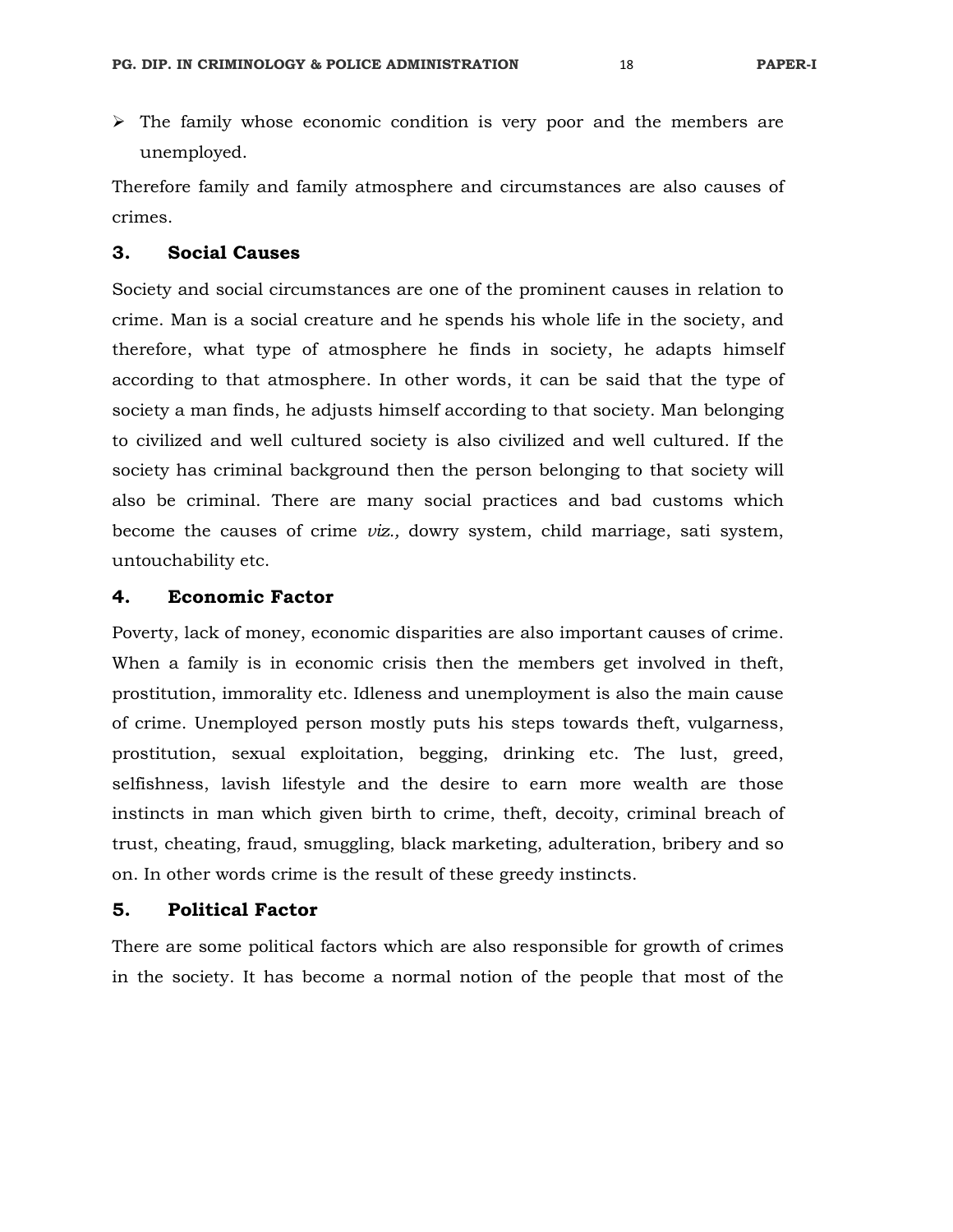criminals get protection of political leaders. Such people commit crime without any fear because the government and the administration cannot do anything against them. The politicians have their vested interests behind such protection. At the time of election, such criminals are used by the political leaders in many ways such as:

a) payment of subscription in election or extending economic cooperation

- b) to compel the voters to cast their vote by force and use of violence
- c) to frighten, threaten and terrorize the voters
- d) to capture booths
- e) to take the ballot box by force and running away
- f) to effect false voting etc.

This is the very basic reason that today people talk about the criminalization of politics.

## **6. Psychological Factor**

The psychological cause of crime also occupies an important place. Alfred Binet, a famous psychologist of France, propounded mental age and intelligence quotient by making experiments in his psychological laboratory on persons about the problem of low level of intelligence and analyzed its effects on criminality. Prof. Jerman also extended the experiments and research of Prof. Binet. In his opinion, mental age means that age of child when he develops normal intelligence and he gets competence to understand the cause and its consequences. This competence increases with age which is known as gaining intelligence or growth of intelligence. The renowned scientist Freud whose contribution in this area is also important, while analyzing the instinct of criminality, he said that three ideas often counterpart in human mind. They are known as:

a) Id

b) Ego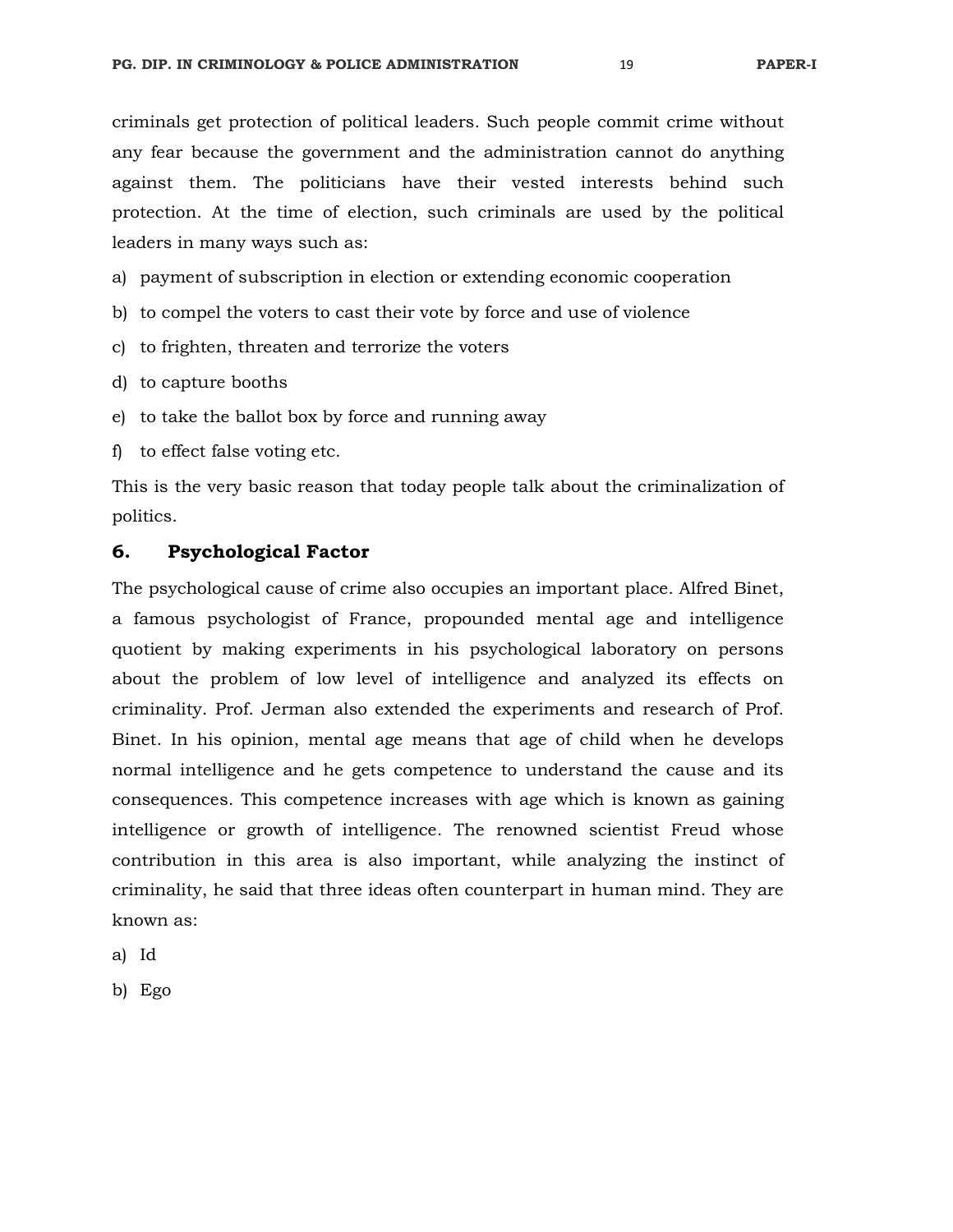#### c) Super Ego

According to Donald R. Taft, "People of low intelligence are generally idle, lethargic and of cowardice nature and, therefore, they are under fear when they think of committing crimes, while person of sharp mind do not feel any fear while committing crime because they know that they cannot be captured. Such people commit crime in a planned way."

The psychologists also consider the following factors as causes of crimes:

- a) Sentimental instability
- b) Sense of inferiority
- c) Family atmosphere

People of sentimental instability are not able to take timely and correct decisions and, therefore, they move towards crimes. Similarly, the people having sense of inferiority lose their mental balance. They are affected by fear, anger and hate. This makes them criminal. Dissolution of family and atmosphere is also an important cause of commitment of crime. According to psychologists, persons commit more crimes who are:

- $\triangleright$  Weak on sentimental basis
- $\triangleright$  Weak and unstable economically
- $\triangleright$  The people who struggle for their living always
- $\blacktriangleright$  Idle and unemployed
- $\triangleright$  Sufferers of family quarrels
- $\triangleright$  People who fail in love affairs
- $\triangleright$  People who become victim of some unpleasant incident
- $\triangleright$  Disappointed from their age of minority

## **1.2.7 References and Suggested Books**

1. Prof. (Dr.) Syed Mohammad Afzal Qadri, "Criminology and Penology", Eastern Book Company, Lucknow, 6th edn., (Reprinted) 2011.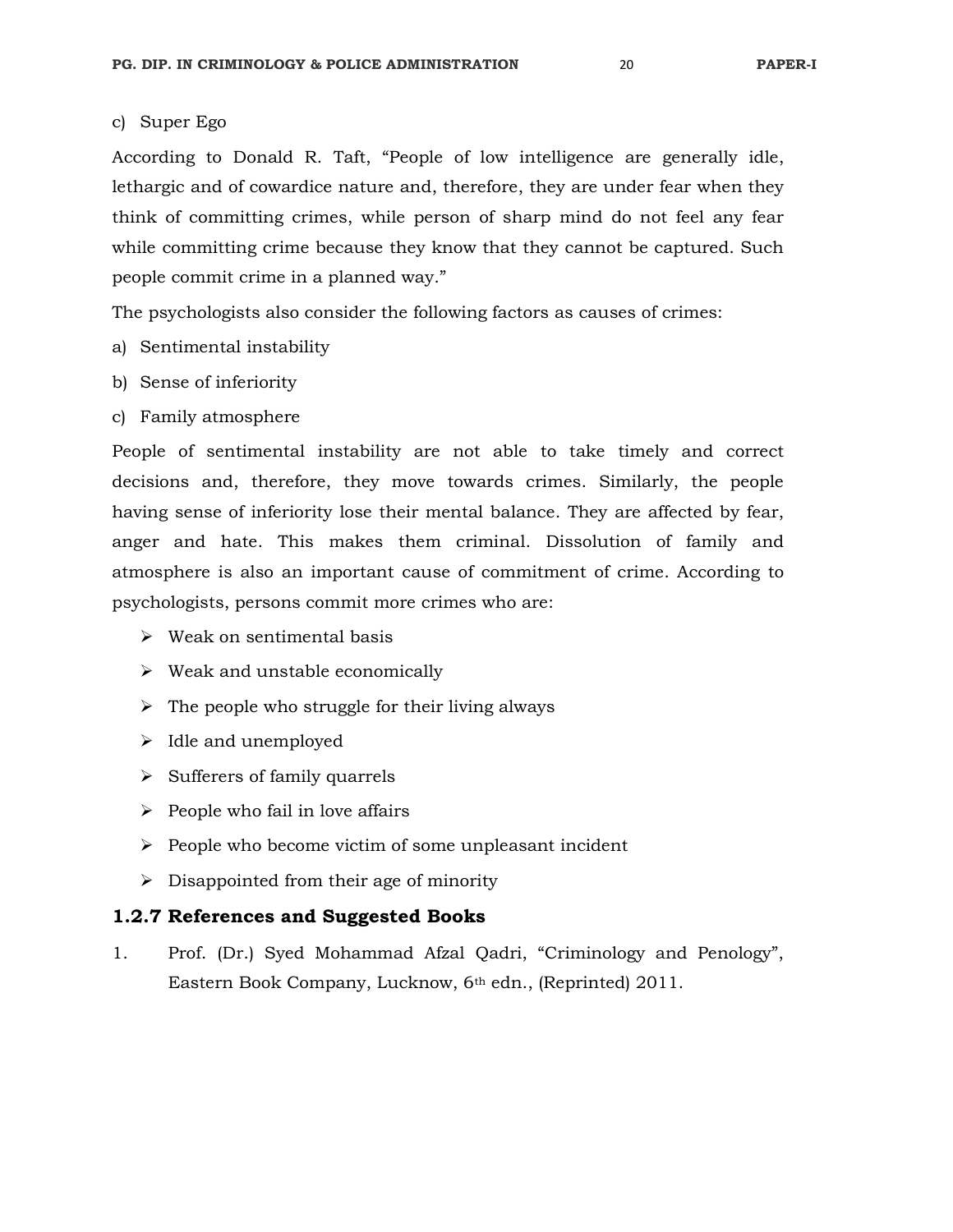- 2. K.D. Gaur, "Criminal Law, Criminology and Administration of Criminal Justice", Universal Law Publishing, Delhi, 3rd edn., 2015.
- 3. R.V. Kelkar, "Lectures on Criminal Procedure including Probation and Juvenile Justice", Eastern Book Company, Lucknow, 5th edn., (Reprinted) 2013.
- 4. Syed Shamsul Huda, "The Principles of the Law of Crimes (Tagore Law Lectures-1902), Eastern Book Company, Lucknow, 1st edn., (Reprinted) 2011.
- 5. Dr. N.V. Paranjape, "Criminology And Penology", Centre Law Publications, Allahabad, 13th edn., 2007.
- 6. Ahmad Siddique, pro. S.M. Afzal Qadri, "Criminology problems & perspectives, Eastern Book Company, Lucknow, 5th edn., (Reprinted) 2007.
- 7. Subhash C. Kashyap, "Judicial Activism And Lokpal" Uppal Publishing House, New Delhi,1st edn., 1997.
- 8. J W Cecil Turner, "Kenny's Outlines of Criminal Law", Universal Law Publishing Co. Pvt. Ltd. New Delhi, 19th edn., 1966 (Reprinted) 2002.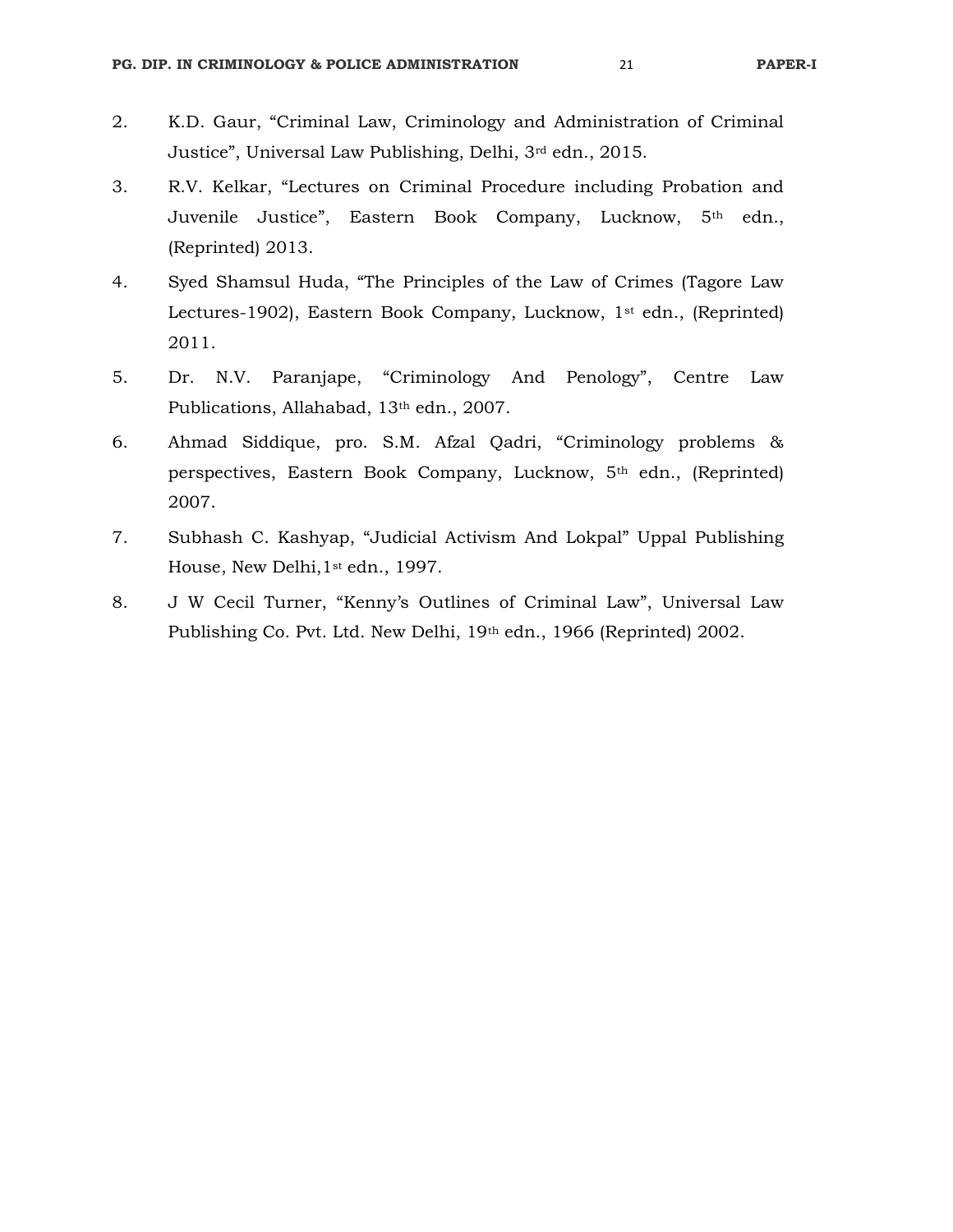# **PG. DIP. IN CRIMINOLOGY & POLICE ADMINISTRATION PAPER-1 CRIMINOLOGY**

LESSON NO. 1.3 UNIT-A **AUTHOR : MS. VEENA RANI** 

# **CLASSIFICATION OF CRIME**

## **An Overview**

- 1.3.0 Introduction
- 1.3.1 Classification of Crimes
- 1.3.2 Prevention of Crime
- 1.3.3 References and Suggested Books

#### **1.3.0 Introduction**

Man by nature is a fighting animal hence to think of a crimeless society is a myth. Truly speaking, there is no society without the problem of crime and criminals. The concept of crime is essentially concerned with the social order. It is well known that a man's interests are best protected as a member of the community. Everyone owes certain duties to his fellow-men and at the same time has certain rights and privileges which he expects others to ensure for him. This sense of mutual respect and trust for the rights of others regulates the conduct of the members of society *inter se.* Although most people believe in 'live and let-live' policy yet there are a few who for one reason or the other, deviate from this normal behavioural pattern and associate themselves with anti-social elements. It is for this reason that Salmond has defined law as a "rule of action" regulating the conduct of individuals in society. The conducts which are prohibited by the existing law at a given time and place are known as wrongful acts or crimes whereas those which are permissible under the law are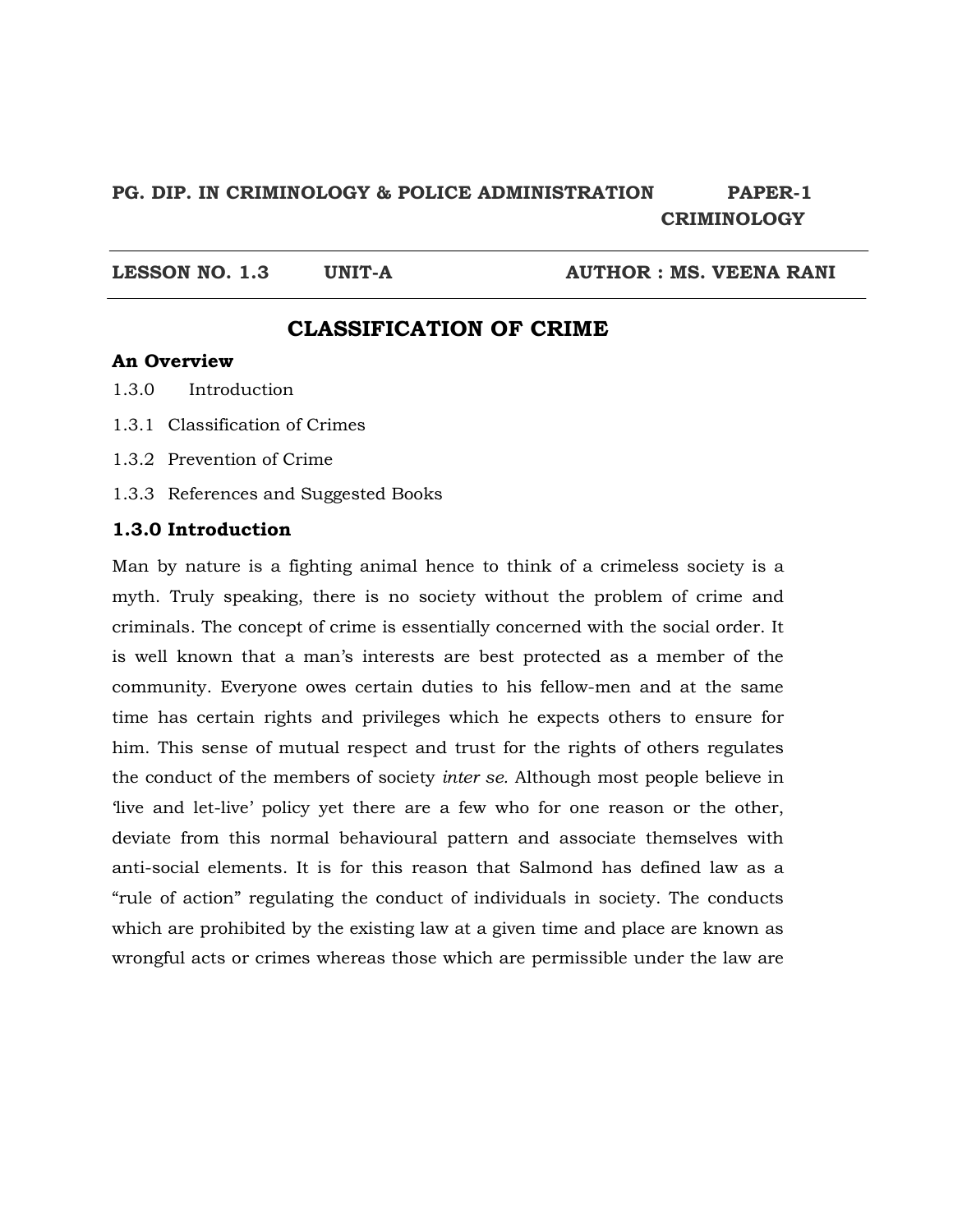treated as lawful. The wrongdoer committing crime is punished for his guilt under the law of the land.

## **1.3.1 Classification of Crimes**

There are a variety of crimes such as violent personal crimes, occasional property crime, occupational crimes, political crimes, public-order crimes, conventional crimes, organized crimes, professional crimes, white collar crimes, sexual crimes, crimes against property, person, decency, public order etc. Broadly speaking, all these crimes may be categorized into three heads, namely:

- (i) Offences under the Indian Penal Code, 1860
- (ii) Offences falling under the Code of Criminal Procedure, 1973

(iii) Offences under other local, special laws or enactments.

The classification of crimes is also described into legal, political, economic, social and miscellaneous crime.

Legal crimes can be termed as traditional crimes like theft, robbery, dacoity, rape, hurt, rioting and so on, while political offences are those which are motivated politically or committed in violation of the election laws or norms set out for the politicians in course of their political activities. The economic crimes include white collar crimes like offences in relation to tax evasion, smuggling, prostitution, gambling, foreign exchange violations etc. likewise, social crimes are those which are committed under social legislation *viz.,* the Prohibition of Child Marriage Act, 2006 and the Dowry Prohibition Act, 1961 etc. All other remaining crimes which are committed under local or special Acts, are termed as miscellaneous crimes, for example, offences committed under the Prevention of Food Adulteration Act, 1954; the Consumer's Protection Act, 1986; the Narcotic and Psychotropic Substances Act, 1985 etc.

## **Classification of offences under the Indian Penal Code, 1860**

In the Indian Penal Code, 1860 various types of offences have been classified into followings broad categories: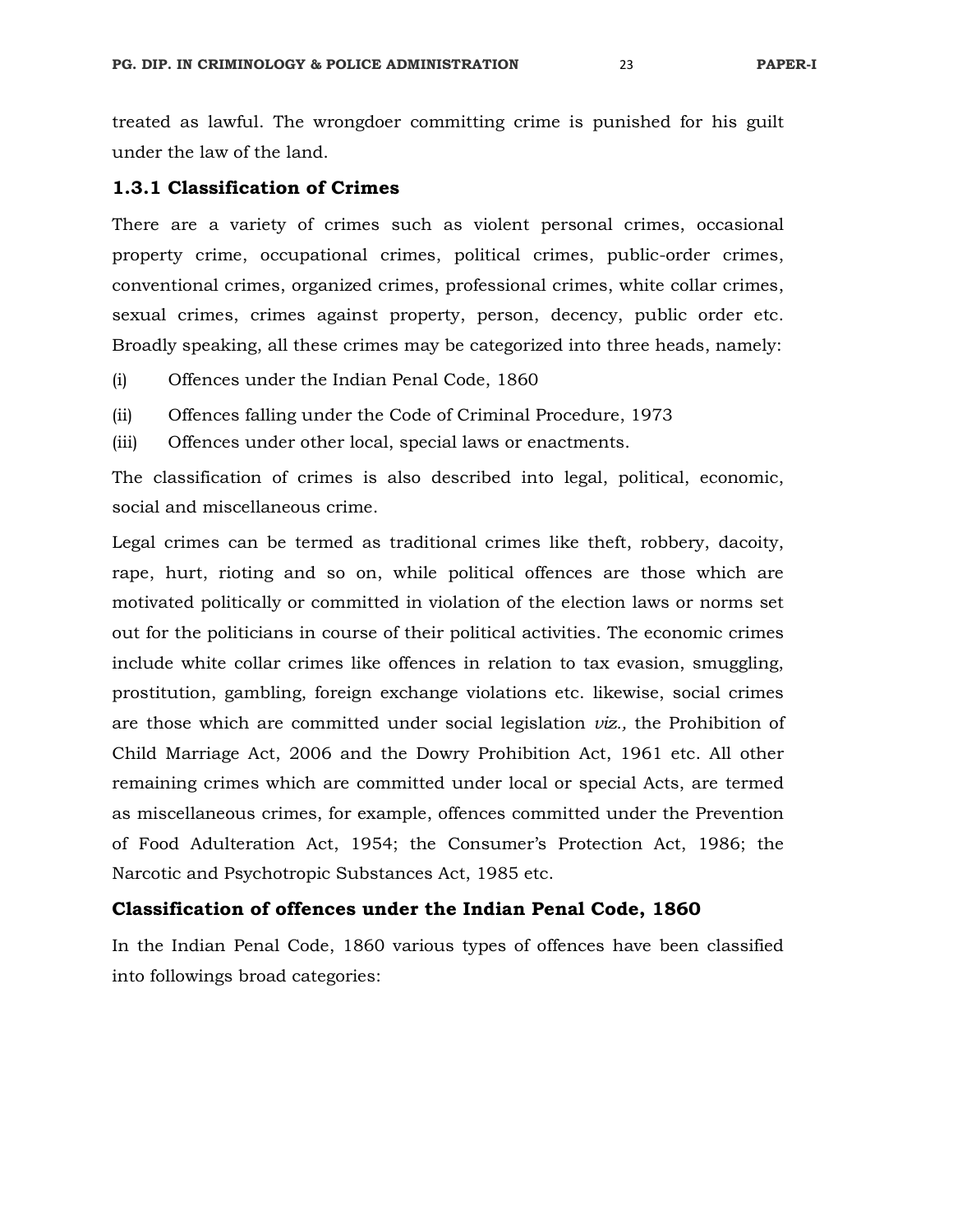- Offences against Person
- $\triangleright$  Offences against Property
- $\triangleright$  Offences relating to Documents
- $\triangleright$  Offences Effecting Mind (Mental order)
- $\triangleright$  Offences against Public Tranquility
- $\triangleright$  Offences against State
- $\triangleright$  Offences Relating to Public Servants

This classification seems to be more elaborate and useful from the point of view administration of criminal justice and punishment of offenders.

## **Classification of Crimes in the Code of Criminal Procedure, 1973**

The Code of Criminal Procedure, 1973 classifies the offences as follows:-

## **Cognizable Offences**

These are the offences of a very serious nature. The police can arrest a person who commits such offence without warrant by the Court. Even a person designing to commit a cognizable offence can be arrested without warrant of the Court and criminal proceedings can be started against him.

## **Non-Cognizable Offences**

These are the offences not of serious nature. The police, as a general rule, cannot arrest the person committing a non-cognizable offence without warrant by the Court and criminal proceeding cannot be started by the police.

## **Bailable Offences**

These are the offences in which the persons accused of such offences have to be granted the bail as a matter of right.

## **Non-bailable Offences**

These are the offences in which bail is granted to the person accused of such offences not as a matter of right.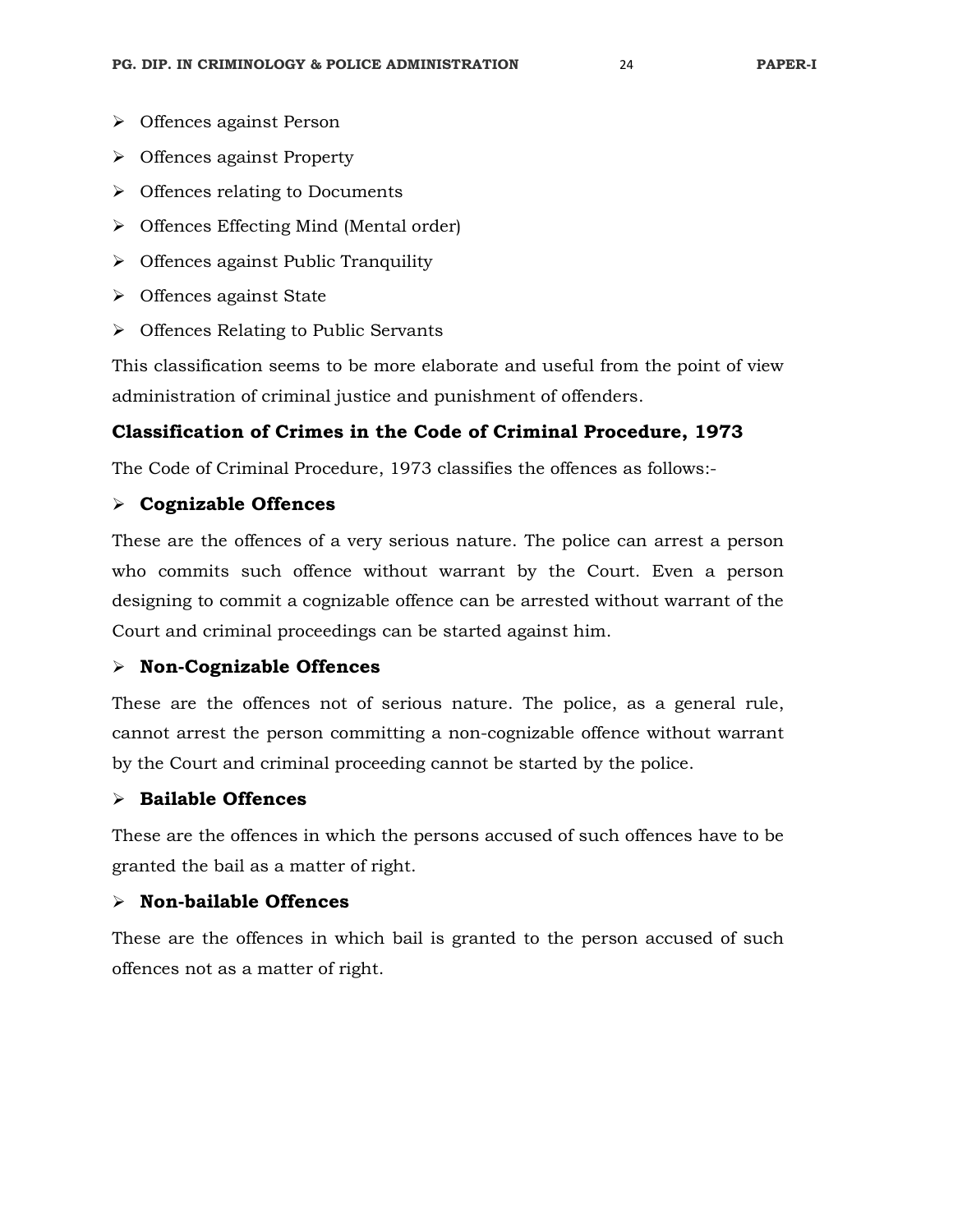#### **Compoundable Offences**

These are the offences in which the victims and offenders can compound the offences. In some cases, compositions may be done with the permission of the Court.

## **Non-Compoundable Offences**

The offences which cannot be compounded by the victims and offenders are non-compoundable offences.

#### **1.3.2 Prevention of Crime**

Prevention of crime and juvenile delinquency like the prevention of any other phenomenon of an unpleasant and destructive nature is obviously much better than their subsequent control after they occur. Prevention of crime or delinquency can be achieved in a number of ways and contexts. When an offender is sent behind bars or is given capital punishment, he is prevented from committing further crimes during the period of his incarceration or punishment is to prevent the commission of crimes by the actual as well as the potential offenders. Prevention in the present context, however, is used by criminologists in a limited sense *i.e.,* forestalling criminal behaviour by taking advance action in terms of individual and environmental adjustments. It follows from the concept of crime prevention, the programmes for the prevention of crime and delinquency are to be directed not only to those who have already indulged in criminal behavior, but also to those who either have manifested some tendency to suggest possible delinquency by them in future or who may be otherwise normal, but because of individual or environmental factors operating against them criminal or delinquent behaviour can be expected from them.

#### **Kinds of Prevention Programmes**

The Prevention programmes may take one of two forms *viz.,* programmes focusing on an individual and programmes having an environmental orientation. The former involves the prevention of delinquency through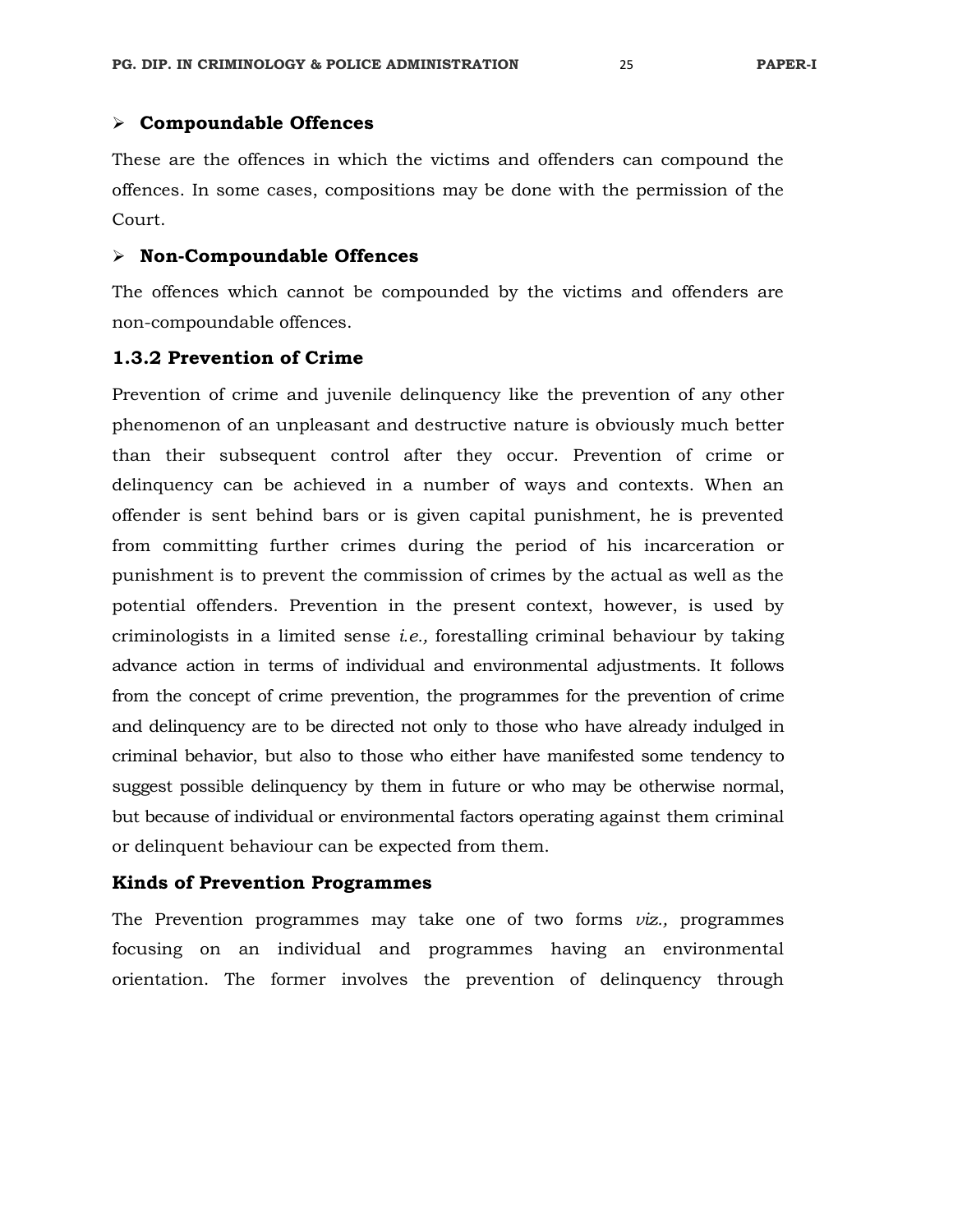counseling, psychotherapy and proper education while the latter approach employs techniques with a view to changing the socio-economic context likely to promote delinquency. These two forms of preventive approach are reflected in the following strategies which are adopted in crime prevention programmes.

## **Psychiatric Clinics**

The object of psychiatric aids through psychiatrists, clinical psychologists and psychiatric social workers is to help potential delinquents by understanding their personality problems and, thereafter, treating and counseling them at appropriate times. Psychologists have listed the functions of psychiatric clinics as follows:

- $\cdot$  To participate in the discovery of "pre-delinquents".
- $\div$  To investigate cases selected for study and treatment.
- $\bullet$  To treat cases itself or to refer cases to other agencies for treatment.
- To arouse interest of other agencies in the psychiatrically-oriented types of treatment of behavioural disorders in children.
- $\cdot \cdot$  To reveal to the community un-met needs of types of children.
- $\cdot$  In some communities to engage in behavioural research.
- To cooperate in the training of students intending to specialize in the treatment of behavioural problems.

#### **Educational Programmes**

Unlike India, in countries where almost every child goes to school the impact of educational institutions is very significant and preventive programmes can, therefore, be launched in an effective manner through schools. Three goals of school education have been suggested in this context:

 $\bullet$  Developing a new value system in which the school would be a force working against the discrimination and rejection experienced by pupils drawn from the lower classes.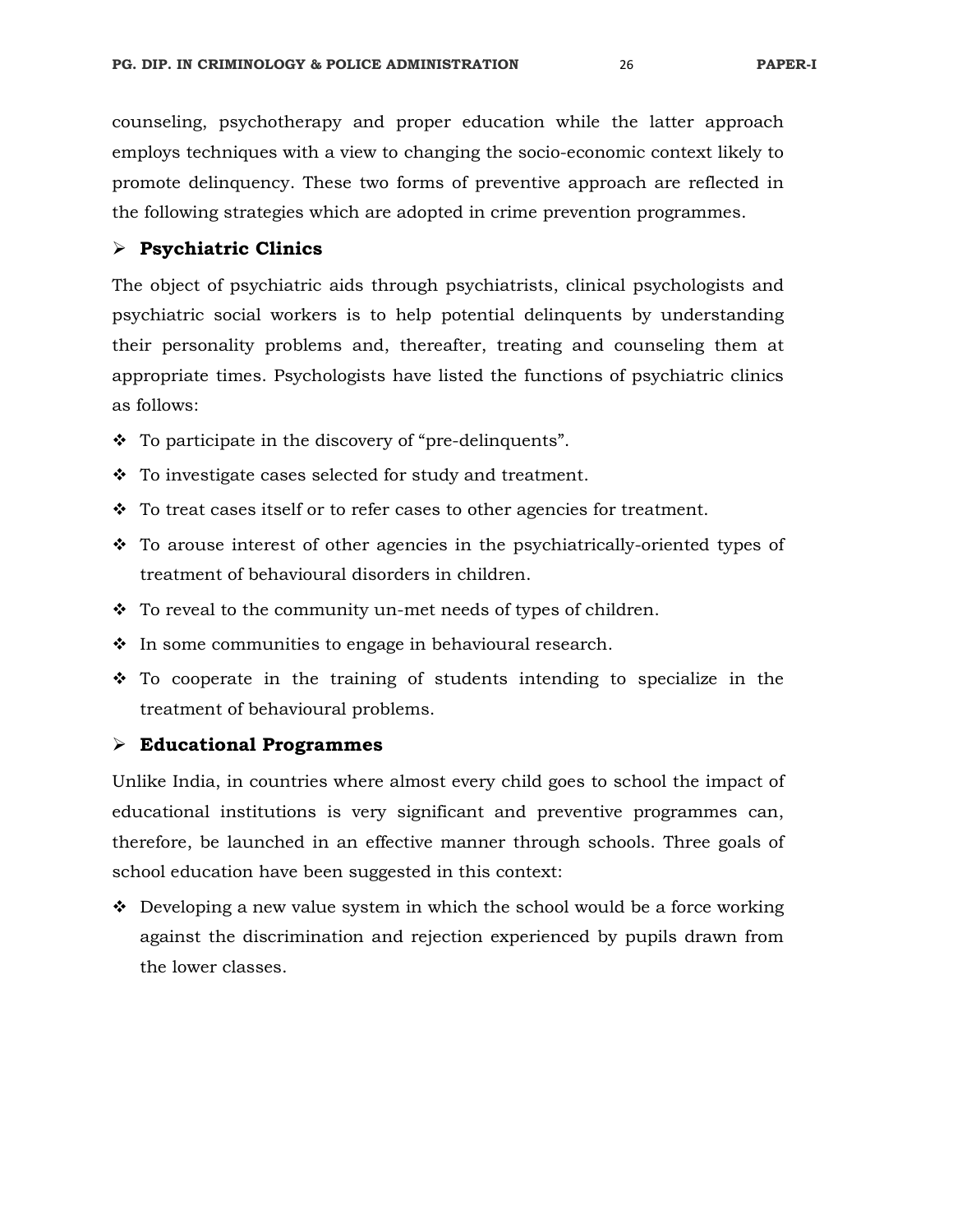- $\div$  Making schools an instrument for fostering work attitudes, self-esteem and job skills to improve the employability of graduates of schools in deprived areas.
- Providing school experiences designed to improve the self-image of delinquency-prone children.

## **Recreational Programmes**

There is a popular belief that recreational programmes are a good check on delinquency since idleness provides a fertile ground for many evils. It is believed that the energies of youth can be very well channelized into pursuits like sports, games and other healthy activities which would counteract delinquent propensities among the participants.

#### **Community Programmes**

The strategies discussed above are mainly directed to individuals with a view to eliminating the factors responsible for their social maladjustments. Besides these there are programmes involving community and group participations where efforts are made in terms of environmental factors. The basic strategy of such programme is to reach the people in need of help instead of the people approaching the workers and agencies. Another significance of such programmes is that the participation of the local community is considered to be more important and the role of professional leadership is sought to be kept at the minimum level.

Thus, Marshall B. Clinard has outlined the key assumptions of these programmes as follows, "Local people will participate in efforts to change neighbourhood conditions, because they do not accept an adverse social and physical environment as natural and inevitable, and because self-imposed changes in the immediate environment will have real significance to the residents and consequently will have more permanent effect."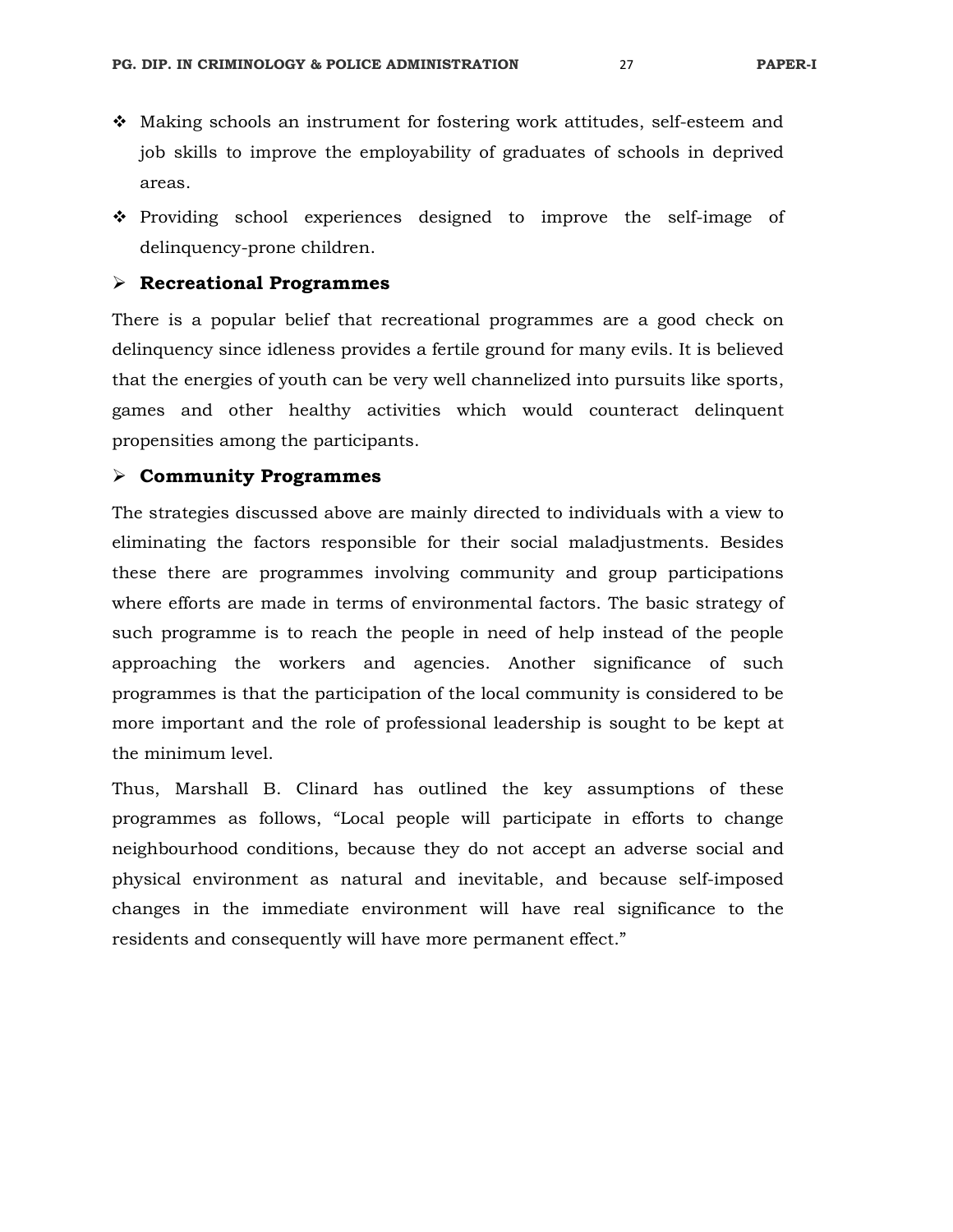- 1. Prof. (Dr.) Syed Mohammad Afzal Qadri, "Criminology and Penology", Eastern Book Company, Lucknow, 6th edn., (Reprinted) 2011.
- 2. K.D. Gaur, "Criminal Law, Criminology and Administration of Criminal Justice", Universal Law Publishing, Delhi, 3rd edn., 2015.
- 3. R.V. Kelkar, "Lectures on Criminal Procedure including Probation and Juvenile Justice", Eastern Book Company, Lucknow, 5<sup>th</sup> edn., (Reprinted) 2013.
- 4. Syed Shamsul Huda, "The Principles of the Law of Crimes (Tagore Law Lectures-1902), Eastern Book Company, Lucknow, 1<sup>st</sup> edn., (Reprinted) 2011.
- 5. Dr. N.V. Paranjape, "Criminology And Penology", Centre Law Publications, Allahabad, 13<sup>th</sup> edn., 2007.
- 6. Ahmad Siddique, pro. S.M. Afzal Qadri, "Criminology problems & perspectives, Eastern Book Company, Lucknow, 5th edn., (Reprinted) 2007.
- 7. Subhash C. Kashyap, "Judicial Activism And Lokpal" Uppal Publishing House, New Delhi,1st edn., 1997.
- 8. J W Cecil Turner, "Kenny's Outlines of Criminal Law", Universal Law Publishing Co. Pvt. Ltd. New Delhi, 19th edn., 1966 (Reprinted) 2002.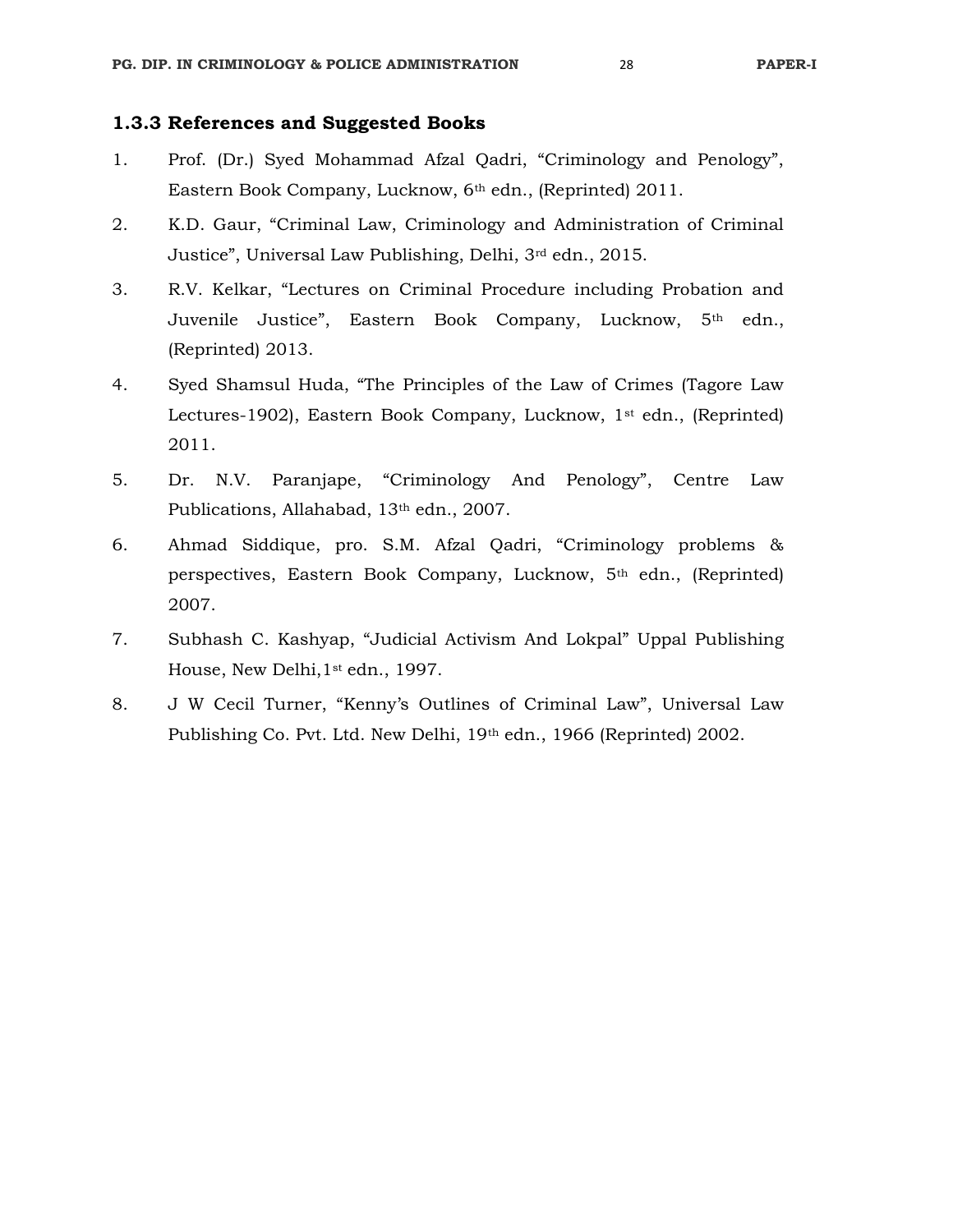# **PG. DIP. IN CRIMINOLOGY & POLICE ADMINISTRATION PAPER-I CRIMINOLOGY**

**LESSON NO. 1.4 UNIT-A AUTHOR : MS. VEENA RANI** 

# **MAINTENANCE OF CRIME RECORDS**

## **An Overview**

1.4.1 National Crime Records Bureau (NCRB)

- 1.4.1.1 Crime and Criminal Tracking Network and Systems (CCTNS)
- 1.4.1.2 Training Brach
- 1.4.1.3 Statistical Branch
- 1.4.1.4 Data Centre and Technical Branch (DCT)
- 1.4.1.5 Central Finger Prints Bureau (CFPB)
- 1.4.1.6 Crime Records Branch (CRB)
- 1.4.1.7 Functions of National Crime Records Bureau (NCRB)
- 1.4.2 State Crime Records Bureau (SCRB)
	- 1.4.2.1 Composition of SCRB
		- $\triangleright$  Finger Print Bureau
		- Modus Operandi Bureau (MOB)
		- $\triangleright$  Police Computer Wing
		- $\triangleright$  Statistical Cell under the administrative control of Chief Office
		- $\triangleright$  SCRB Administrative Office

1.4.3 References and Suggested Books

## **1.4.1 National Crime Records Bureau (NCRB)**

Crime records perform a very important task in the scheme of police working for prevention and detection of crime. The Indian Police, over the years, have sought to advance the competence of the crime records systems to fulfill their responsibilities with greater competence and efficacy. Generally, any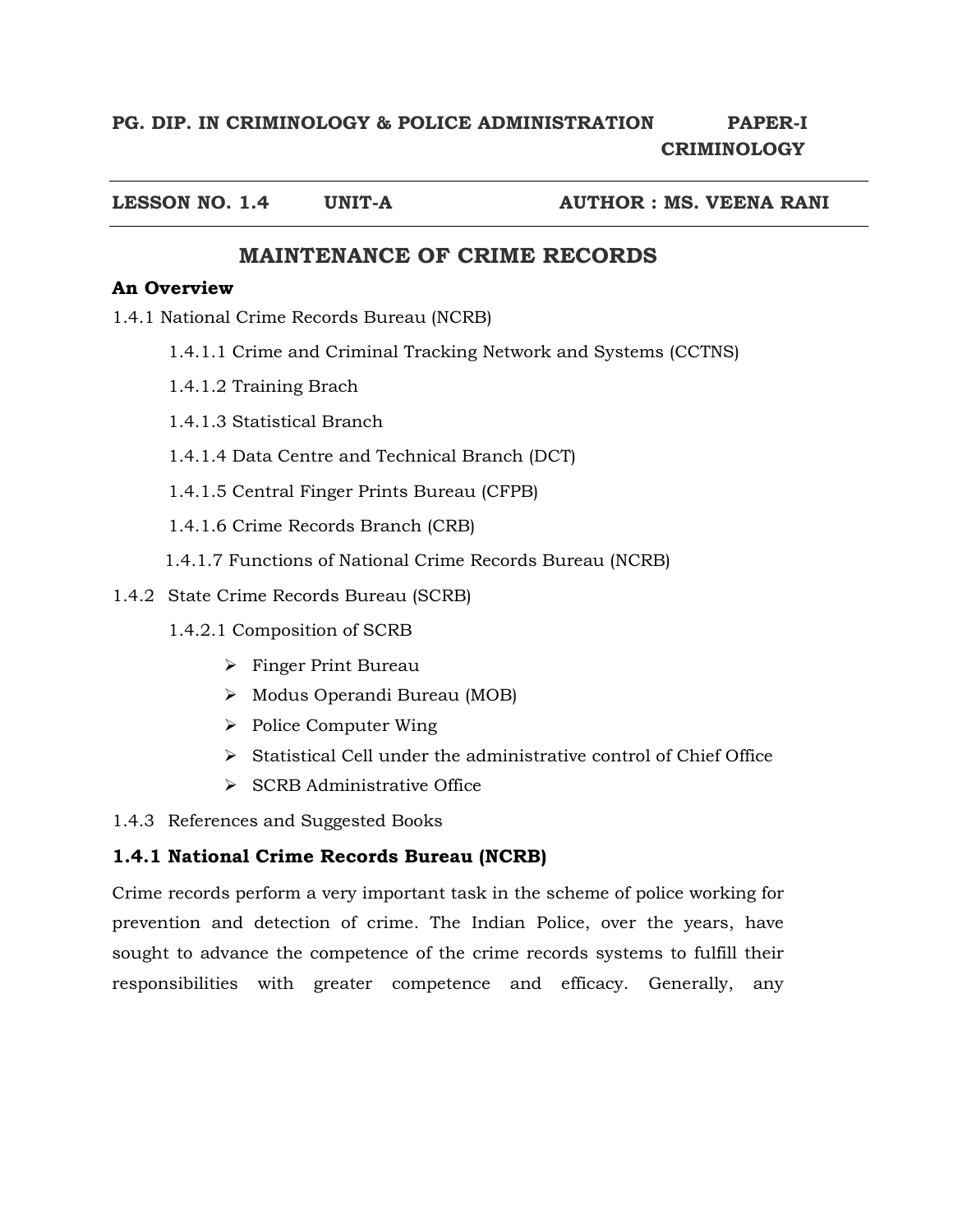organization or agency should be capable of monitoring its own activities. In general terms, management can be characterized as a process of organizing a set of resources to accomplish established goals and objectives. Effective management requires information to determine whether the goals and objectives are being accomplished in a timely and orderly fashion, and whether the resources are being used efficiently and effectively. The more complex the organisation, the greater will be the need for statistical information, particularly on resources and resource allocation and on cases and caseloads.

The National Crime Records Bureau was set up in 1986 to function as repository of information on crime and criminals so as to assist the investigation in linking crime to the perpetrators based on the recommendation of the National Police Commission (1977-1981). NRCB developed Integrated Investigation Forms *i.e.,* IIF in 1989-93 and implemented the Crime and Criminal Investigation System (CCIS) during the year of 1995. NCRB was entrusted with the responsibilities for monitoring, co-ordinating and implementing the Crime and Criminal Tracking Network System (CCTNS). To fulfill these aspects, NCRB collect, analyze and publish data/statistics of different crimes, prison statistics and accidental deaths also. NCRB is divided into six different division and these are as follows:

- 1. Crime and Criminal Tracking Network and Systems (CCTNS)
- 2. Training Brach
- 3. Statistical Branch.
- 4. Data Centre and Technical Branch (DCT)
- 5. Central Finger Prints Bureau (CFPB)
- 6. Crime Records Branch (CRB)

#### **1.4.1.1 Crime and Criminal Tracking Network and Systems (CCTNS)**

It is a strategic scheme formulated in the light of experience of a non-plan scheme namely "Common Integrated Police Application" (CIPA). While the Crime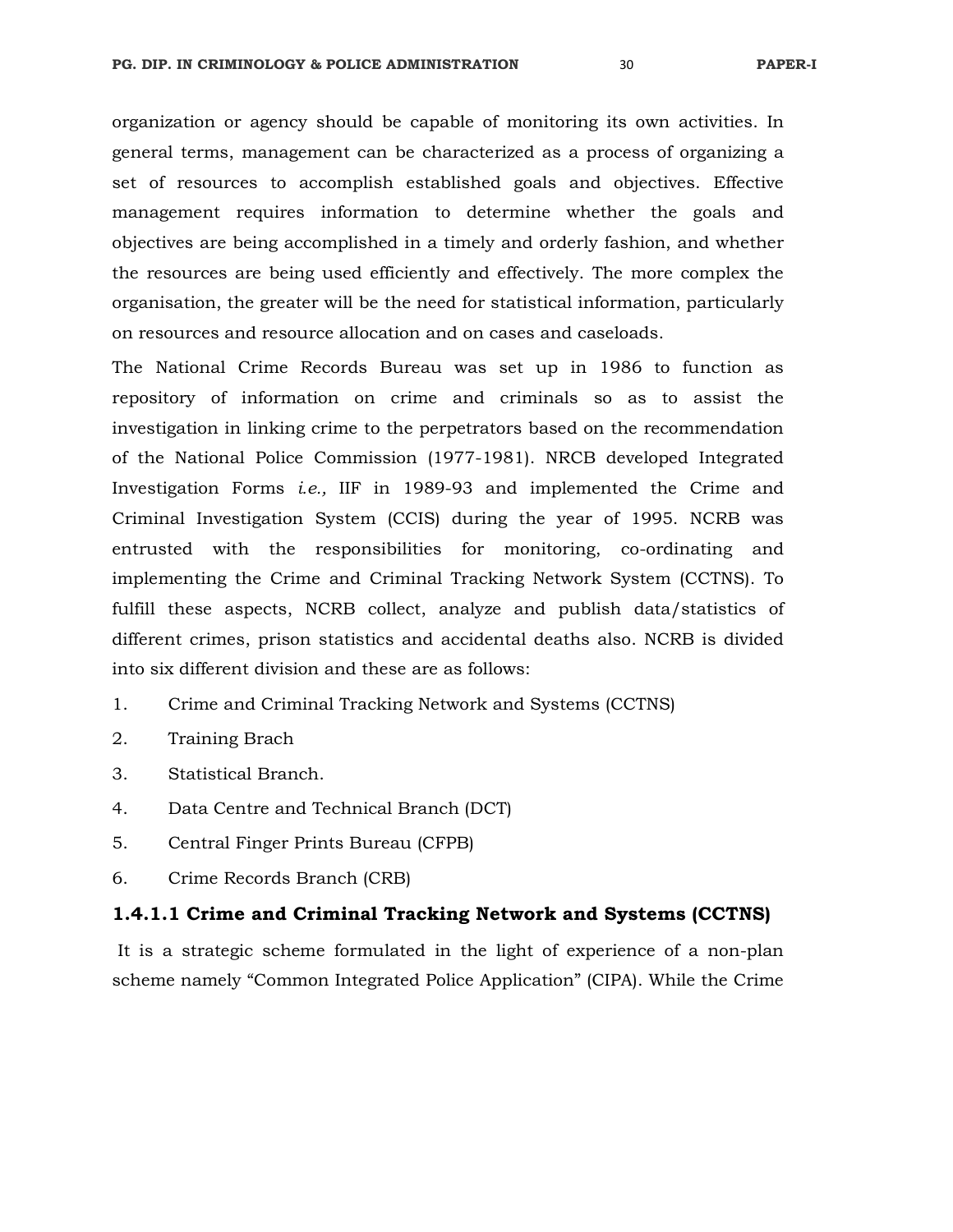and Criminal Tracking Network and Systems (CCTNS) is a Mission Model Project under the National E-Governance Plan of the Government of India. CCTNS intend to create a comprehensive and integrated system for improving the efficiency and effectiveness of policing through assume the principle of E-Governance and construction of a nationwide networking infrastructure for development of IT-enabled State of the art tracking system in the field of investigation of crime and detection of criminals.

#### **1.4.1.2 Training Brach**

One of the goals of NCRB is to provide training in IT and finger print science for capacity building in police forces in the country. Training branch of NCRB has been striving hard for achieving this objective. Each year this branch conducts on an average 22 training programmes for Indian Police Officers. Duration of these courses vary from 3 Days to 1 week. Training in subjects CCTNS, Advanced Fingerprint Science, Network and E-Security, Coloured Portrait Building System, Operators Course for Statistical Software Crime in India and ADSI, Operator Course for Prison Statistics India etc., are conducted. NCRB also conducts the courses on 'Train the Trainer' for development of training resource persons in Police. The Programmes conducted in NCRB are attended by officers of all ranks including senior IPS officers from States / Union Territories as well as from Central Police Organizations and have been very well received.

### **1.4.1.3 Statistical Branch**

This branch was formed out of the Statistical Section of Bureau of Police Research and Development (BPR&D) which was one of the four units that were merged in NCRB at the time of NCRB's creation. Hence, Statistical Branch of NCRB is one of the founding branches of NCRB. The Branch is headed by Chief Statistical Officer (CSO) who is an STS level officer belonging to the Indian Statistical Service (ISS). The CSO is assisted by a Statistical Officer (SO), who is a JTS level officer of ISS, and a Junior Staff Officer (JSO), who is an officer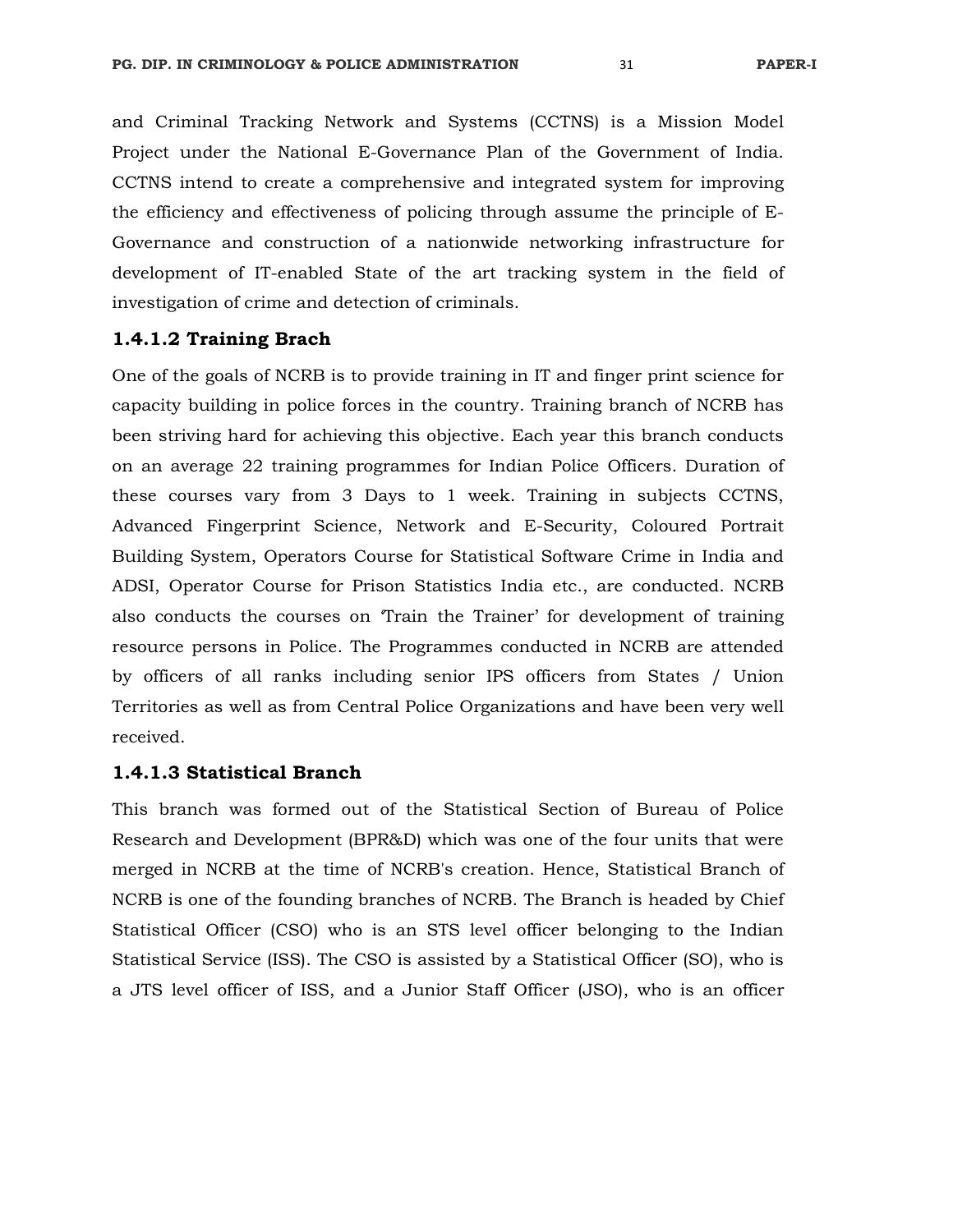belonging to the EDP cadre of NCRB. The SO and the JSO guide and supervise the teams of DPAs, DEOs and other officials working under them. The DPAs and DEOs belong to the EDP cadre of NCRB.

## **1.4.1.4 Data Centre and Technical Branch (DCT)**

DCT was formed to ensure the regulations of following activities:

- $\triangleright$  To build up, update and maintain a secure National Database on crimes, criminals and property which will make available informed, accurate and timely information online to all State forces and Central agencies for the purpose of improving day to day functioning in terms of crime detection, crime prevention, maintenance of public order etc.
- To update, maintain and build up a secure database on lost and recovered vehicles and provide updating facility to all vehicle counters in the country and border check posts.
- $\triangleright$  It provides 'recovered vehicles' data for NCRB website from the National Databank of stolen/recovered automobiles.
- $\triangleright$  To procure necessary IT hardware, software as per requirement of various divisions in NCRB and monitor their maintenance and performance.
- $\triangleright$  To act as a Control Room for the organization round the clock.
- $\triangleright$  In addition to above, this branch also provides data communication facilities

## **1.4.1.5 Central Finger Prints Bureau (CFPB)**

The Central Finger Print Bureau came into being in 1955 in Calcutta (now Kolkata) under the administrative control of the Intelligence Bureau. In 1973 the administrative control was transferred to CBI and it was in July, 1986 that the CFPB was finally placed under the administrative control of the newly formed National Crime Records Bureau. At the Central Finger Prints Bureau, all the questioned documents involving disputed Finger Prints are examined and opinion given regarding their identity or otherwise. The service is free of charge for all Government agencies and Public Sector Undertakings. In case of private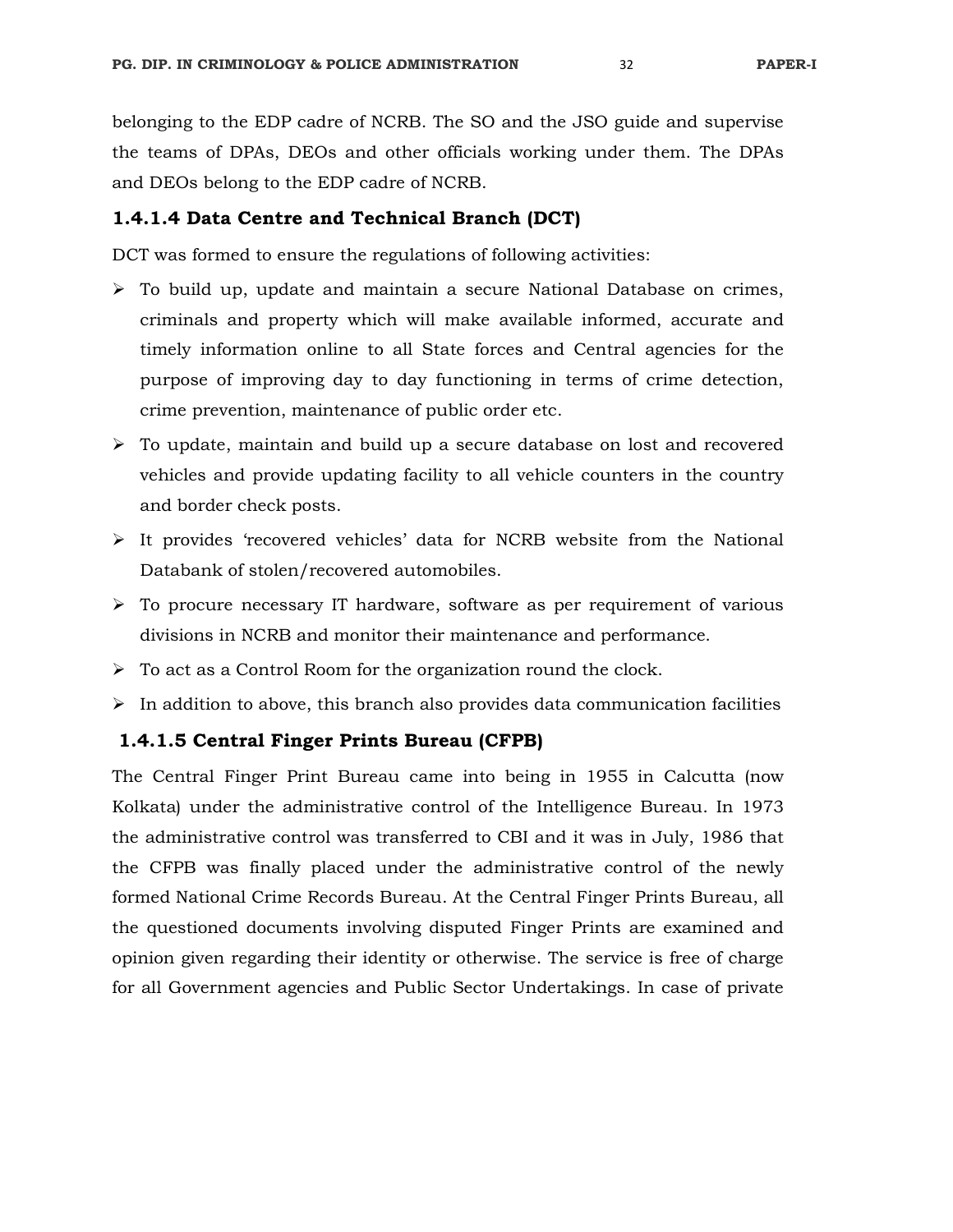agencies or individuals, the documents should be routed through Government agencies.

#### **1.4.1.6 Crime Records Branch (CRB)**

The main function of this Division is to collect, compile and disseminate information on Crime, Criminal, Missing persons and Property in respect of various offences on the basis of monthly returns from State / UT Police authorities. Data stored is used for co-ordination of lost and recovered property/persons *viz.,* Motor vehicles, Firearms, Missing Persons etc. These results are communicated through post/email to the various District SPs. Also the data bank is used to provide the vehicle verification report to the various Transport Authorities within Delhi.

Thus, both of the organizations, Bureau of Police Research and Development as well as the National Crime Records Bureau, has their significance as per their goals, aims, mission and vision. These organizations were formed to enhance the effectiveness of police, improve professionalism in police and also to update and make police more service oriented in the democratic country like India. These approaches, practice of creating better policing through trainings and modules. These organizations are in the developing direction and yet to achieve more in future.

## **1.4.1.7 Functions of National Crime Records Bureau (NCRB)**

Following are the important functions of NCRB:

- 1. To keep various records of crimes and criminals including those operating at national and international level as well as to assist the police and other investigation agency.
- 2. To collect information of criminals from respective States and national investigation agency without referring to the police station records.
- 3. To collect and process the statistics of the crime and criminals at the national level.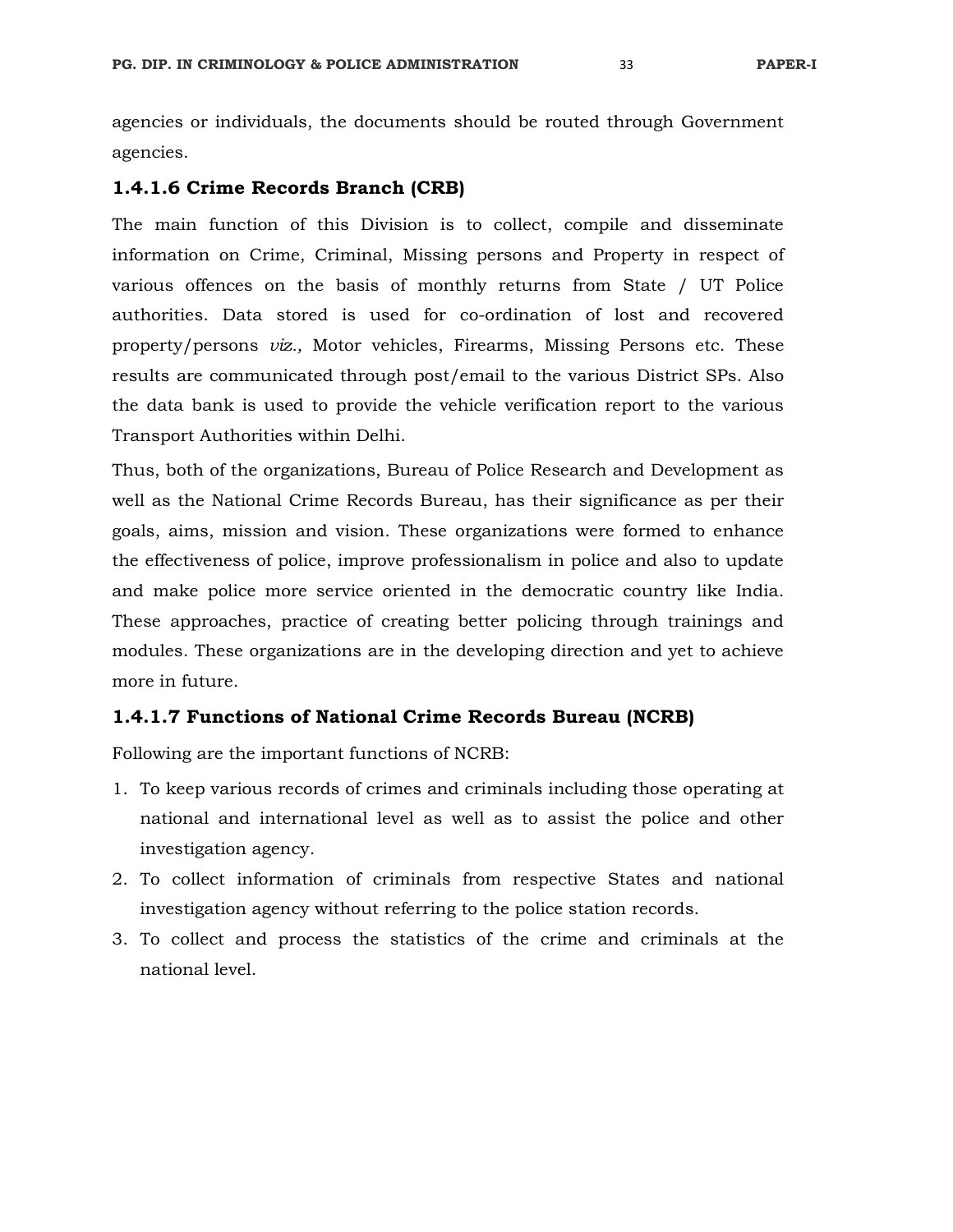- 4. To furnish information about crime and criminals to reformative agencies for their task of rehabilitation of criminals, their remand, parole and premature release.
- 5. To provide guidance to State Crime Record Bureau.
- 6. To evaluate the functions of Crime Record Bureau at District level.
- 7. To play the role of National repository of fingerprint records of convicted including the foreign criminals.
- 8. To assist police and other investigating agencies in finding the criminals by the help of fingerprint search.

## **1.4.2 State Crime Records Bureau (SCRB)**

The State Crime Records Bureau (hereinafter read as SCRB) act as the hub of all crime related information. It collects, collates and analyses data related to crimes and criminals and furnish crime statistics of the State to the National Crime Records Bureau and to the State as and when required by them.

## **1.4.2.1 Composition of SCRB**

The State Crime Records Bureau includes:

- > Finger Print Bureau
- $\triangleright$  Modus Operandi Bureau under the administrative control of CBI and CID
- $\triangleright$  Police Computer Wing
- $\triangleright$  Statistical Cell under the administrative control of Chief Office
- $\triangleright$  SCRB Administrative Office

## **1. Finger Print Bureau (FPB)**

The Finger Print Bureau was established in the year 1895 where the finger print slips of the State criminals as well as bordering States and international criminals are recorded for aiding the police in the detection and prevention of crime. In India, FPB came into existence in the year of 1955 and it fulfilled all the requirement of law enforcement agencies throughout the country as a nodal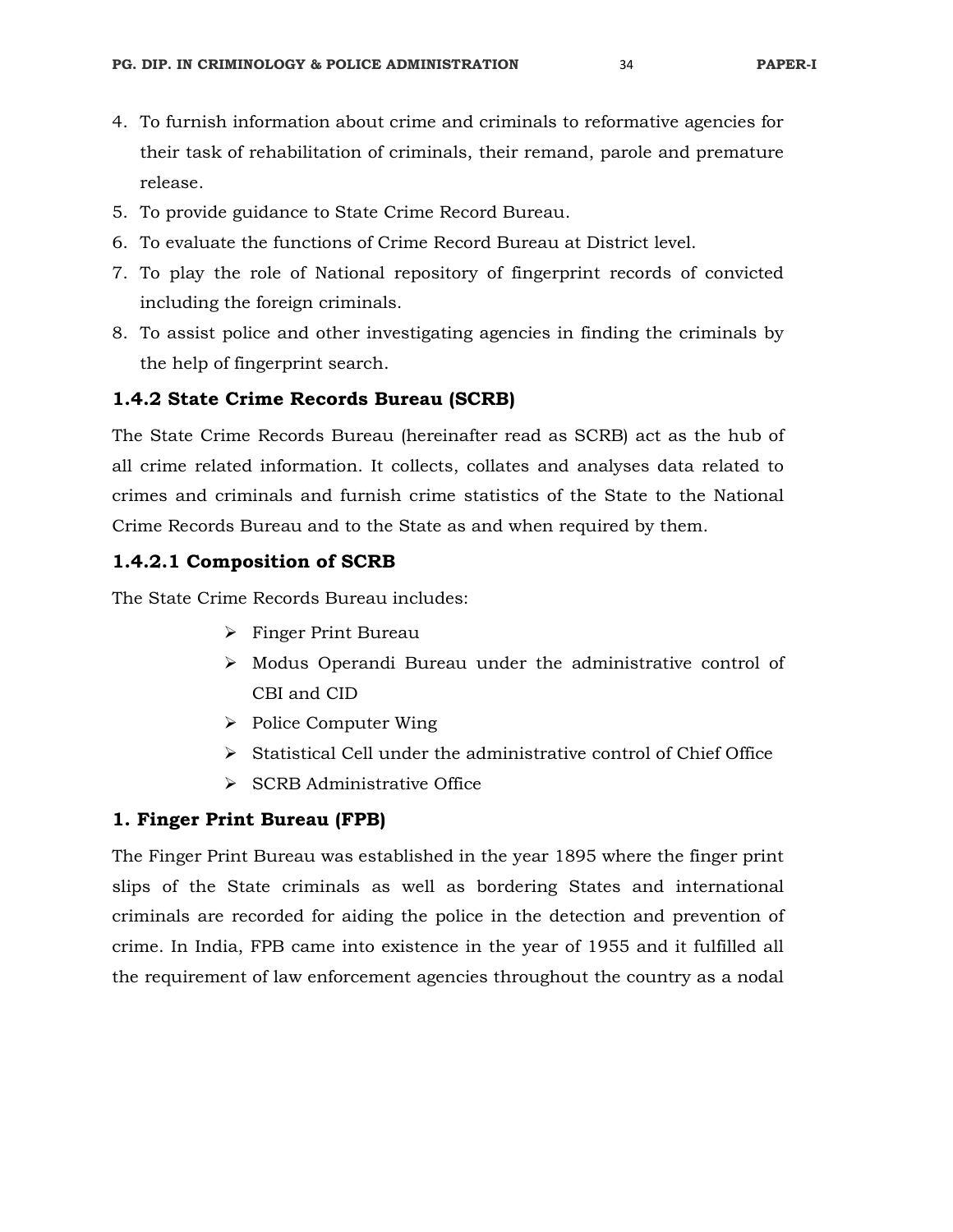agency to effectively deal in inter-State criminal enquiries by tracing or locating inter State criminals. It has 35 Single Digit Finger Print Bureau. Each SDFP headed by Additional Superintendent of Police (ADSP) or Deputy Superintendent of Police (DSP).

## **Functions and Duties of FPB**

- $\triangleright$  Aid and advice to the investigating Officers with the finger prints of the criminals.
- $\triangleright$  Searching, comparison and identification of finger prints.
- $\triangleright$  Documenting finger prints of convicts and conviction details.
- $\triangleright$  Deposing expert opinion on criminal and civil cases in the court of law.
- $\triangleright$  Furnishing conviction particulars and finger print slips to NCRB.
- $\triangleright$  Matching of finger prints slips of criminals with Finger Print Database and advising the Investigation Officers.

## **2. MOB (Modus Operandi Bureau)**

Modus Operandi is a Latin term which is "method of operation" or plan of working. Ordinarily, the Modus Operandi method of investigation is based on the study of various crime patterns and the plan adopted by different criminals committing different crime. Modus Operandi Bureau maintains records on the basis of modus operandi of criminals. It came into existence in the year of 1960. The prime functions of Modus Operandi Bureau (MOB) are:

- $\triangleright$  To maintain records of inter-State criminals.
- $\triangleright$  To maintain records of inter District criminals.
- $\triangleright$  Guidance is given to the IOs regarding criminals as per modus operandi adopted by the accused as when required.
- $\triangleright$  To compile monthly diaries and further submission to National Crime Record Bureau.
- $\triangleright$  To collect, consolidate, collate and disseminate information on crimes and criminals.
- $\triangleright$  To maintain history sheets of MOB criminals.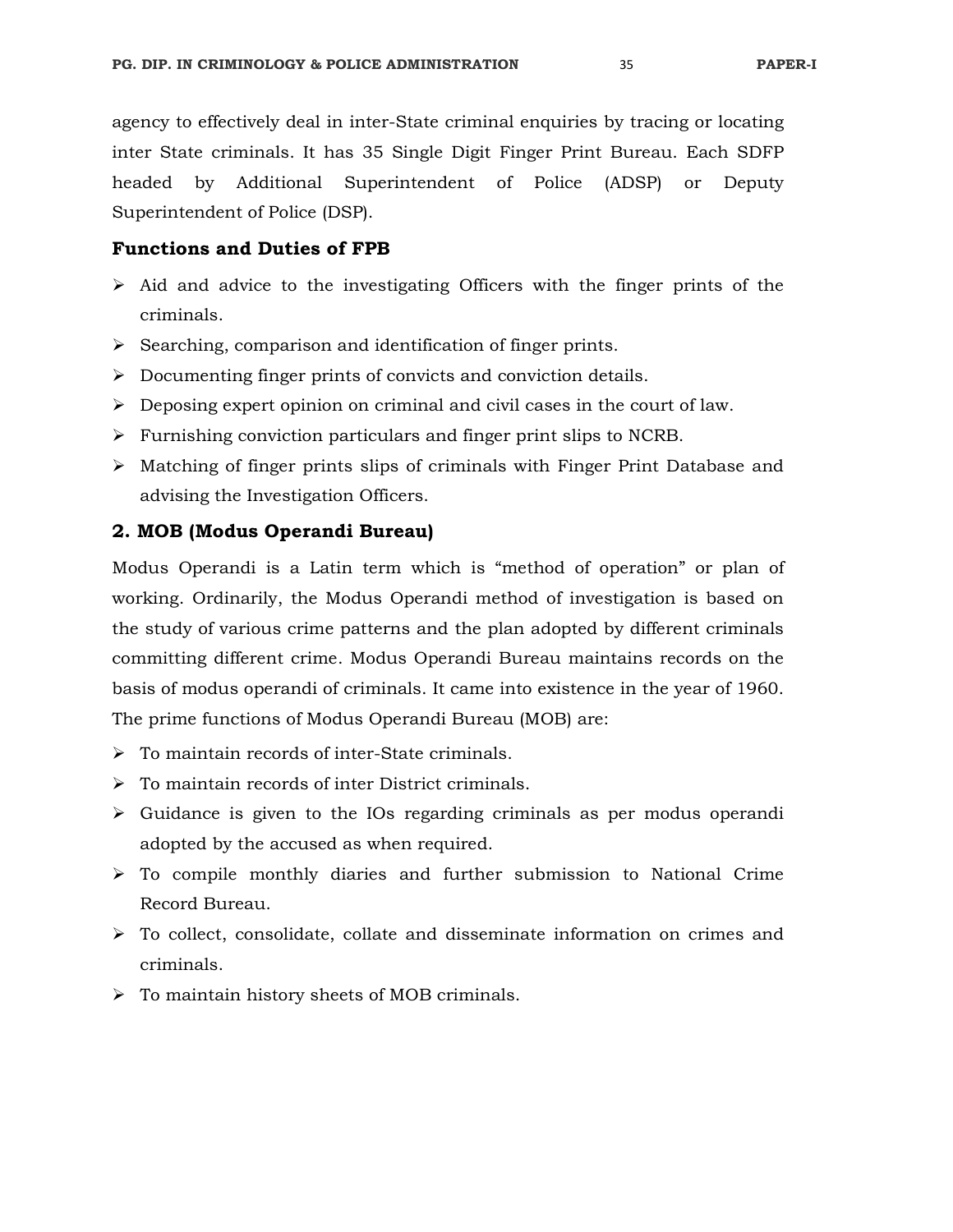- $\triangleright$  To maintain general subject files for property offenders.
- $\triangleright$  To maintain profiles of criminal gangs.

## **3. Police Computer Wing**

The Police Computer Wing was established under MPF scheme to control computerize crime and criminal Information. The important tasks of the Police Computer Wing are:

- $\triangleright$  To aid in the investigation and for statistical purpose
- $\triangleright$  To record all the crime and criminal data of the State,
- The maintenance of software supplied by NCRB *viz.,* MVCS, CCIS, Talash, Potrait Building System etc.
- $\triangleright$  Implementation of software supplied by NCRB such as CIPA and CCTNS.
- $\triangleright$  Preparation of Crime Review of SCRB Bulletin and assist NCRB in compiling of Crime in India.
- Maintenance and updation of Police Websites *i.e.,* en-RAS (Road Accident Statistic Software).
- Imparting training to the District personnel in CCIS, PBS, CIPA.

# **4. Statistical Cell**

Statistical Cell was attached with SCRB in 1995. They are under the functional control of Chief Office. The main functions and duties of Statistical Cell are:

- $\triangleright$  Collection and compilation of all statistical data pertaining to the Office of the Director General of Police.
- To prepare Policy Note, Governor's / Chief Minister's speech for Police Budget.
- To prepare Statistical Hand book on Tamil Nadu Police.
- To collect statistical data *i.e.,* Road Accidents (Monthly and Annual accidental death and Suicides) from the districts and to furnish data to the State and Central Government.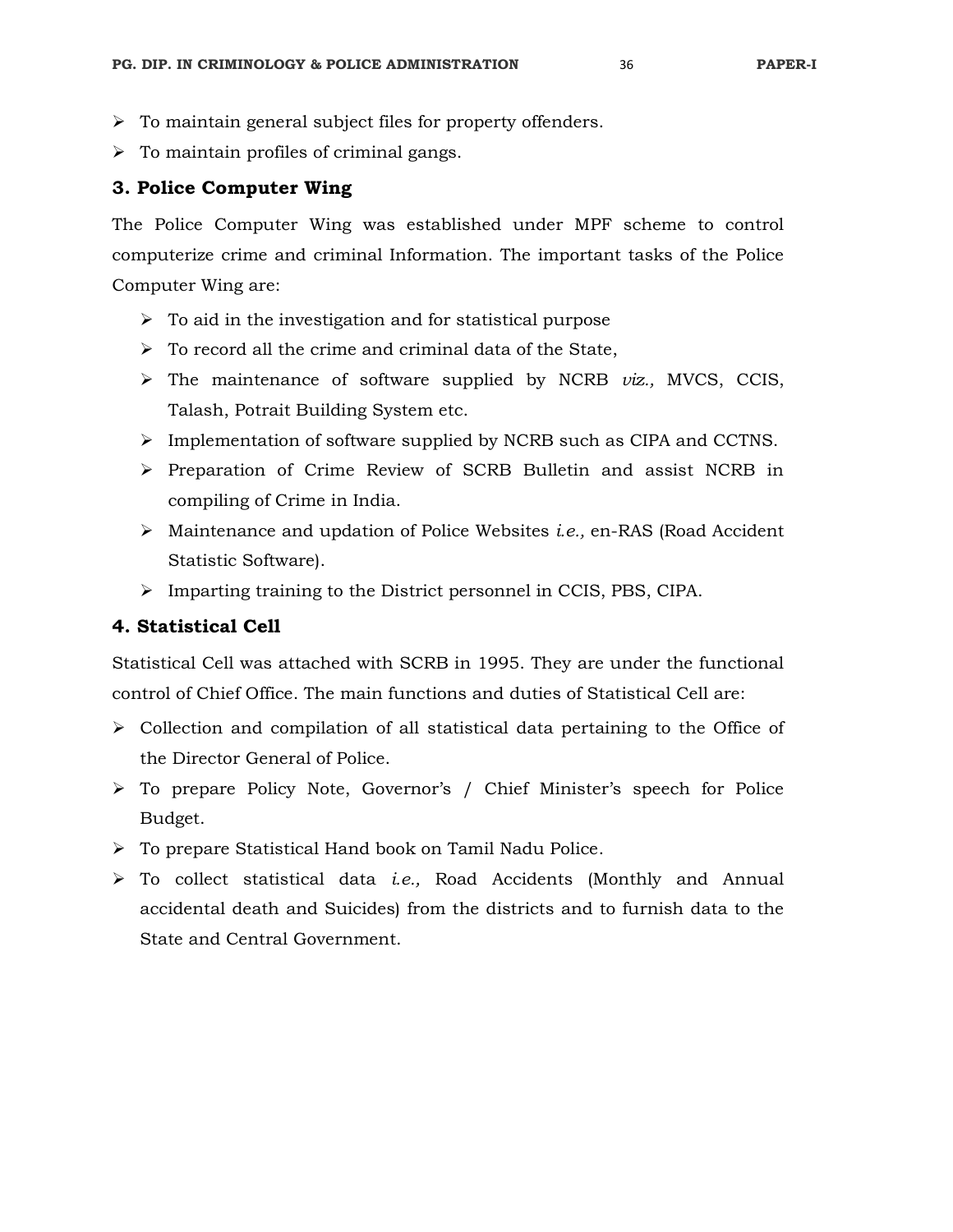# **5. SCRB Administrative Office**

Administrative Office is attached to SCRB for the administration purpose of SCRB. It has a Personal Assistant (Administration) and 5 Superintendents, 11 Assistants, 2 Stenos, 2 Typists, 7 JAs, 7 Office Assistants, 3 Record Clerks, 4 Sweepers etc.

## **1.4.3 References and Suggested Books**

- 1. Syed Shamsul Huda, "The Principles of the Law of Crimes (Tagore Law Lectures-1902), Eastern Book Company, Lucknow, 1st edn., (Reprinted) 2011.
- 2. J W Cecil Turner, "Kenny's Outlines of Criminal Law", Universal Law Publishing Co. Pvt. Ltd. New Delhi, 19th edn., 1966 (Reprinted) 2002.
- 3. Ronald L. Akers, Christine S. Sellers, "Criminological Theories, Introduction, Evaluation And Application", Rawat Publication, Jaipur and New Delhi, 4th edn., 2004.
- 4. Roger Hopkins Burke, "An Introduction to Criminological Theory", William Publishing, UK, 2nd edn., 2005 (Reprinted) 2008.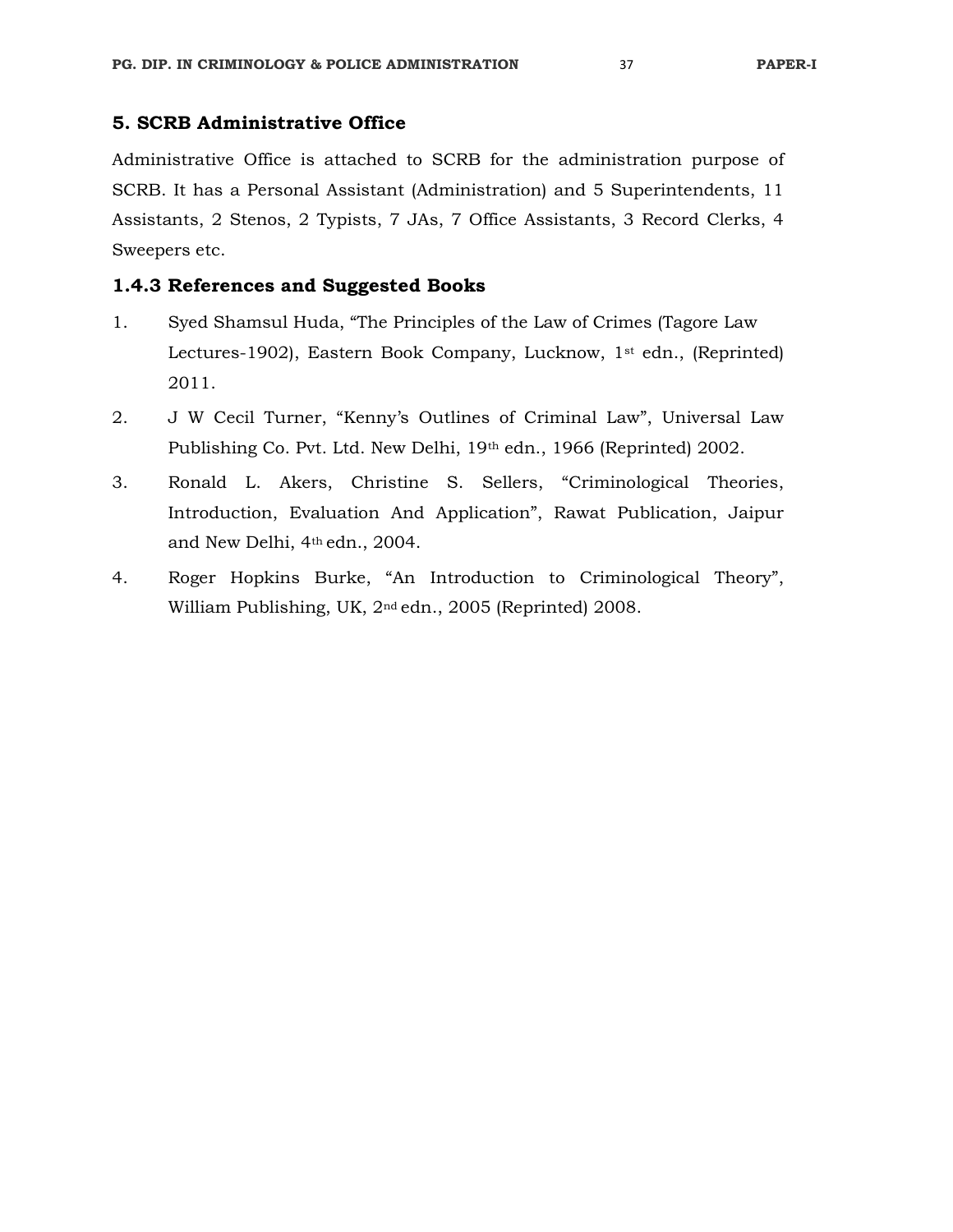# **PG. DIP. IN CRIMINOLOGY & POLICE ADMINISTRATION PAPER-I CRIMINOLOGY**

**LESSON NO. 1.5 UNIT-B AUTHOR : MS. VEENA RANI** 

# **CRIMINOGENIC FACTORS**

# **An Overview**

- 1.5.0 Introduction
- 1.5.1 Sociological Factor
- 1.5.2 Psychological Factor
- 1.5.3 Economic Factor
- 1.5.4 Political Factor
- 1.5.5 Radical Factor
- 1.5.6 References and Suggested Books

# **1.5.0 Introduction**

Urbanization, economic liberalization, political upheaval, inappropriate and inadequate policies are the bases of crime in any society. Moreover, poverty and inequality caused due to rising expectations and a sense of moral outrage that some members of the society are growing rich have contributed to higher and growing levels of crime. Whenever criminologists are trying to describe the causes of crime, part of that analysis examines the criminogenic needs of an offender. In this lesson, we will try to discuss criminogenic factors with regard to criminal offenders.

# **1.5.1 Sociological Factor**

Sociological factor of criminology locate causation of crime in social environment. As stated earlier, Tarde was the first to reject the anthropological approach of positivists and held that crimes were the outcome of human tendency to imitate others. Sociologists carried their researches and attempted to co-relate variations in crime rate to changes in social organisation. They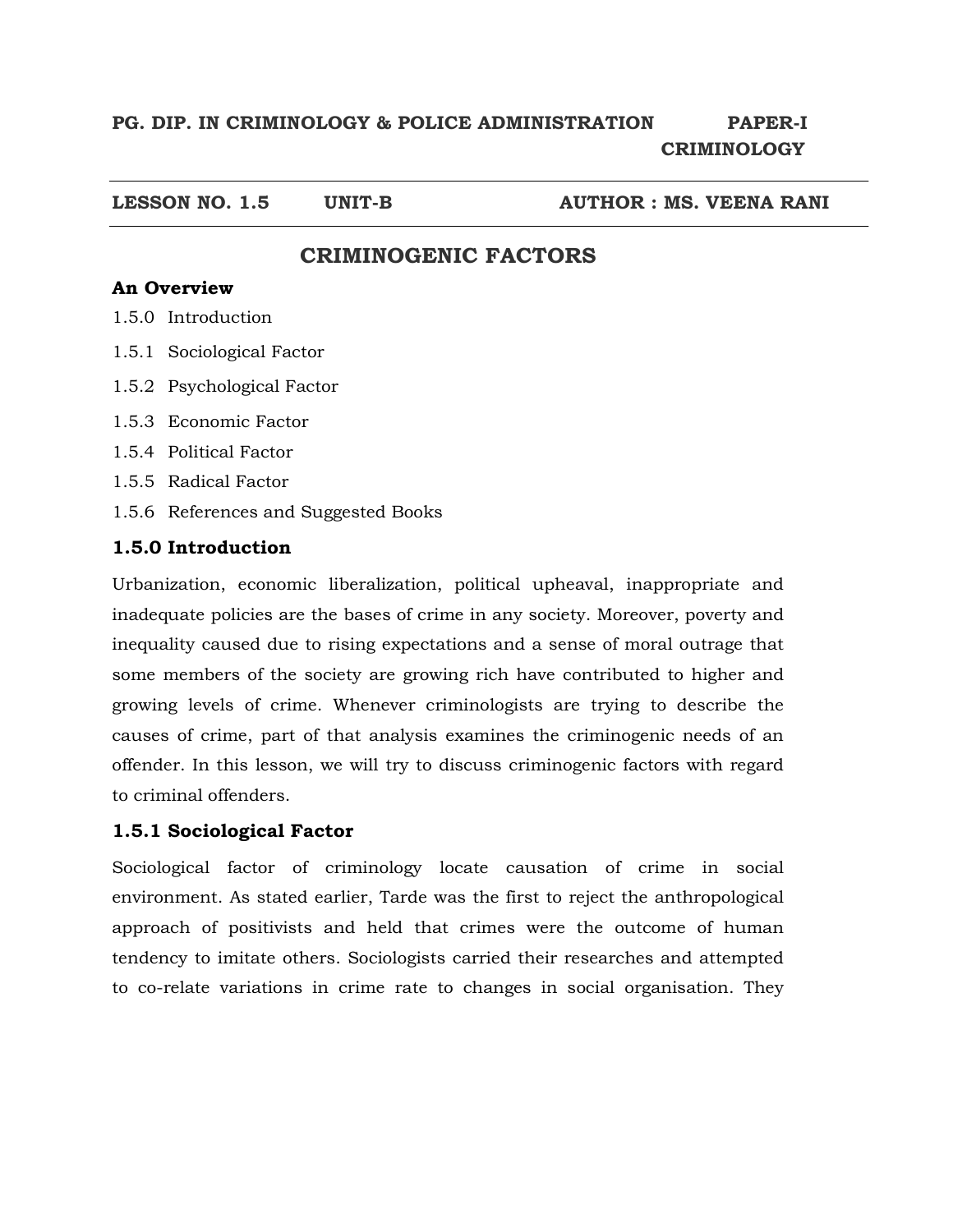successfully established that other factors such as mobility, culture, religion, economy, political ideologies, density of population, employment situations etc., that have a direct bearing on the incidence of crime in a given society. Placing reliance on these multiple causes, Sutherland sought to explain various processes through which a person becomes criminal. In his theory of 'Differential Association' he suggested that human personality and culture are directly related and a person becomes criminal mostly by the chain of circumstances in which he associates or moves.

#### **1.5.2 Psychological Factor**

Psychological factor includes the study of mind and behavioral attitudes of the criminals. It is the duty of individual characteristics *viz.,* personality, reasoning, thought perceptions, intelligence, imagination, memory, creativity and so on. Psychologists treat crime as a behavior learnt by the criminal in course of his contact with different persons. Sociologists seek to explain crime in terms of environmental circumstances. Lombroso attributed criminality to atavism which meant that criminals have savagery ancestral history and criminality in them is hereditary. Similar assertions were made by Goring who pointed out that criminalistic traits in criminals are imbibed by heredity and through instinctive patterns and, therefore, environmental conditions are of little importance. Subsequent researches by psychologists and sociologists have demonstrated beyond doubt that it is not the heredity, but the psychological influences operating in delinquent families that make anyone criminal. The child unconsciously imbibes criminalistic traits from the family background of the delinquent parents and subsequently turns into a confirmed criminal. The children who are removed away from their parents at an early age tend to follow criminality for want of proper parental care and lack of affection which develops the feeling of inferiority complex, frustration and humiliation in them. The psychologists consider the following factors as causes of crimes:

(a) sentimental instability;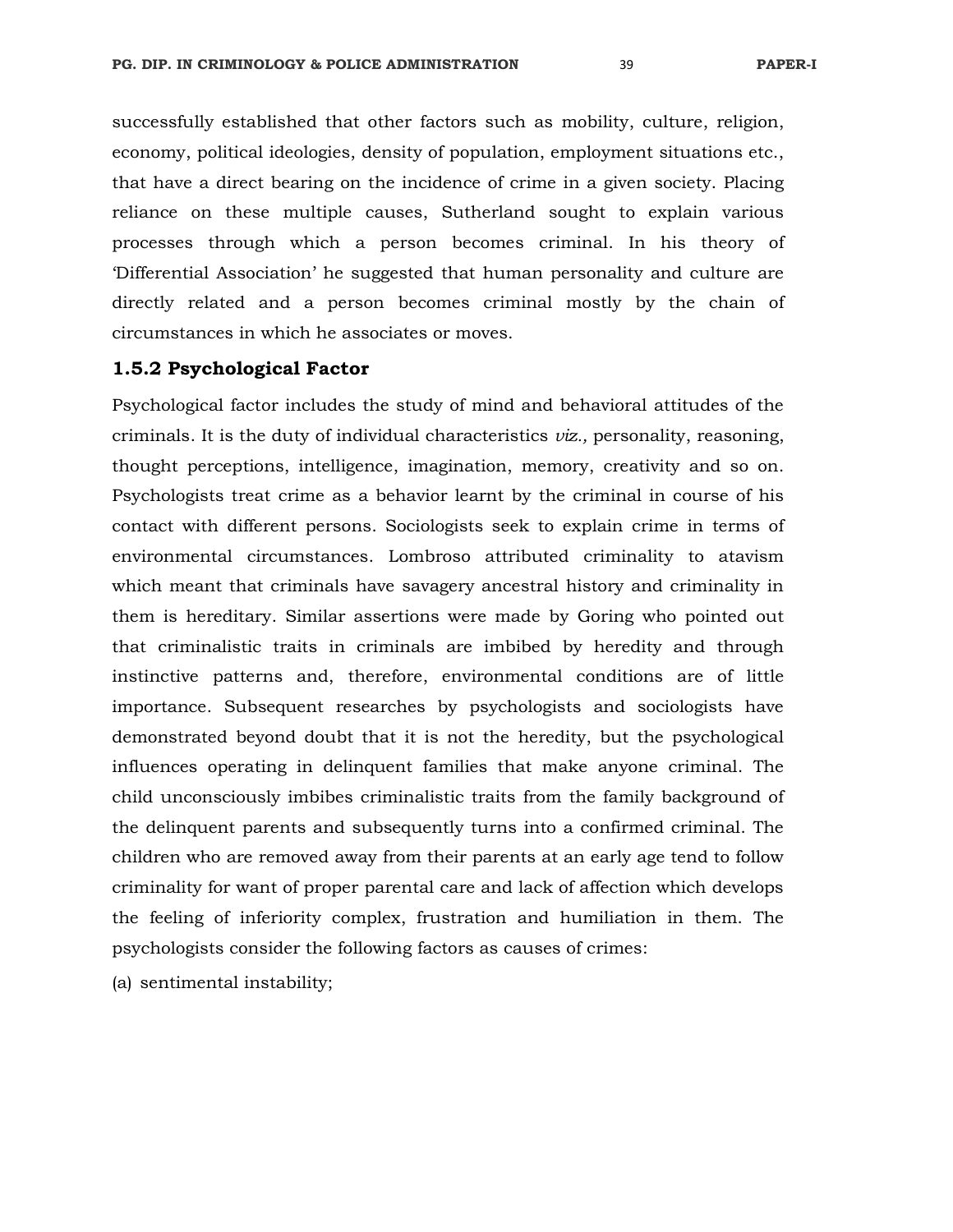- (b) sense of inferiority; and
- (c) family atmosphere.

People of sentimental instability are not able to take timely and correct decisions and, therefore, they move towards crimes. Similarly, some people having sense of inferiority lose their mental balance. They are affected by fear, anger and hate. This makes them criminal. Dissolution of family and atmosphere is also an important cause of commitment of crime. According to psychologists, such persons commit more crimes who are:

- $\triangleright$  weak on sentimental basis:
- $\triangleright$  weak and unstable economically;
- $\triangleright$  the people who struggle for their living always;
- $\triangleright$  idle and unemployed;
- $\triangleright$  sufferers of family quarrels;
- $\triangleright$  people who fail in love affairs;
- $\triangleright$  people who become victim of some unpleasant incident or
- $\triangleright$  disappointed from their age of minority etc.

#### **1.5.3 Economic Factor**

The importance of economic factors in the causation of crime and of economic crimes in general can be pointed out by quoting Hermann Mannheim. According to him, if traffic offences are omitted, the administration of criminal justice all over the world has to devote probably three-quarters of its time and energy to "economic crimes". There cannot be any doubt that poverty contributes a great deal, both directly and indirectly, to the commission of delinquent and criminal acts. But it is equally obvious that poverty alone cannot be made accountable for all the economic crimes committed. It hardly requires any research to say that there are many people who manage to keep themselves honest and upright even in the most trying circumstances while there may be others who after earning millions would like to earn another million by employing dishonest means. As stated above, poverty, lack of money,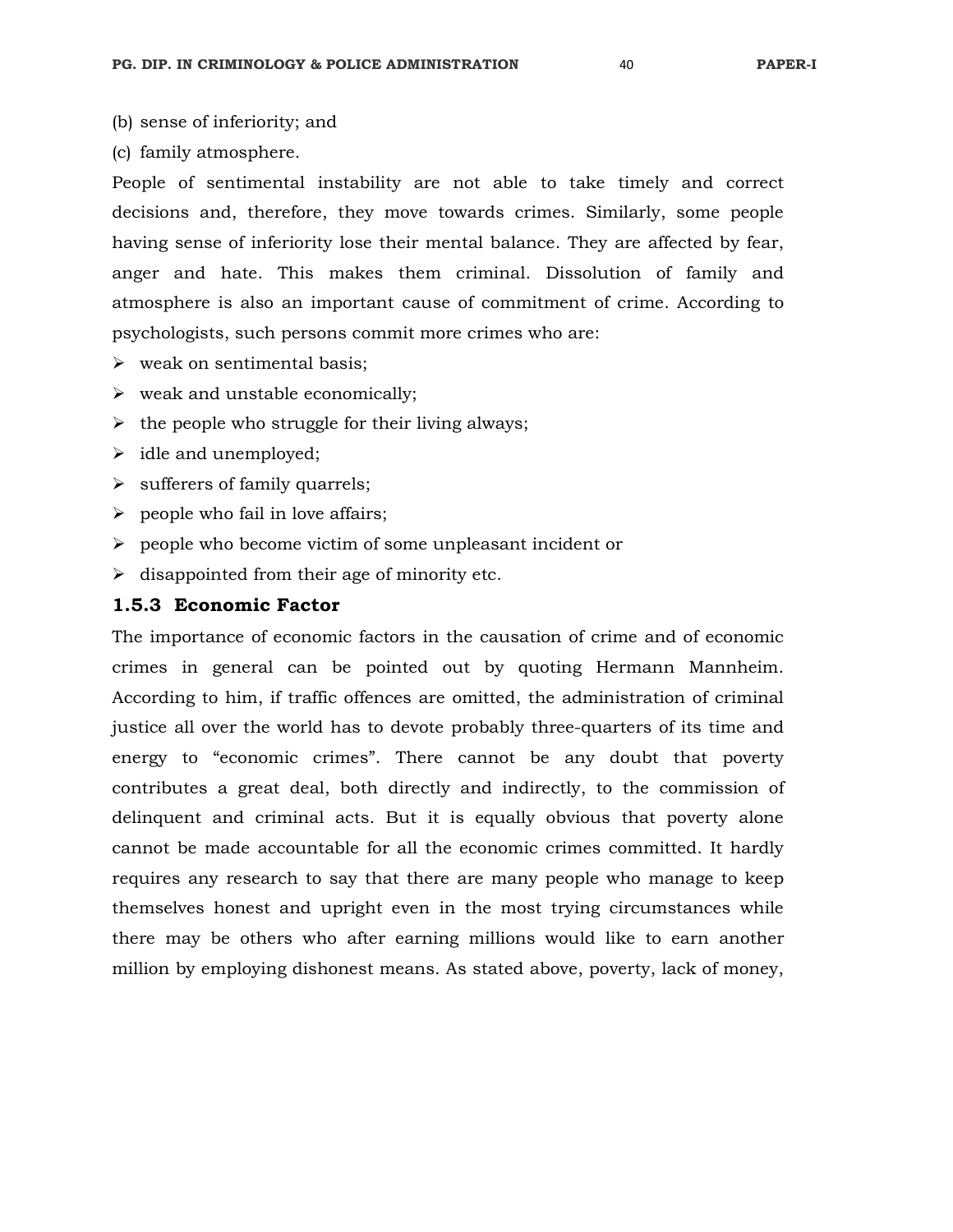economic disparities etc., are important causes of crime. When a family is in economic crisis then the members get involved in theft, prostitution, immorality. Idleness and unemployment is also the main cause of crime and bad instincts. Idle an unemployed person puts his steps towards theft, vulgarness, prostitution, sexual exploitation, begging and drinking etc. The lust, greed, selfishness and the desire to earn more wealth are the instincts in man which give birth to crime, theft, decoity, criminal breach of trust, cheating, fraud, smuggling, black marketing, adulteration and bribery are the result of this greedy, instinct.

#### **1.5.4 Political Factor**

There are political factors of crimes also. It has become a normal notion of the people that most of the criminals gets protection of political leaders. Such people commit crime without any fear because the government and the administration cannot do anything for them. The politicians have their vested interests behind such protection. At the time of election, such criminals cooperate the political leaders such as:

- (a) payment of subscription in election or extending economic cooperation;
- (b) to compel the voters to case vote by force and violence;
- (c) to frighten threaten and terrorize the voters;
- (d) to capture booths;
- (e) to take the ballot box by force and running away;
- (f) to effect false voting etc;

#### **1.5.5 Radical Factor**

The current development in the field of criminology is radical criminology which has been influenced by Marxism and conflict theories. It makes a departure from the traditional criminology which has its focus on correctional institutions and personal pathologies of the criminal and concentrates on the view that the behaviours of the powerless in any society are more likely to be criminalized and this group is more likely to be arrested, convicted and harshly sentenced. It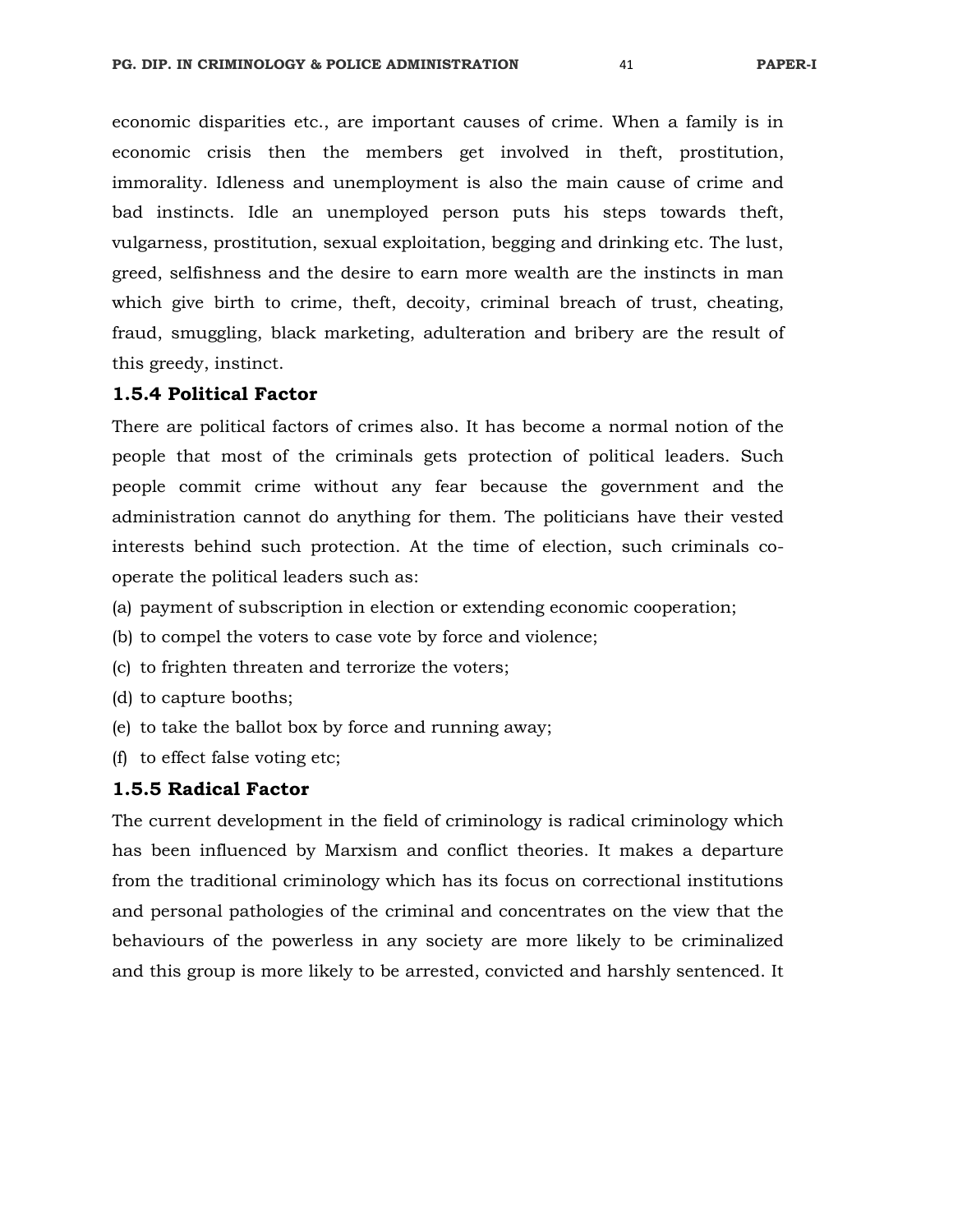further believes that many acts which are more injurious than crime and tolerated as perfectly legal because they tend to be the behaviours which are carried out by the powerful group in the society. Influenced by the Marxist's view, the propounders of radical criminology have advocated the view that human nature by itself is not criminal; it is the capitalism which makes people greedy, self-centered and exploitative. The laws are the tools of the owners of the means of production and are used to serve their interests in keeping their activities even if they are harmful, brutal or morally unacceptable. Thus, there is differential enforcement of the criminal laws by the so called "Power Group". It is important to note that Quinney's views on radical criminology are primarily based on the presumption that unequal economic situation which exists in a capitalists society leads to inequality of power and political position. The economically powerful are also politically powerful and this results in conflict of interests between the powerful and the powerless groups of society. Marxists,

# therefore, believed that criminology was basically a social creation.

## **1.5.6 References and Suggested Books**

- 1. Roger Hopkins Burke, "An Introduction to Criminological Theory", William Publishing, UK, 2nd edn., 2005 (Reprinted) 2008.
- 2. K.D. Gaur, "Criminal Law, Criminology and Administration of Criminal Justice", Universal Law Publishing, Delhi, 3rd edn., 2015.
- 3. R.V. Kelkar, "Lectures on Criminal Procedure including Probation and Juvenile Justice", Eastern Book Company, Lucknow, 5th edn., (Reprinted) 2013.
- 4. Syed Shamsul Huda, "The Principles of the Law of Crimes (Tagore Law Lectures-1902), Eastern Book Company, Lucknow, 1<sup>st</sup> edn., (Reprinted) 2011.
- 5. Ram Ahuja, "Criminology" Rawat Publication, Jaipur, (Reprinted) 2012.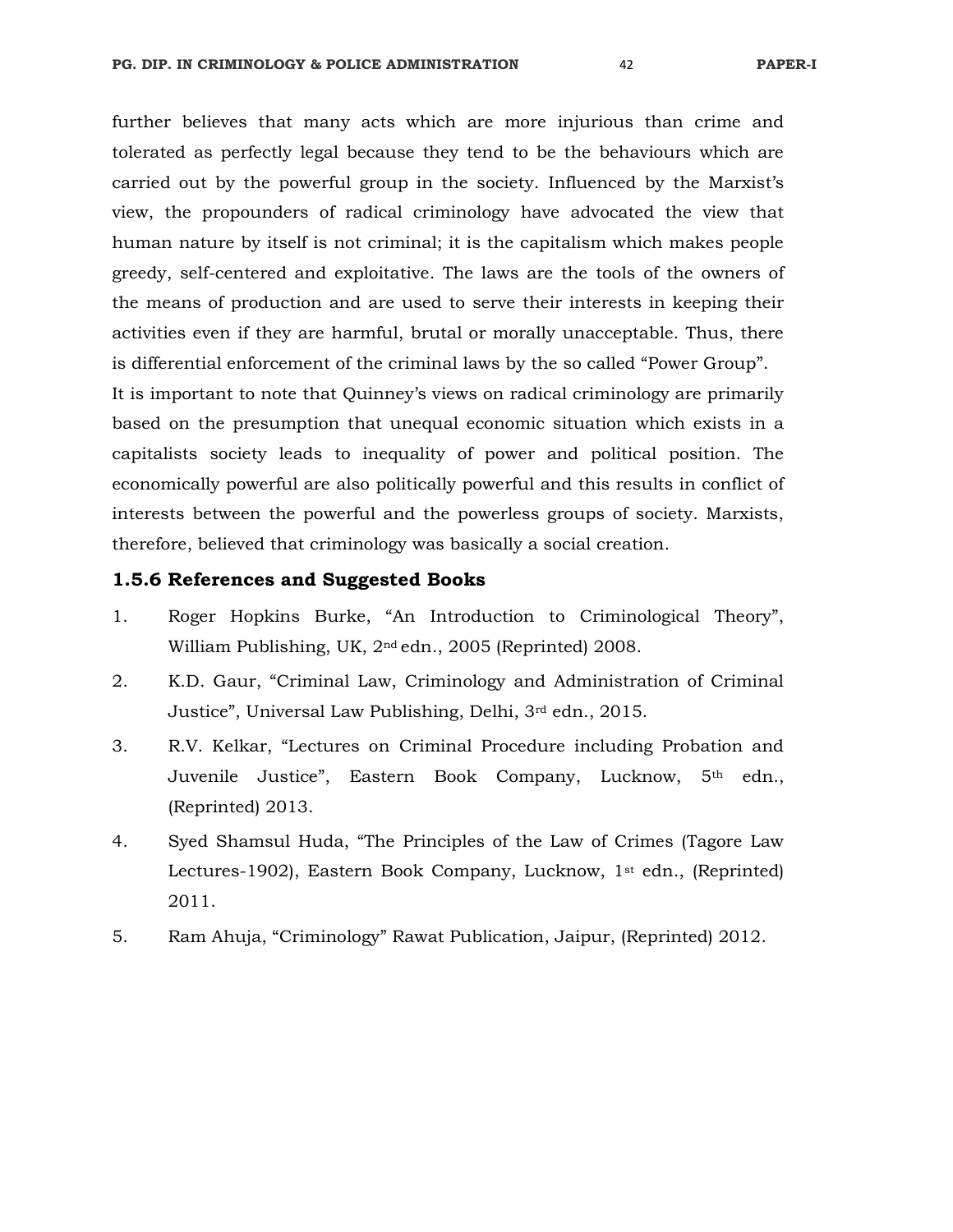- 6. Ronald L. Akers, Christine S. Sellers, "Criminological Theories, Introduction, Evaluation And Application", Rawat Publication, Jaipur and New Delhi, 4th edn., 2004.
- 7. Prof. (Dr.) Syed Mohammad Afzal Qadri, "Criminology and Penology", Eastern Book Company, Lucknow, 6th edn., (Reprinted) 2011.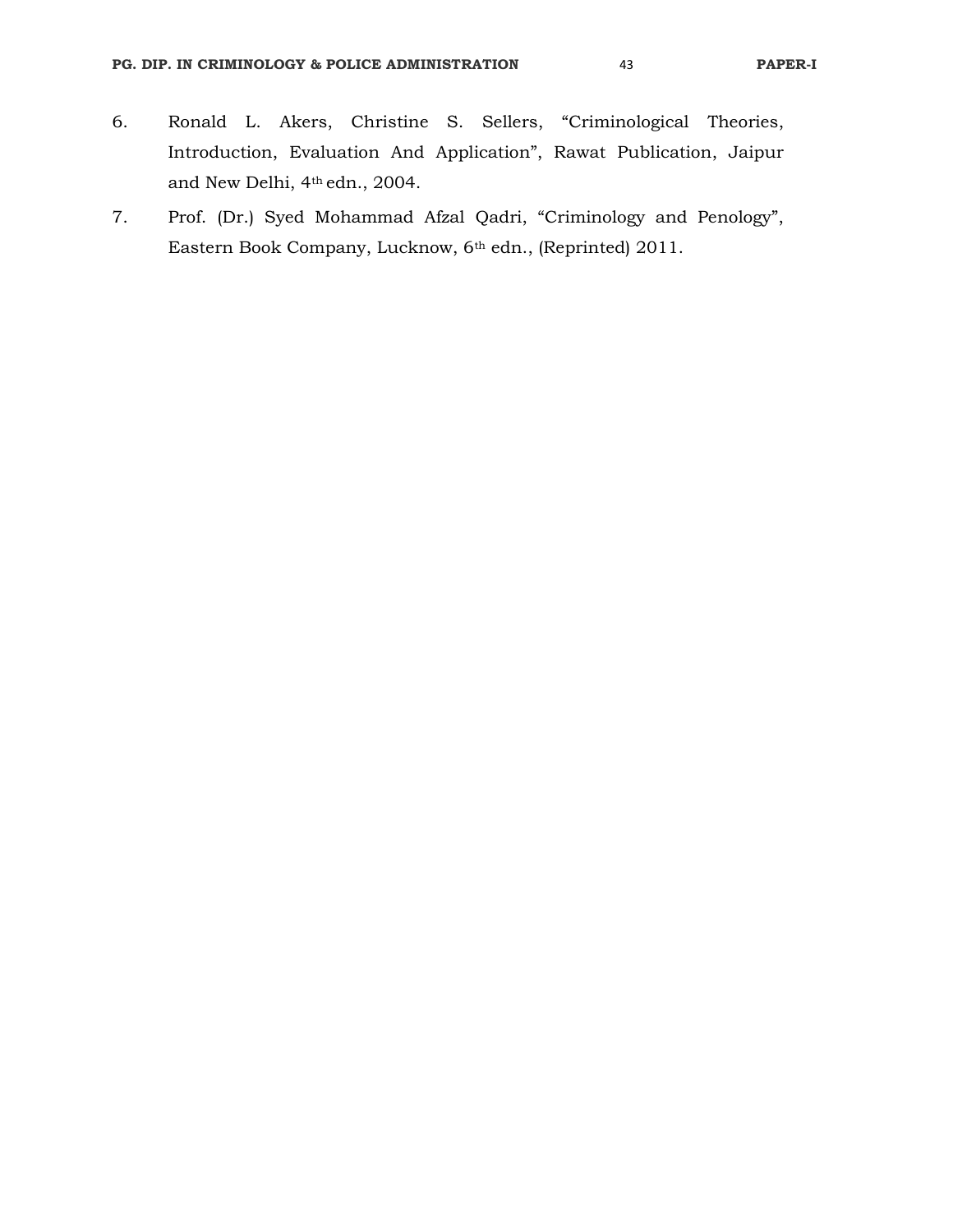**LESSON NO. 1.6 UNIT-B AUTHOR : MS. VEENA RANI** 

## **PUNISHMENTS**

# **An Overview**

1.6.0 Introduction

- 1.6.1 Definitions of Punishment
- 1.6.2 Penal System in India
	- 1.6.2.1 Ancient Penal System
	- 1.6.2.2 Present Penal System of India
	- 1.6.2.3 Other Prevalent Reformatory Punishments
- 1.6.4 References and Suggested Books

## **1.6.0 Introduction**

Punishment is one of the oldest method of controlling crime and criminality. However, variations in modalities of punishment, namely, severity, uniformity, certainty etc., are noticeable, because of variations in general societal to law breaking. In some societies punishments may be comparatively severe, uniform, swift and definite, while in others, it may not be so. This account for variations in the use of specific methods is punishment from time to time. Blood feud was one of the common modes of punishment in early society which was regulated by customary rule of procedure. It was undoubtedly a retaliatory method which underlined the principle of *lex tailonis i.e,* "eye for an eye and tooth for a tooth". These blood-feuds sometimes led to serious clashes between the clans which made life extremely difficult. With the advancement of time primitive societies gradually transformed into the civil societies and the institution of kingship began to exercise its authority in settling disputes.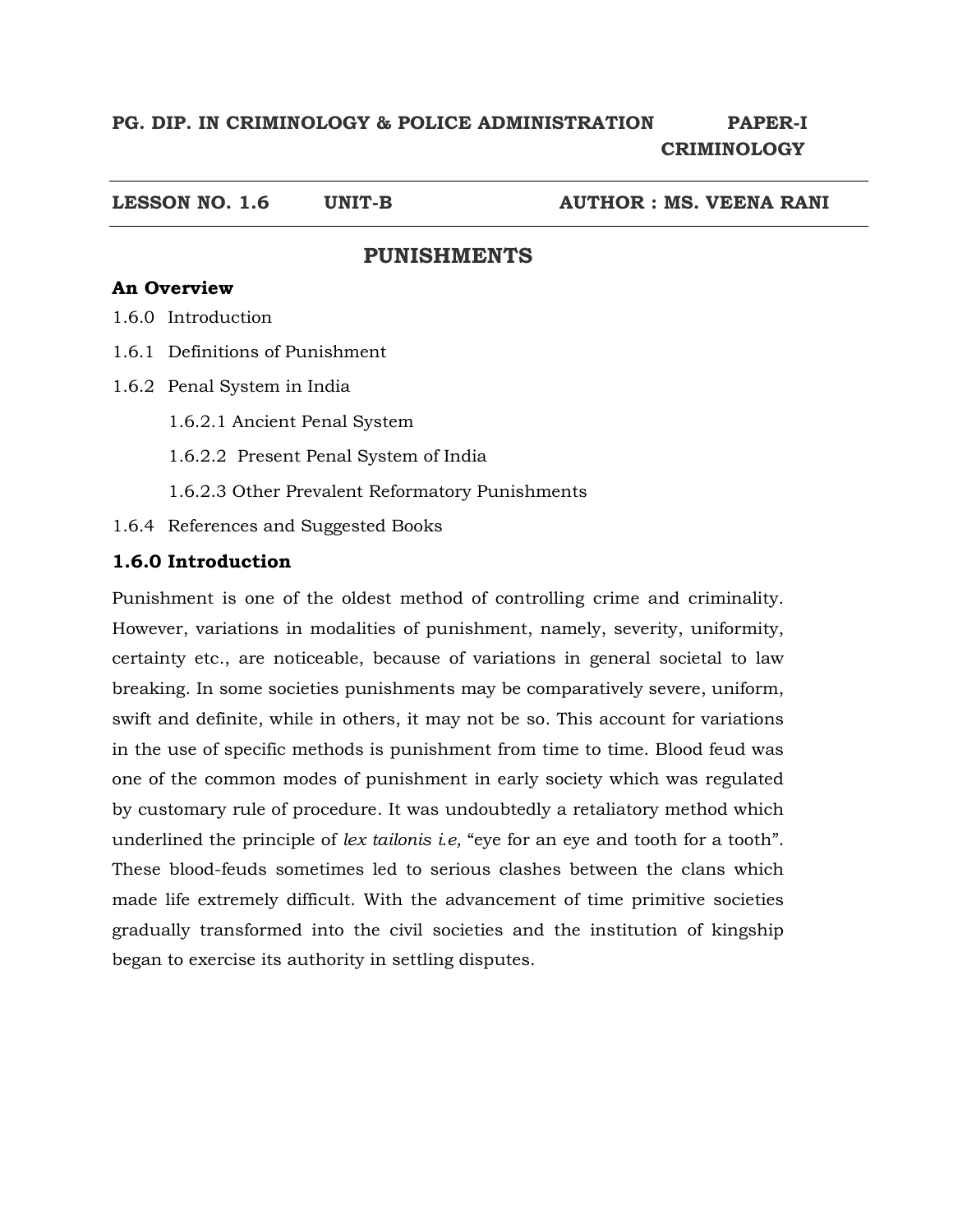Thus private vengeance fell into disuse giving rise to public disposition of wrongdoers. With the State assuming charge of administration of criminal justice, the process of public control of private wrong start which eventually culminated into modern penal system of world. The institute of police as a law enforcement agency and the court as justice of dispensation mechanism developed only after crime and punishment become the matter of public control. It has stated from the cruel and barbaric punishment and reached the stage of probation, parole and reformatory system.

### **1.6.1 Definitions of Punishment**

There is no universal definition of punishment, but however different criminologists try to define the concept of punishment in different ways such as, according to Thomas Hobbes, "Punishment as an evil afflicted by a public authority on him that has done or omitted that which is adjudged by the same authority to be a transgression of the law; to the end that the will of men may thereby be disposed to obedience".

Wolf Middendorff defines, "Punishment as an unpleasant consequence which penal law prescribes for socially undesired human conduct and which courts impose according to the laws of penal procedure". According to Sir Rupert Cross, "Punishment as the affliction of pain by the State on someone convicted of an offence". On the other hand, Westmark define, "Punishment as a person is said to be punished when some pain is afflicted on him. That pain may take the form of imprisonment, fines, forfeiture of property or some other restriction or detriment imposed by society as a mark of its disapproval of the act or omission of the individual punished." According to Sutherland and Cressy, two essential ideas contained in the concept of punishment as an instrument of public justice:

1. It is inflicted by the group in its cooperate capacity upon one who is regarded as a member of the same group. The loss of status which often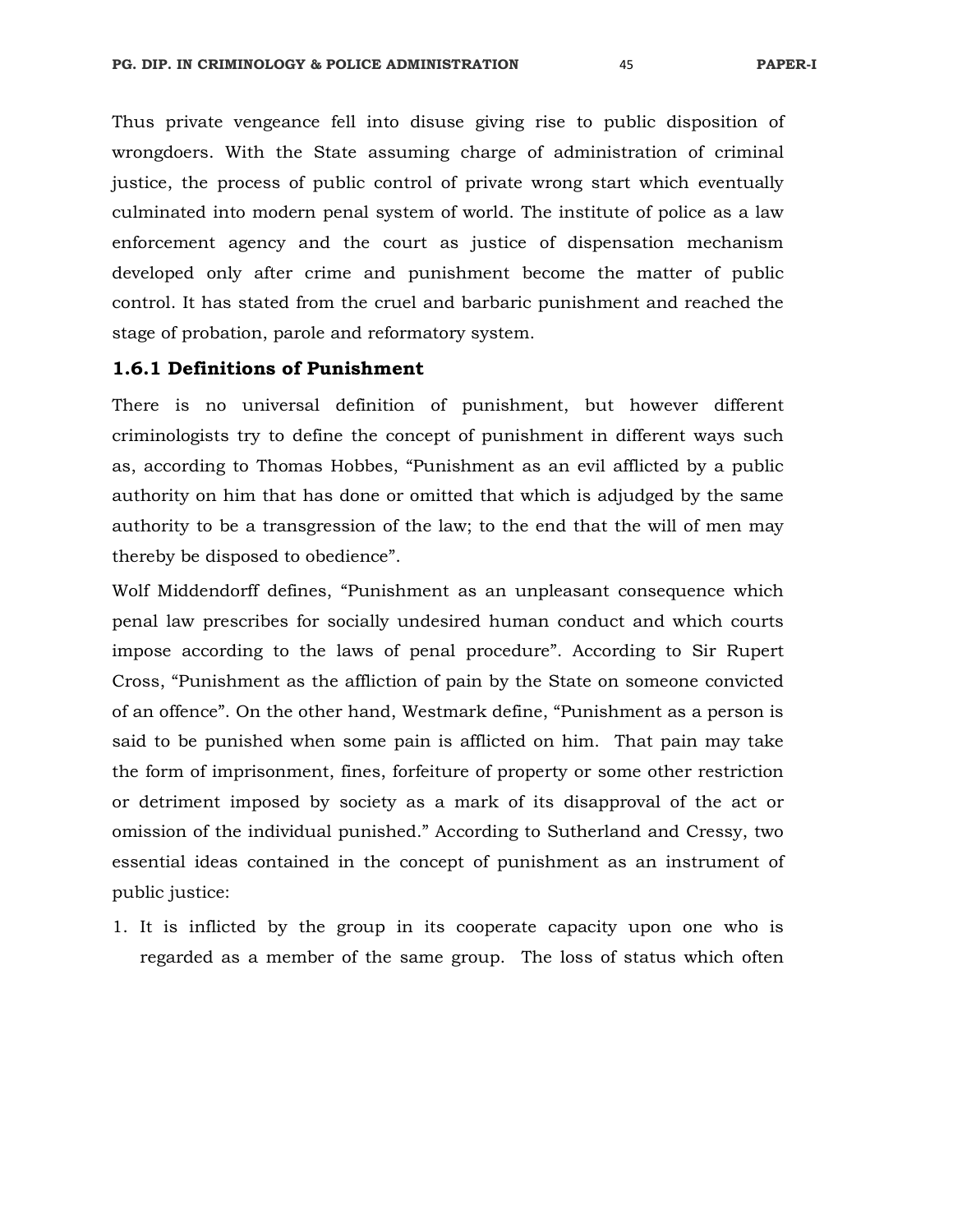follows crime is not punishment, except in so far as it is administered by the group in its corporate capacity.

2. Punishment involves pain or suffering produced by design and justified by some value that the suffering is assumed to have. This is the conventional conception as used in criminal law. If the suffering is merely accidental, to be avoided if possible, it is not punishment.

 According to Grunhut, three components must be present if punishment is inflicted for checking crime:

- Speedy and inescapable detection and prosecution
- After punishment, the offender must have a chance for a fresh start. Thus punishment should not import any stigma on the offender.
- $\triangleright$  The State which claims the right of punishment must uphold superior values.

On the other hand Parker defines punishment as follows:

- 1. It must involve pain or some other consequence normally considered unpleasant
- 2. It must be for an offence against legal rules
- 3. It must be imposed on an actual offender for his offence
- 4. It must be properly administered by human beings other than the offender
- 5. There must be a spirit of reform behind the punishment
- 6. It must be imposed and administered by an authority constituted by a legal system against which the offence is committed
- 7. It must be imposed for the dominant purpose of preventing offences against legal rules.

Hence, the study of treatment of offenders initially focused exclusively on punishment and excluded other ways of dealing with offenders. However,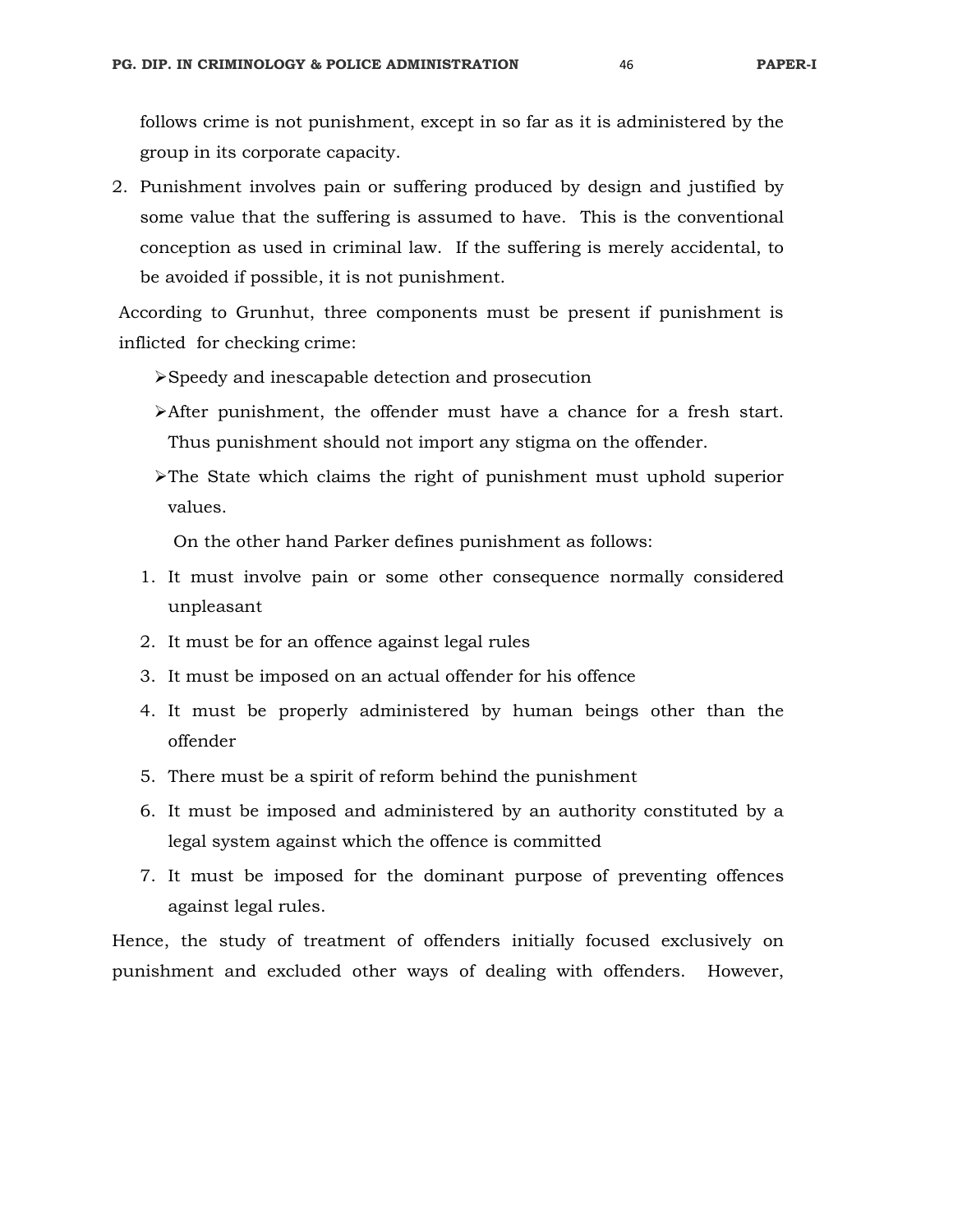modern approaches to criminology focus on the role of society and social pressures on the making of criminal offenders. Penologists have thereby been forced to look beyond punishment.

## **1.6.2 Penal System in India**

#### **1.6.2.1 Ancient Penal System**

In ancient penal system of the different counties as well as in India, the penal system has been cruel and barbaric and severe type of punishments has been prevalent at that time, such as:

### **1. Scolding**

 To beat the criminal with scolds *(Koras)* is very ancient. This punishment was given to the persons for breaking the soberness of women, vulgarness, cheating, drinking wine etc. The number of koras depended upon the discretion of the King. It was abolished afterwards because it was a very cruel punishment.

#### **2. Mutilation**

The mutilation was yet another kind of corporal punishment commonly used in early times**.** The punishment of separation of organ is also very old. It was prevalent in India and in other European countries. There were two objectives of this system mainly:

(a)To resist crimes, and

(b) To take revenge.

This punishment was given in case of theft and immorality. In case of offence of theft, both hands were cut and if he indulged in sex crime, sexual organs were cut off. The main objective of this theory was "life shall go for life, hand for hand and tooth for tooth, eye for eye and foot for foot."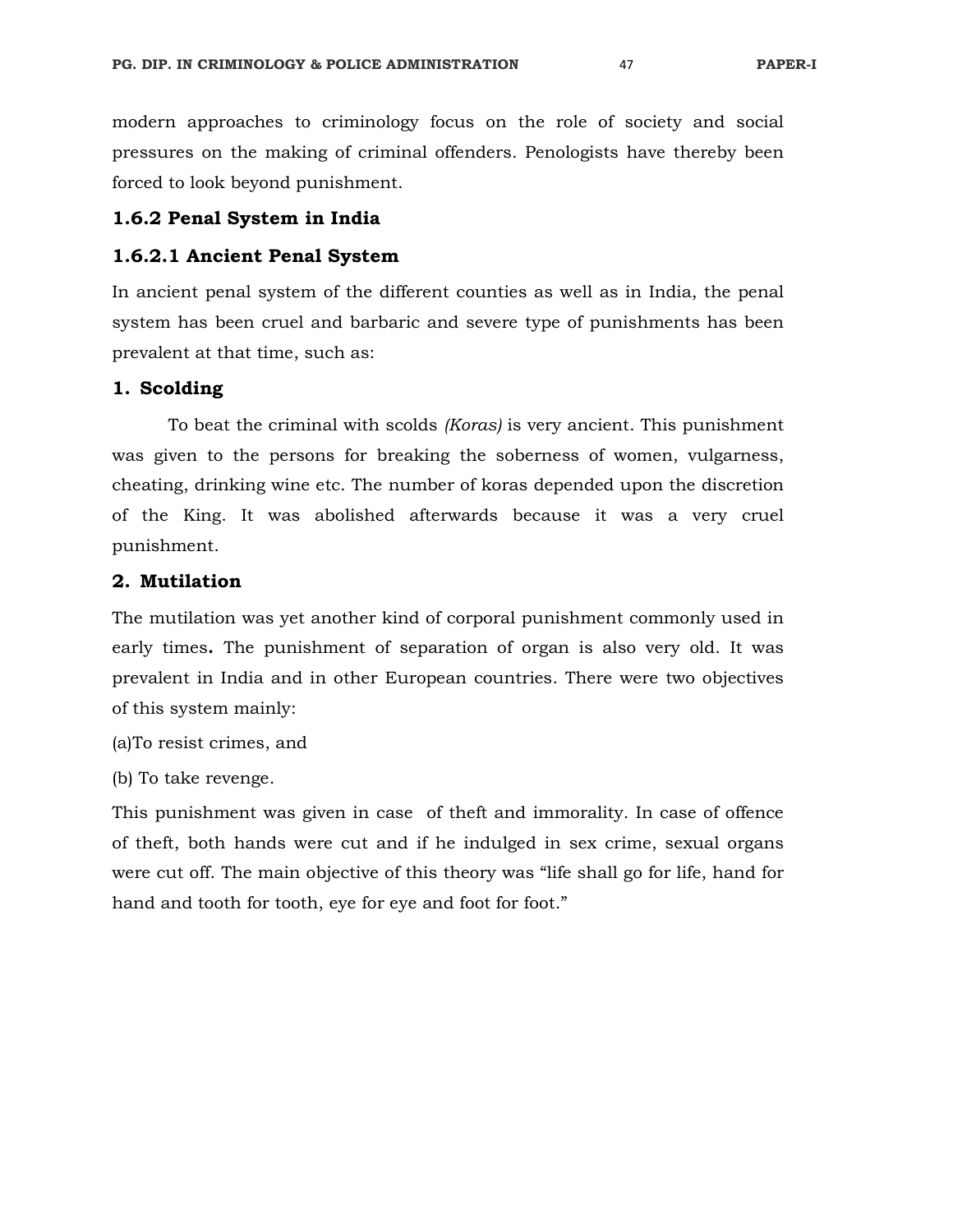### **3. Branding**

This system is also very old and under this system, hot iron bars were touched on the heads of body of the criminal. This system was also prevalent in European countries. The convicts were branded as a mask of indelible criminal record leaving visible marks such as scars in the body parts which are normally noticeable. These permanent indelible marks not only served as caution for the society to guard against such hardened criminals, but also carried stigma which deterred them from repeating the offence.

# **4. Stoning**

Stoning the criminal to death is also known to have been in practice during the medieval period. The guilty person is made to stand in small trench dug in the ground and people surround him from all sides and pelt stones on him until he dies.

## **5. Pillory**

This form of punishment also existed in the past. The punishment of pillory was considered as very cruel. In this system, the hands and feet of criminals were put in an iron box in such a way that he could not move his body. Sometimes, the criminal was beaten with *koras*. Hot Iron bars were put on body *(dagana)* and stones were thrown upon him. The criminal was to be fitted in the wall and punished. Such punishments were given in case of theft, rape and immorality etc. This penal system was prevalent in Moghul period in India. This exists even today in some Islamic countries.

## **6. Banishment**

Banishment was also known as learning the country. In India, it was called punishment of black water. Under this system, the criminal sent to distant sea areas so that he may remain far off from the society. Lombroso has accepted as the best method of punishment. The criminologist Garefalo was of the same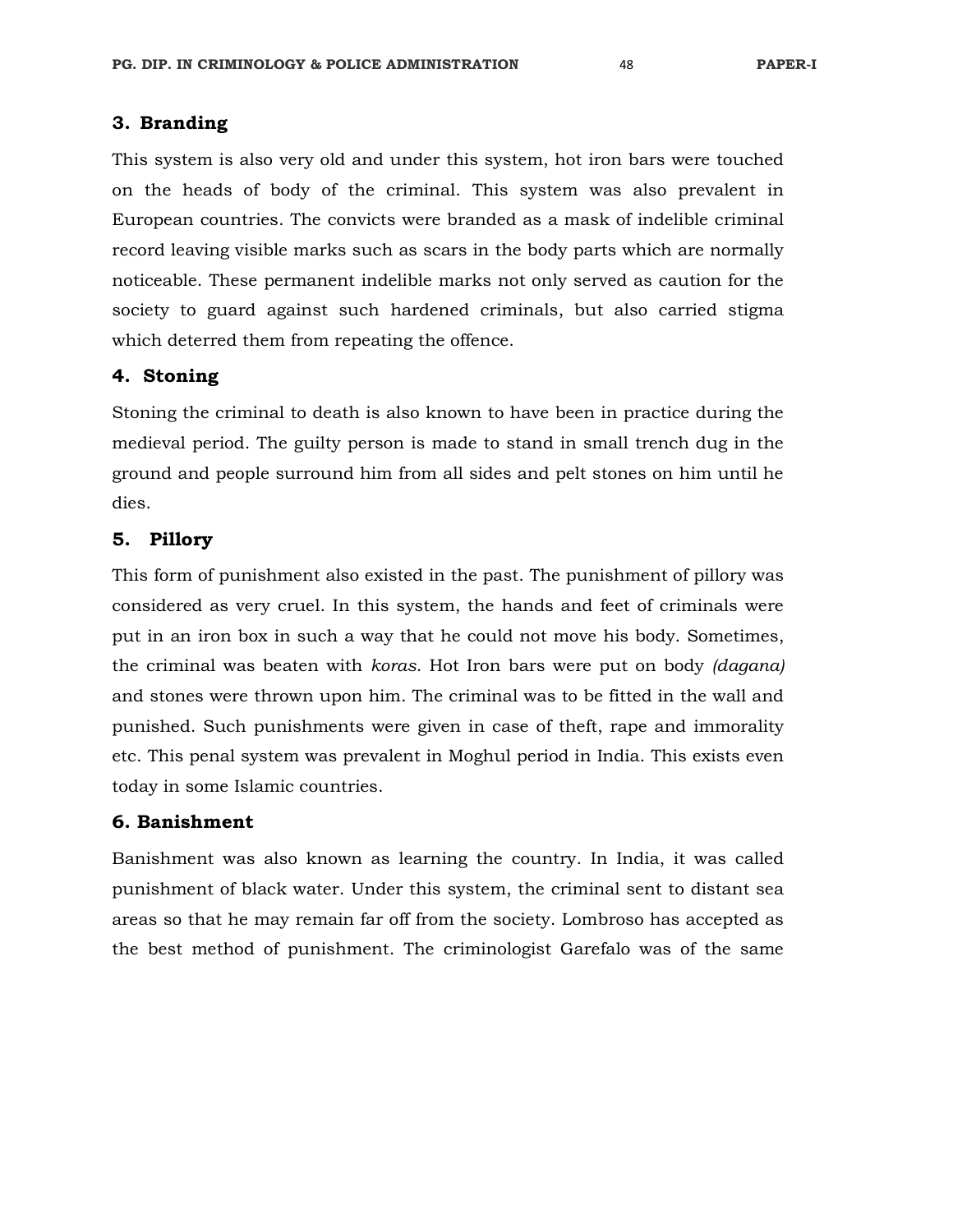view. In India, the system of Zila Badar is the reformed shape of this punishment. Some of criminologists considered it as reformatory system.

# **7. Amercement (fine)**

Amercement was a financial penalty under English penal system, which was commonly used during Middle ages. It was imposed either by courts or by peers. It was similar to fine with only difference that fine could be fixed sum prescribed by the statute while amercement was arbitrary. It was used as punishment for minor offences as an alternative to fine.

#### **8. Solitary Imprisonment**

This penal system is just like banishment. Under this system, the criminal are kept separate from the society *i.e.,* they are kept in isolation with no contract with anyone else and are usually locked in small cellular room with smaller windows. This penalty was intolerable because the man could not bear this torture as a social creature. Under sections 73 and 74 of Indian Penal Code, 1860, the provisions have been made of solitary confinement. Section 73 runs as under, "Whenever any person is convicted of an offence for which under this Code the Court has power to sentence him to rigorous imprisonment, the Court may, by its sentence, order that the offender shall be kept in solitary confinement for any portion or portions of the imprisonment to which he is sentenced, not exceeding three months in the whole, according to the following scale, that is to say-

- (1) a time not exceeding one month if the term of imprisonment shall not exceed six months;
- (2) a time not exceeding two months if the term of imprisonment shall exceed six months and shall not exceed one year;
- (3) a time not exceeding three months if the term of imprisonment shall exceed one year."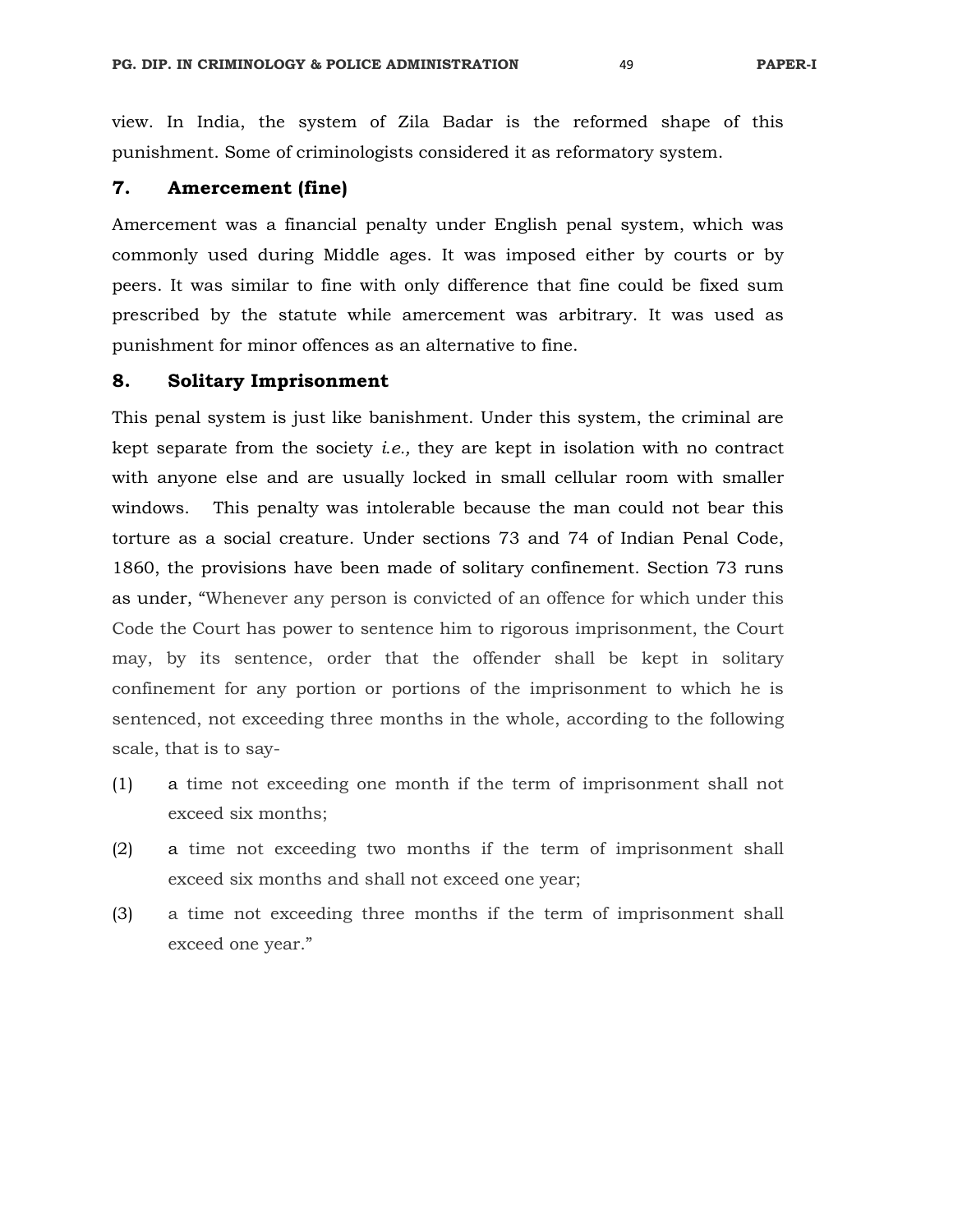Similarly, section 74 described the limit of solitary confinement and it runs as under, " In executing a sentence of solitary confinement, such confinement shall in no case exceed fourteen days at a time, with intervals between the periods of solitary confinement of not less duration than such periods; and when the imprisonment awarded shall exceed three months, the solitary confinement shall not exceed seven days in any one month of the whole imprisonment awarded, with intervals between the periods of solitary confinement of not less duration than such periods."

In addition to these punishments, to throw in the boiling hot water and to throw before wild beasts have also been the forms of punishment in the previous time in India.

## **1.6.2.2 Present Penal System of India**

The present penal system of India is being governed by the Indian Penal Code, 1860. Under section 53 of the Code, the following types of punishment have been provided:

- 1. Death Penalty
- 2. Life Imprisonment
- 3. Imprisonment (Rigorous and Simple)
- 4. Forfeiture of Property
- 5. Fine

In addition to the above, reformatory penal system also exists which includes probation and admonition etc.

## **1. Death Penalty**

Death Penalty or Death Sentence is the most severe and the highest punishment. Under this punishment, the person *i.e.,* the criminal is punished with capital punishment. In common parlance it is known as punishment of hanging till death *(Fansi ki Saja)*. This punishment is given in rare to rarest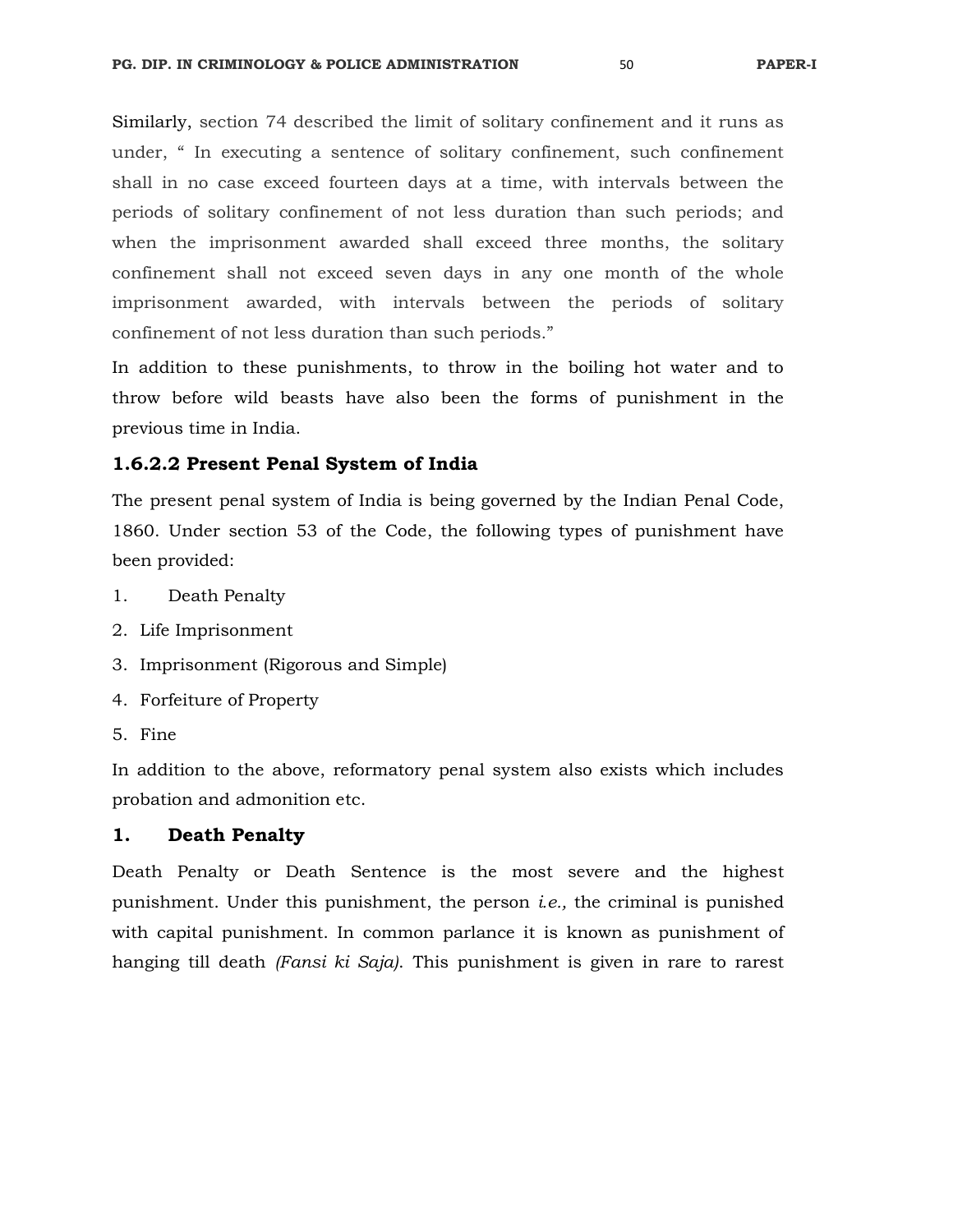cases. Under Indian Penal Code, 1860, the capital punishment is awarded in the following cases:

- (a) to wage a war against Government of India (Section 121)
- (b) abetment of mutiny, if mutiny is committed in consequences thereof (Section 132)
- (c) giving or fabricating false evidence with intent to procure conviction of capital offence and innocent person thereby be convicted and executed (Section 194)
- (d) murder (Section 302)
- (e) abetment of suicide of child or insane person (Section 305)
- (f) dacoity with murder (Section 396)
- (g) attempt to murder by such person who has been punished with life imprisonment (Section 307).

It is important to note that after the gruesome Kathua rape case, Indian Parliament has amend the Protection of Children from Sexual Offences Act, 2012 (POCSO Act) in the year of 2018 to grant death penalty for the rape of children under the age of 12.

It is to be mentioned here that the order of Court of Sessions imposing death penalty cannot be implemented till it is ratified by High Court under section 366 of Code of Criminal Procedure, 1973.

### **2. Life Imprisonment**

 From the severity of punishment, life imprisonment stands next to death penalty. Life imprisonment means imprisonment till the criminal lives alive. But under section 57 of Indian Penal Code, 1860, this period of life imprisonment is taken as 20 years. According to Jail Manual, this period can be up to 14 years in certain cases.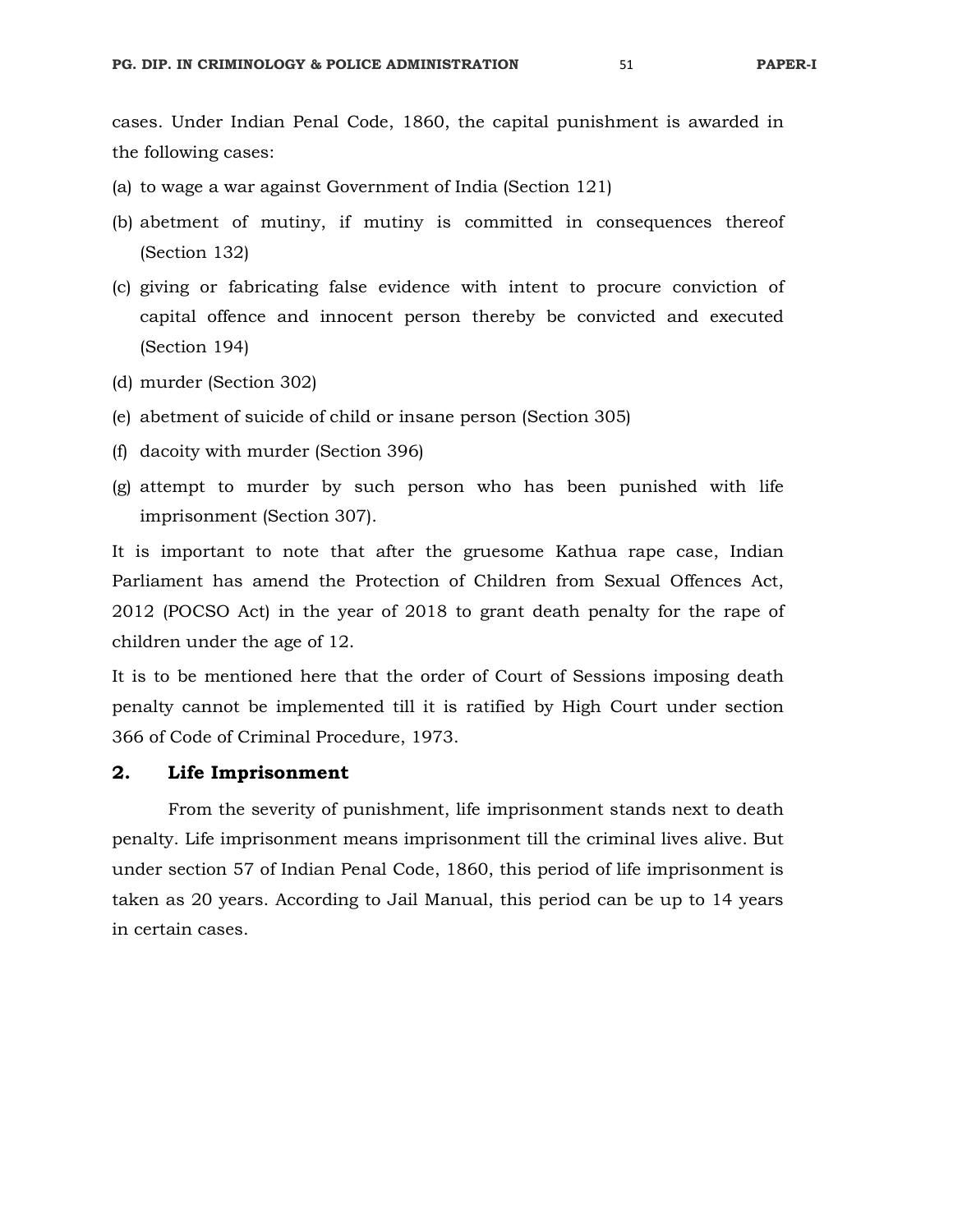# **3. Imprisonment**

It stands third in the chain of punishments. In reality, this is the most popular form of punishment and in majority of the cases, this punishment is given. Under this, the criminal is kept in prison. This punishment is of two types:

- (a) Rigorous or Severe Imprisonment
- (b) Simple imprisonment

In severe punishment, hard labour is to be done by the criminal in prison *viz.,*  grinding floor, drawing water, digging soil and cutting the wood etc. But under simple imprisonment the prisoner is kept (confined) in prison. No labour is to be done by the criminal. Under section 60 of Indian Penal Code, 1860, any imprisonment may be partially hard or partially simple.

# **4. Forfeiture of Property**

Forfeiture of property is though part of the fine, but it has been considered as a separate punishment. In this case, the property of criminal is forfeited. In the part, this punishment was prevalent, but now it has remained only in name. The following sections of Indian Penal Code, 1860 provides this way of punishment:

- (a) Looting in the territory of the country friendly with India (Section 126)
- (b) Acquiring such property by looting and taking it in possession (Section 127)
- (c) To sell property illegally and bidding for it by public servant (Section 169)

## **5. Fine**

It is a punishment of normal nature. For normal or simple offences, the punishment of fine exists almost in all countries. It is simple type of punishment:

- (a) which increases government revenue; and
- (b) not torturous to the man under charge.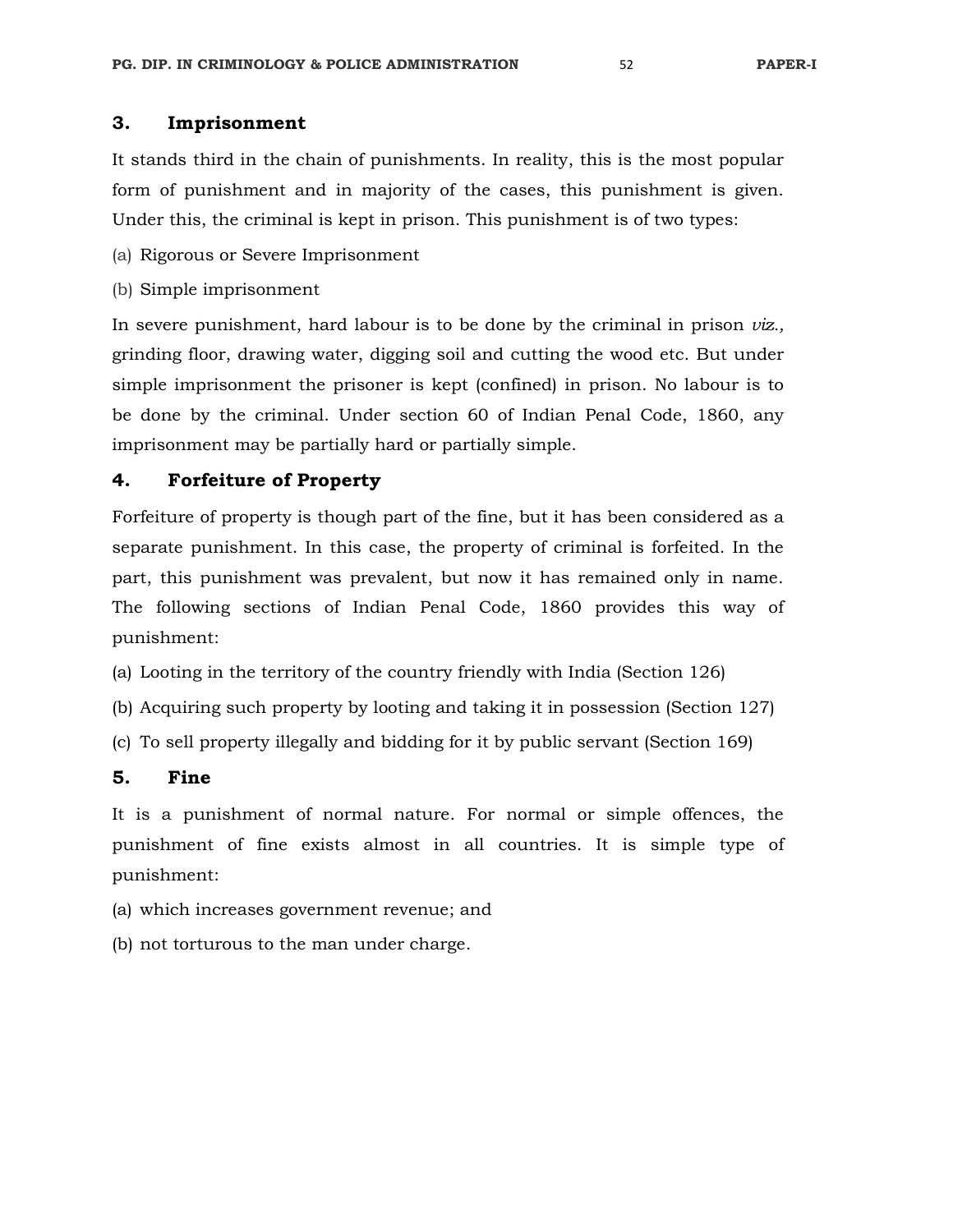The system of fine exists in case of offences relating to motor and commercial establishments. But in case of non-payment of fine, then the criminal may be punished with imprisonment. Under sections 63 and 64 of the Indian Penal Code, 1860 and under sections 357 and 421 of the Code of Criminal Procedure, 1973, provisions have been made in this regard. While imposing fine nature of crime, severity, age of criminal, character, status, family background etc., factors are also considered.

## **1.6.2.3 Other Prevalent Reformatory Punishments**

It is a new concept of punishment. This concept is based on the maxim that, "hate crime not criminal." The concept is that the man is not criminal by birth, it is circumstances which make him criminal. Therefore, such circumstances should be removed and the criminal should be given the chance to reform himself. On the basis of this theory, some reformatory steps have been taken in making provisions in the criminal laws:

## **(a) Probation**

The convict is released on the condition that he will maintain good conduct instead of putting him in jail. According to Illiot, "to reduce punishment of the criminal when the crime is proved by the court on the condition of maintenance of good conduct is probation." According to Walter C. Reckless, "the suspension of punishment of the convict by the court is known as probation."

The main objective of probation is to give chance to the criminal to reform himself instead of punishing him. In India, provisions regarding probation have been made under section 49 of the Probation of Offenders Act, 1958 and under sections 360 and 361 of the Code of Criminal Procedure, 1973.

## **(b) Admonition or Warning**

Like probation, admonition is also a form of reformatory punishment. Under this, the criminal is not put in jail, but given the chance to reform himself in future by giving him warning as not to commit such crime. The provision for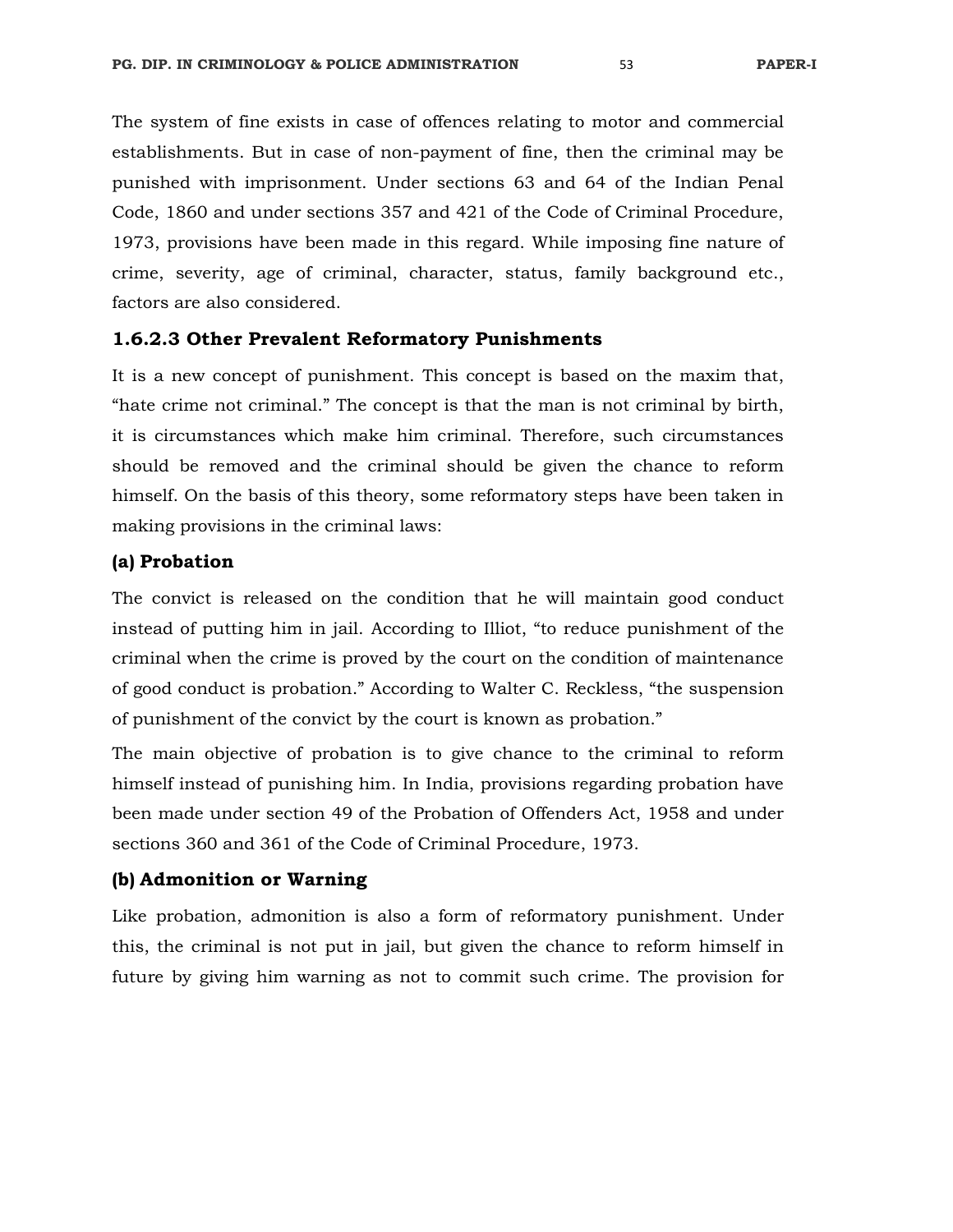admonition has been made under section 3 of the Probation of Offenders Act, 1958.

## **(c) Parole**

Parole is also said as a form of reformatory system. It is also known as holiday from prison. According to Warms and Teeter, "Parole is the type of conditional release, which is granted to the criminal after undergoing by him of part of the punishment imposed upon him." In the words of Illiot, "to release the criminal before completing the term of punishment of imprisonment on the recommendation of Parole officer is parole. The main objective of parole is to give the chance to the criminals to reform and to develop a system of confidence in them.

## **(d) Remission**

Some sentenced prisoners may eligible for remission. Remission is the reduction in the length of a prisoner's sentence, up to a maximum of 3 months. If a prisoner or detainee is again found guilty of a prison offence, then the prisoner may lose part or all of his/her remission.

#### **(e) Pardon**

A pardon is a government decision to allow a person to be absolved of guilt for an alleged crime or other legal offence, as if the act never occurred. The pardon may be granted before or after conviction for the crime, depending on the laws of the countries. Pardons are sometimes offered to persons who were either wrongfully convicted or who claim that they were wrongfully convicted. Cases of wrongful conviction are nowadays more often dealt with by appeal rather than by pardon; however, a pardon is sometimes offered when innocence is undisputed in order to avoid the costs that are associated with a retrial. Clemency plays a very important role when capital punishment is applied.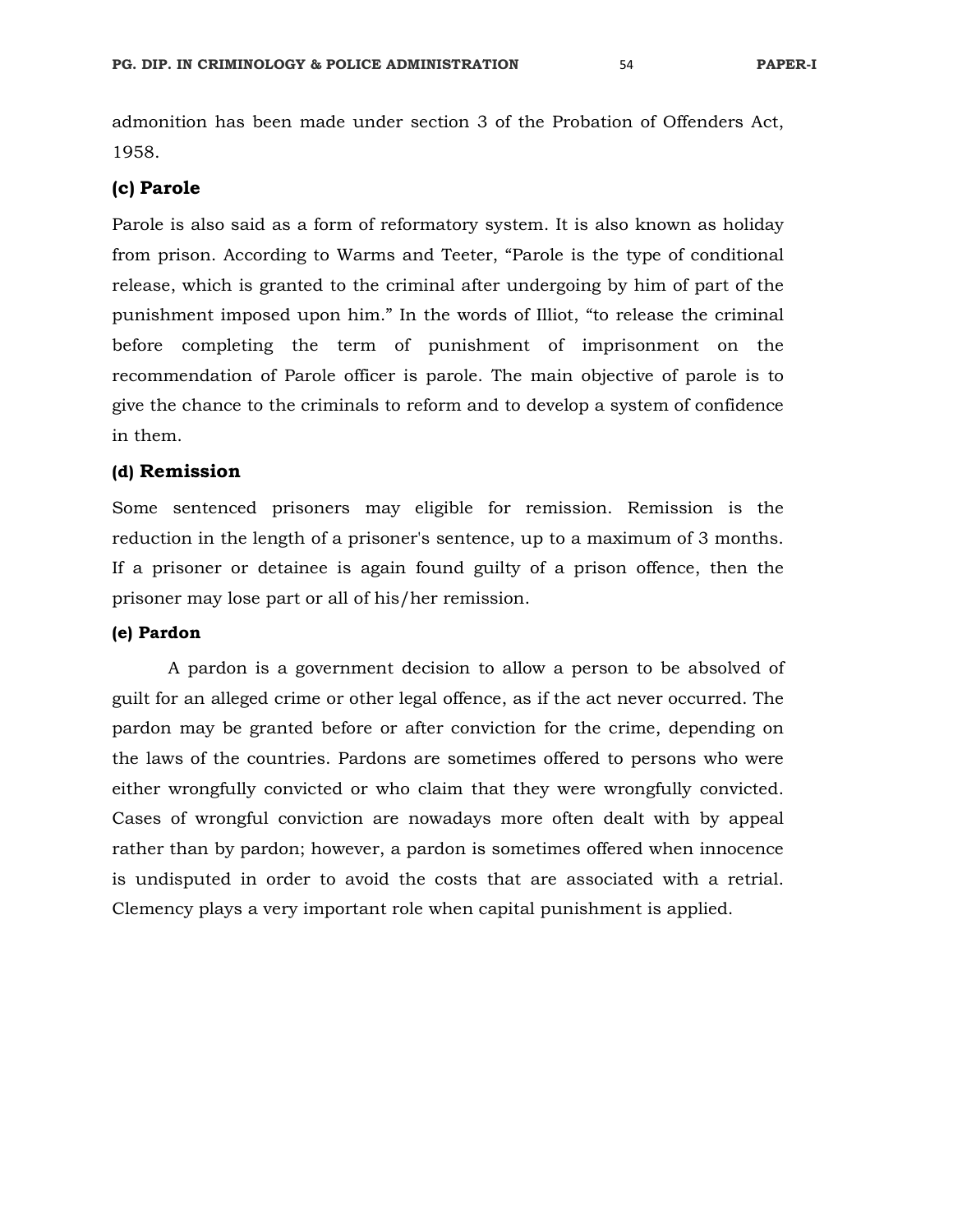# **1.6.3 References and Suggested Books**

- 1. Dr. N.V. Paranjape, "Criminology And Penology", Centre Law Publications, Allahabad, 13th edn., 2007.
- 2. Ahmad Siddique, pro. S.M. Afzal Qadri, "Criminology problems & perspectives, Eastern Book Company, Lucknow, 5th edn., (Reprinted) 2007.
- 3. Prof. (Dr.) Syed Mohammad Afzal Qadri, "Criminology and Penology", Eastern Book Company, Lucknow, 6th edn., (Reprinted) 2011.
- 4. K.D. Gaur, "Criminal Law, Criminology and Administration of Criminal Justice", Universal Law Publishing, Delhi, 3rd edn., 2015.
- 5. R.V. Kelkar, "Lectures on Criminal Procedure including Probation and Juvenile Justice", Eastern Book Company, Lucknow, 5<sup>th</sup> edn., (Reprinted) 2013.
- 6. Syed Shamsul Huda, "The Principles of the Law of Crimes (Tagore Law Lectures-1902), Eastern Book Company, Lucknow, 1<sup>st</sup> edn., (Reprinted) 2011.
- 7. Dr. B.N. Mani Tripathi, "An Introduction to Jurisprudence (Legal Theory), Allahabad Law Agency, 15<sup>th</sup> edn., 2004.
- 8. V.D Mahajan, "Jurisprudence And Legal Theory", Eastern Book Company, Lucknow, 5th edn., Reprinted 2013.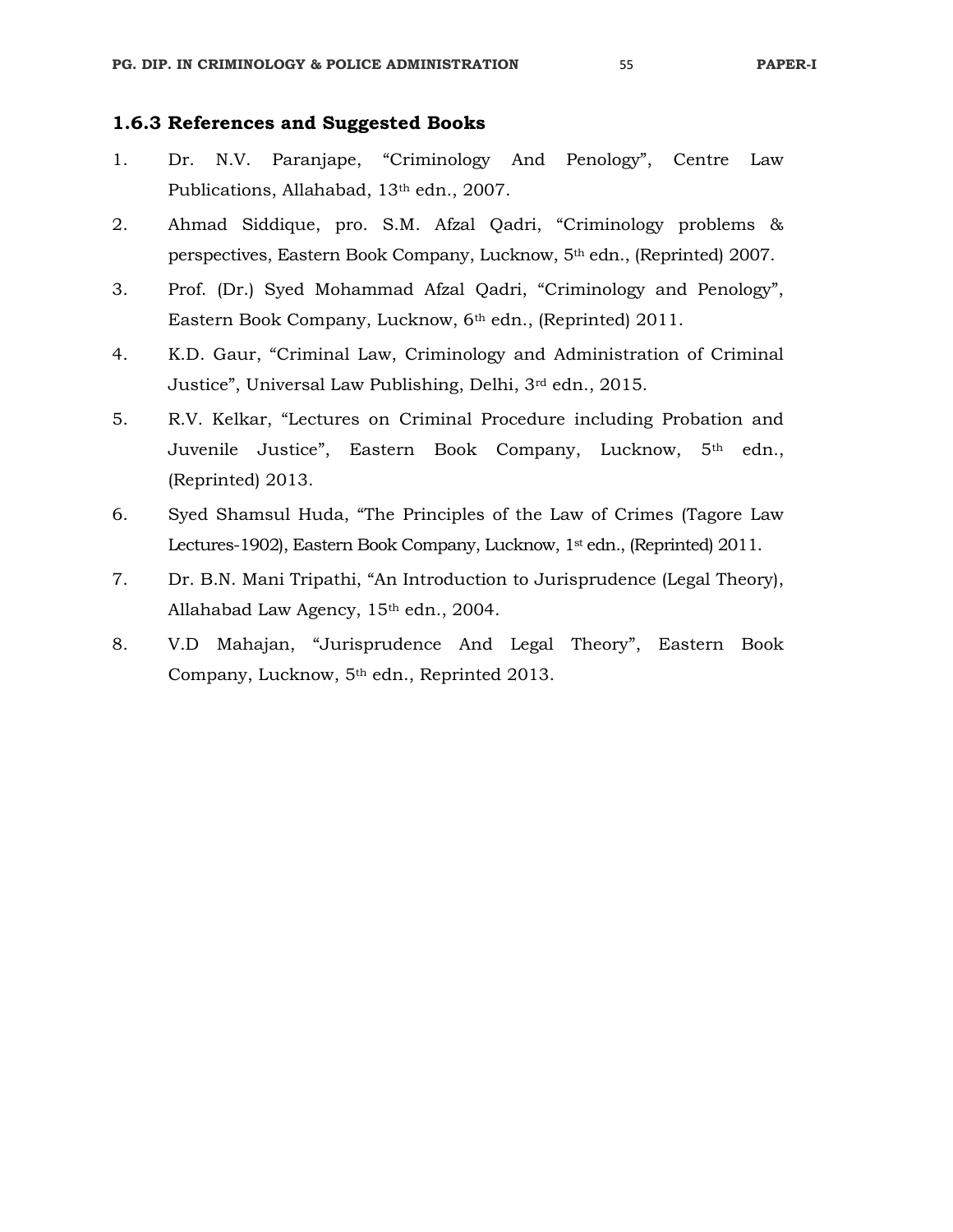# **PG. DIP. IN CRIMINOLOGY & POLICE ADMINISTRATION PAPER-I CRIMINOLOGY**

LESSON NO. 1.7 UNIT-B AUTHOR : MS. VEENA RANI

# **THEORIES OF PUNISHMENTS**

# **An Overview**

1.7.0 Introduction

- 1.7.1 Theories of Punishment
- 1.7.2 References and Suggested Books

# **1.7.0 Introduction**

Punishment is one of the oldest method of controlling crime and criminality. However, variations in modalities of punishment, namely, severity, uniformity, certainty etc., are noticeable, because of variations in general societal to law breaking. In some societies punishments may be comparatively severe, uniform, swift and definite, while in others, it may not be so. This account for variations in the use of specific methods is punishment from time to time. Blood feud was one of the common modes of punishment in early society which was regulated by customary rule of procedure. It was undoubtedly a retaliatory method which underlined the principle of *lex tailonis i.e,* "eye for an eye and tooth for a tooth". These blood-feuds sometimes led to serious clashes between the clans which made life extremely difficult. With the advancement of time primitive societies gradually transformed into the civil societies and the institution of kingship began to exercise its authority in settling disputes.

Thus private vengeance fell into disuse giving rise to public disposition of wrongdoers. With the State assuming charge of administration of criminal justice, the process of public control of private wrong start which eventually culminated into modern penal system of world. The institute of police as a law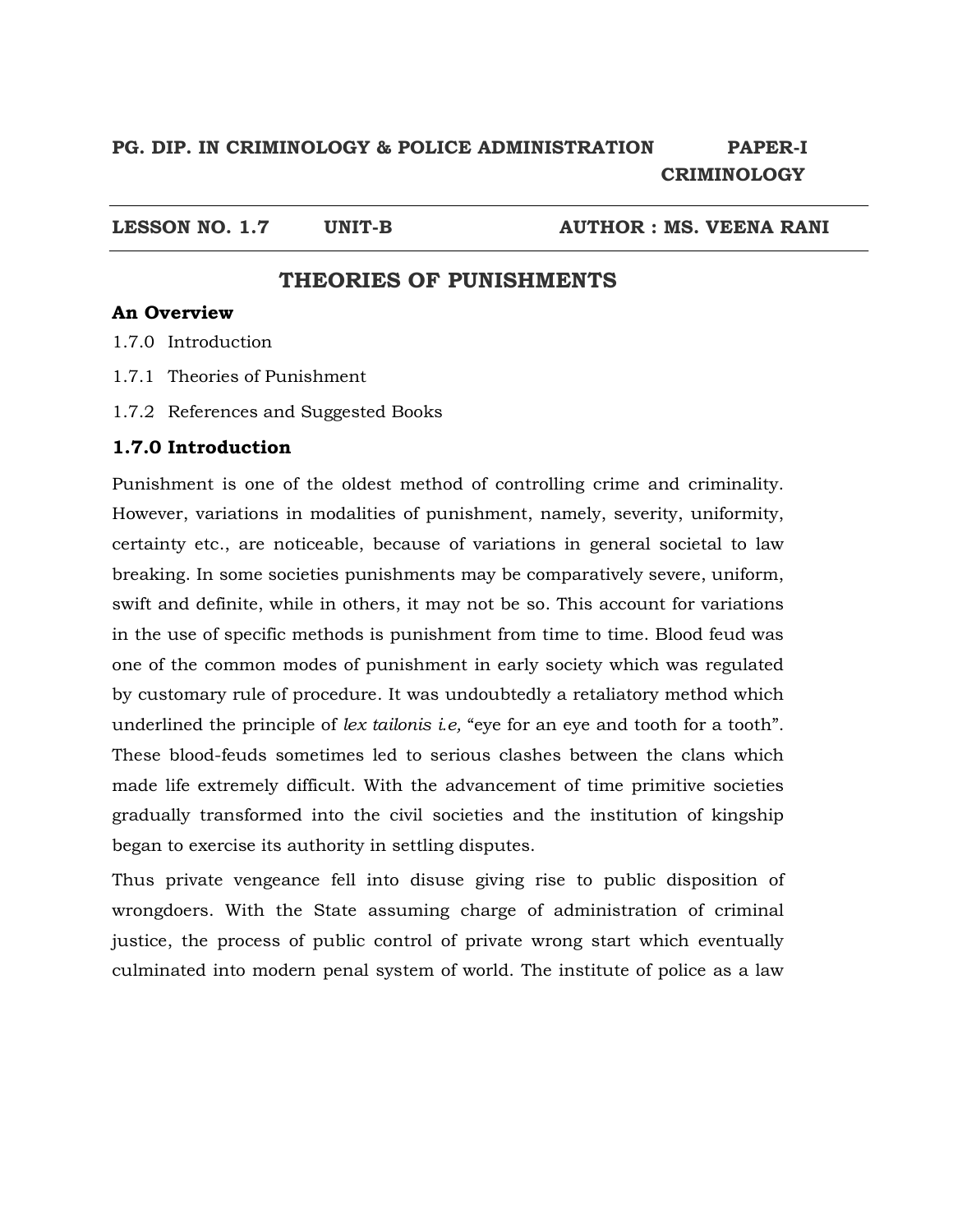enforcement agency and the court as justice of dispensation mechanism developed only after crime and punishment become the matter of public control. It has stated from the cruel and barbaric punishment and reached the stage of probation, parole and reformatory system.

## **1.7.1 Theories of Punishment**

It is said about punishment that uninvestigated criminals are an expensive luxury. This statement is correct. The punishment is directly related with crime. The punishment is given according to the nature of crime. While awarding punishment, to the criminal, the surrounding circumstances are also taken into account. Many things assist in commitment of crime *viz.,* circumstances under which crime has been committed, conduct of criminal, his conscience, the conduct of aggrieved party and his status; they all determine the form and quantum of punishment etc.

Many times crimes are committed under compulsion and adverse circumstances. The criminal has to repent afterwards on his act. The spent of reform arises in him. While passing order for punishment, this thing has also to be taken into account. Further, this is also one aim of punishment that the severest possible punishment should be given to the criminal so that crimes may be prevented, terror may be created in the society and nobody may dare to commit crime considering all these things into account, some theories of punishment have been propounded. The main theories are as follows:

- 1. Deterrent Theory
- 2. Preventive Theory
- 3. Retributive Theory
- 4. Expiratory Theory
- 5. Reformative Theory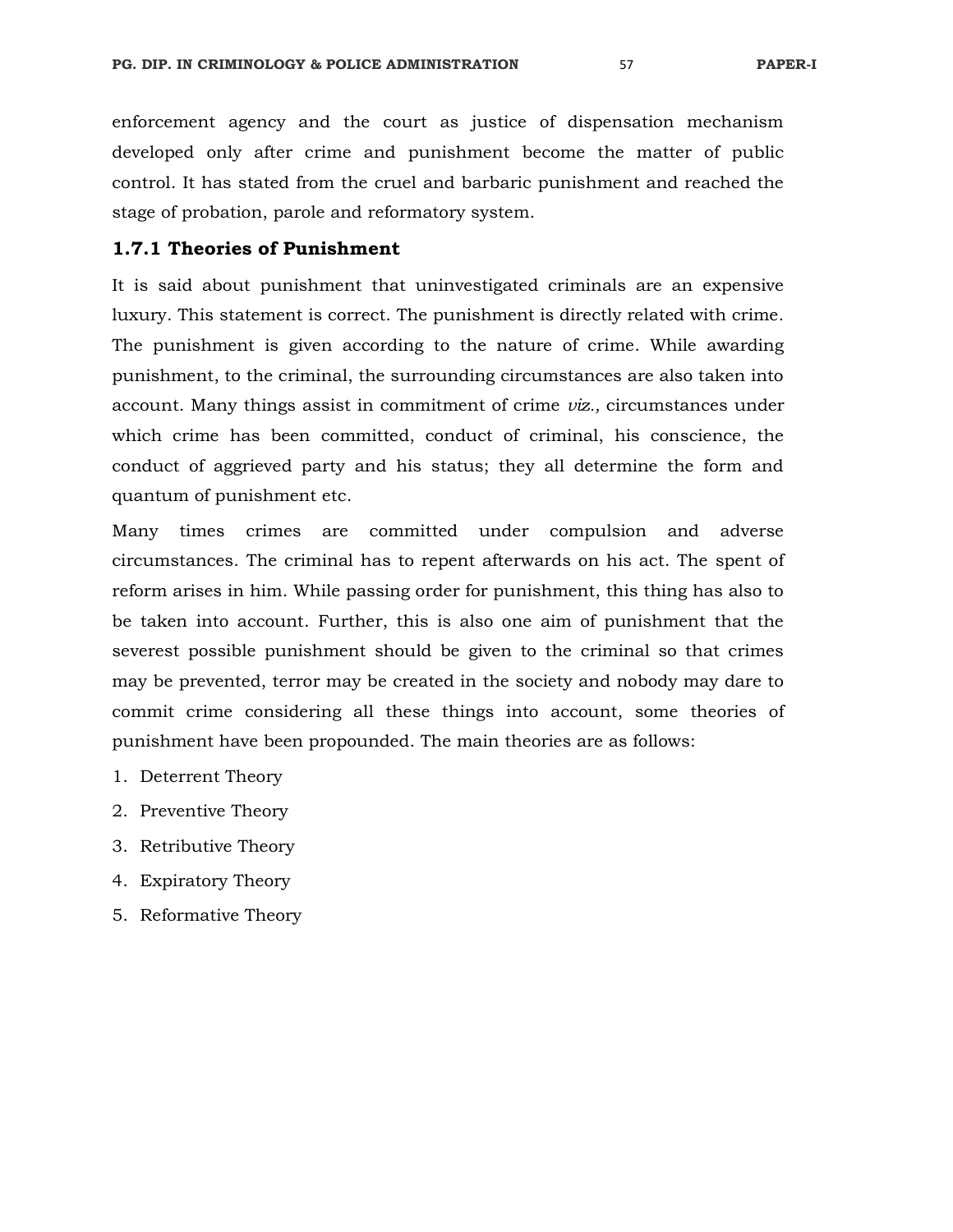## **1. Deterrent Theory**

This is the oldest theory of punishment and its main objective is to keep separate the criminal from the crime by terrorizing him by means of punishment. In addition to this, its objective is to terrorize the other persons in the society so that they may remain separate from crimes. Thus the main objective of this theory is to check crimes by means of terror of punishment. The main assumption of the supporters of this theory is that the criminals should be given very rigorous punishment, torture etc., so that the criminal himself and the whole society may become terrorised and may not dare to commit crime in future. Though this theory is practiced in some countries, but it has been criticized by many criminologists. The critics have to say that the crimes cannot be checked by means of punishment only. From severe punishment, the possibility may exist of increasing rather than reduction in crime. The critics treat it as barbaric and cruel and therefore, it has no place in the present system of punishment.

According to Dr. Sethana, "Only the severe punishment is not the only means of prevention of crime because many times, the criminal becomes habitual while tolerating punishment. Therefore, to check crime, some compensation must be imposed upon the criminal." Sutherland is of the same view. According to him, many criminals do not think over punishment, even they are not under terror, because they have defective mentality. Many times, crimes are committed under severe excitement and emotions which have no relation which the form and quantum of punishment.

# **2. Preventive Theory**

This theory is of most rigorous type. The objective of this theory is to make the criminal disabled and to provide security to the society. The supporters of this theory have to say that the criminals are thorns for a society. They create chaos and insecurity in the society. Thus criminals should be kept separate from the society. The following forms of punishments are proper for them: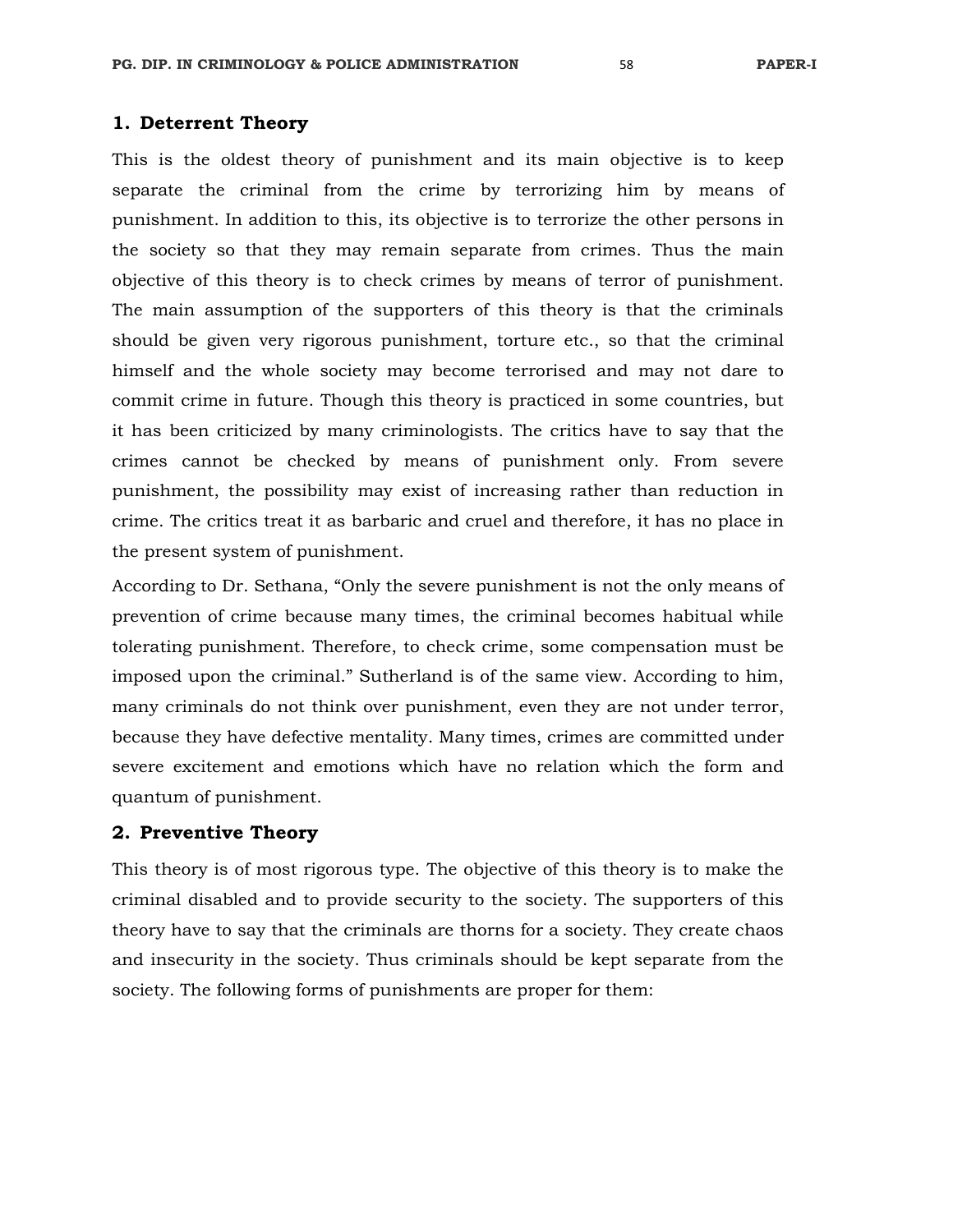- (a) Death Penalty
- (b) Lifetime Imprisonment
- (c) Banishment

This theory of punishment is based on the maxim that, prevention is better than cure. Instead of taking revenge from the criminal, the crime itself should be prevented. The famous jurist Fische has to say that the aim of all penal laws is that they should not be applied *i.e.,* such conditions should not be created so that they are to be applied. It means, that the main objective of punishment is that the people should not commit crime; and when they will not commit crime, there will be no need to apply the penal laws.

It is important to note that Bentham and Mill are also the strong supporters of this theory. According to them, the death penalty is awarded to the criminal not on the basis that he should not commit crime in future, but awarded so that the society may get rid of such person.

This theory is also subject to criticism. The critics have to say that how long a society may be kept separate from the criminal? On some day or other, he will be turned out of the prison. After turning out, he will not commit cannot be guaranteed. Therefore, this is not the final solution of commitment of crime. In spite of this, the forms of punishment *viz.,* death penalty and life imprisonment have been given important place in the penal system of various countries.

#### **3. Retributive Theory**

It is also known as revengeful theory. The main objective of this theory is to take revenge from the criminal. The main idea lies behind this theory is that, "as you sow so shall you reap." Life shall go for life, hand for hand and foot for foot, eye for eye and tooth for tooth. According to P.K. Sen, "evil for evil without thinking of consequences is the main objective of this theory." Plato has to say that, "justice is the goodness of soul and health and injustice is illness and evil whose remedy is punishment." In the words of Bardlay, "the relation between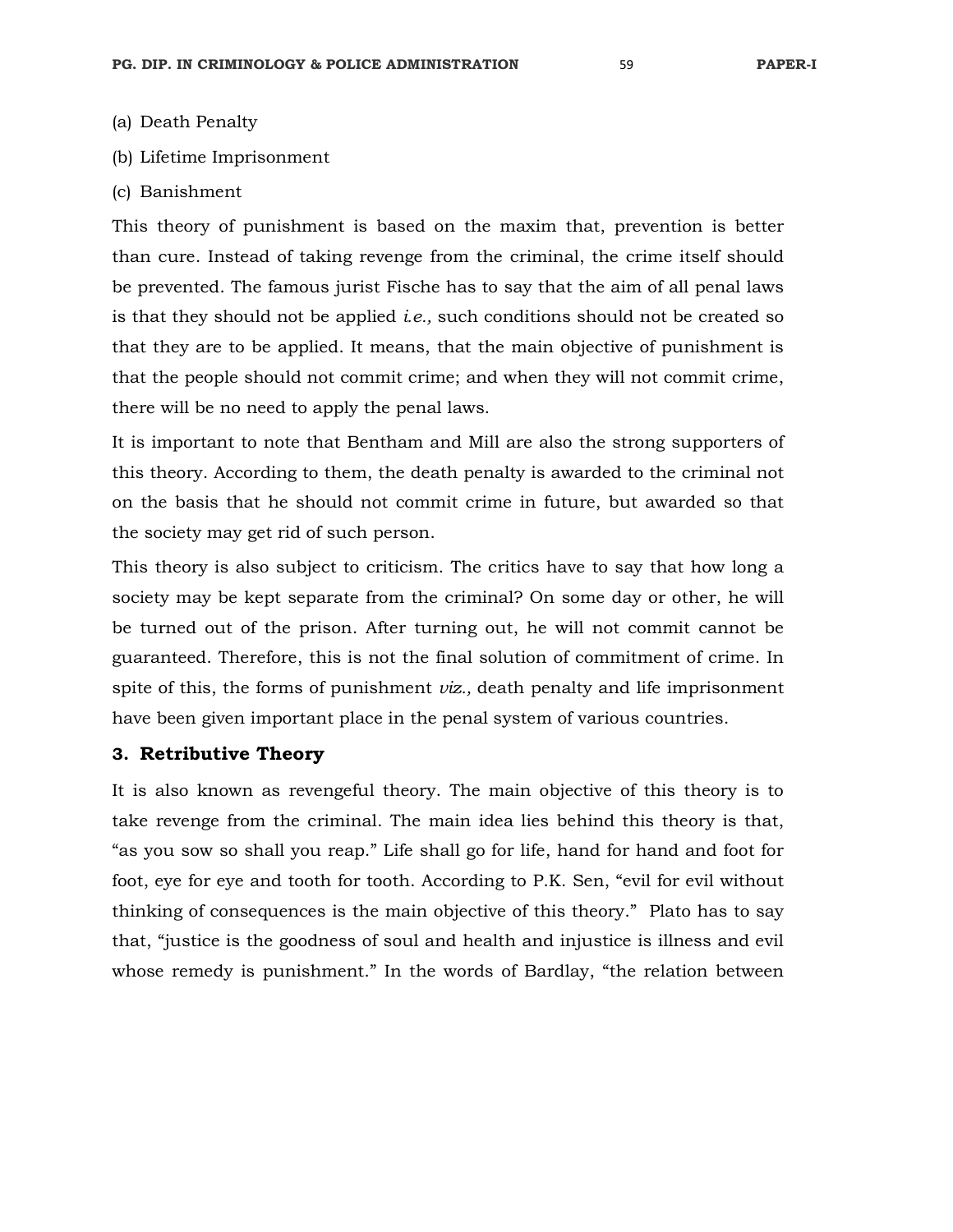criminal law and revenge is such as it is between marriage and affection." According to Sir Walter Moberly, "the main objective of retributive theory is that the criminal get punishments for his wrongful act. Punishment is necessary for healthy society how so very the society may not like." But some critics have criticized this theory. Salmond has to say that, "revenge is not the remedy of crime, but cause of increase in crime." Other critics consider it as the punishment of very low or degraded nature. Along with criticism, some thinkers have supported this theory. In the opinion of Dr. M.J. Sethana, "the objective of retributive theory is not revenge but it is the wrongful acts. What a man does, he should get the like results." Professor Keetan think of this theory as ethical. His view is that this theory is relevant in the changed context of today.

#### **4. Expiatory Theory**

This is the theory of expiation. Since crime is considered as sin in our society, therefore, expiation is necessary for this sin. In reality, it is not a legal theory of punishment, because it is based upon religious concepts. It has no legal effects. It is not necessary that a criminal should not be punished after his expiation for his sin.

#### **5. Reformative Theory**

This is the modern theory of punishment. The main objective of this theory is to give the chance to the criminal to reform. It clears the way of society after reforming the criminal. It is based on the maxim 'hate the crime and not the criminal.' A man is not criminal by birth, if the circumstances which make him criminal. Poverty, emotions, compulsion and family atmosphere are such causes which make a man criminal. After commitment of crime, the criminal repents upon his acts many times. He wants to reform himself. Keeping all these things into account, the reformatory theory has been evolved. According to this, a criminal is not awarded the punishment of imprisonment, but is given the chance to reform himself by means of the following:

 $\triangleright$  probation;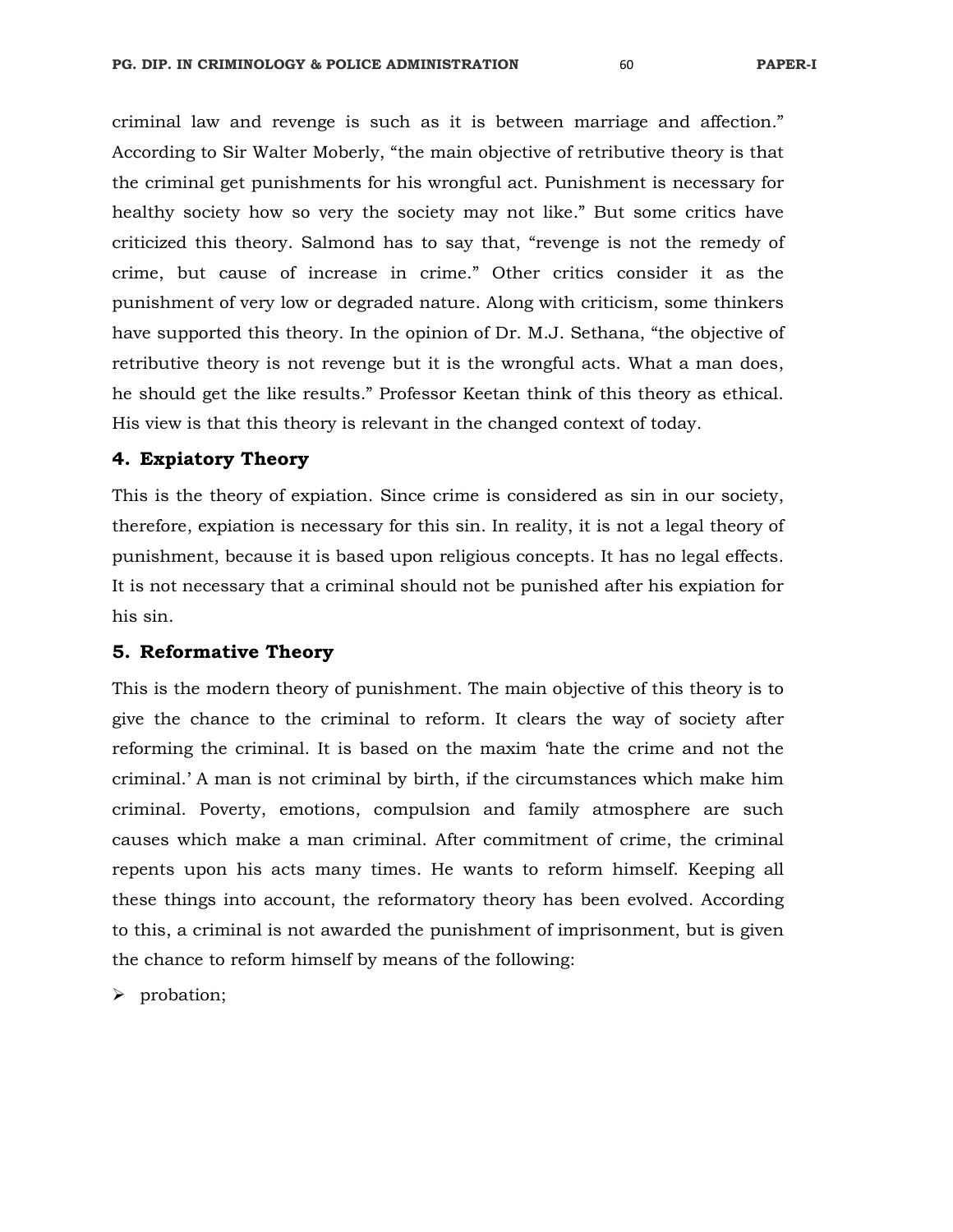- > admonition;
- $\triangleright$  parole;
- $\triangleright$  keeping in a reformatory house;
- $\triangleright$  to pay remuneration for the work done; and
- $\triangleright$  rehabilitation etc.

Bentham, Ferri, Garefalo, Walter Reckless etc., are the strong supporters of this theory. They are hopeful of prevention of crime by means of this theory. Sutherland is also supporter of this theory. This theory has also been criticized. According to critics:

- (a) the terror of punishment is necessary for prevention of crime;
- (b) there is a strong possibility of misuse of reformatory system;
- (c) the reformatory measures cannot prove successful for habitual offenders; and
- (d) the effect of this theory may be experienced only on juvenile delinquents and emotional criminals.

In an American report titled 'struggle for justice' it has been said that, "The reformatory theory is nothing except as a show. The main objective behind adoption of this theory by prison authorities is to increase their powers." From the above, it is clear that each theory has its own advantage and disadvantage. In the present context, no single theory can prove successful. For prevention of crime, severe punishment is necessary for creating terror. The criminal should get the result of his act. Along with this, if the crime has been committed under compulsion, emotions, and if he expiates for that, he should be given the chance to reform himself. Therefore, it is desired that a universally acceptable theory of punishment should be evolved which may take into consideration the surrounding circumstances, age character, nature of crime and spirit of reform etc.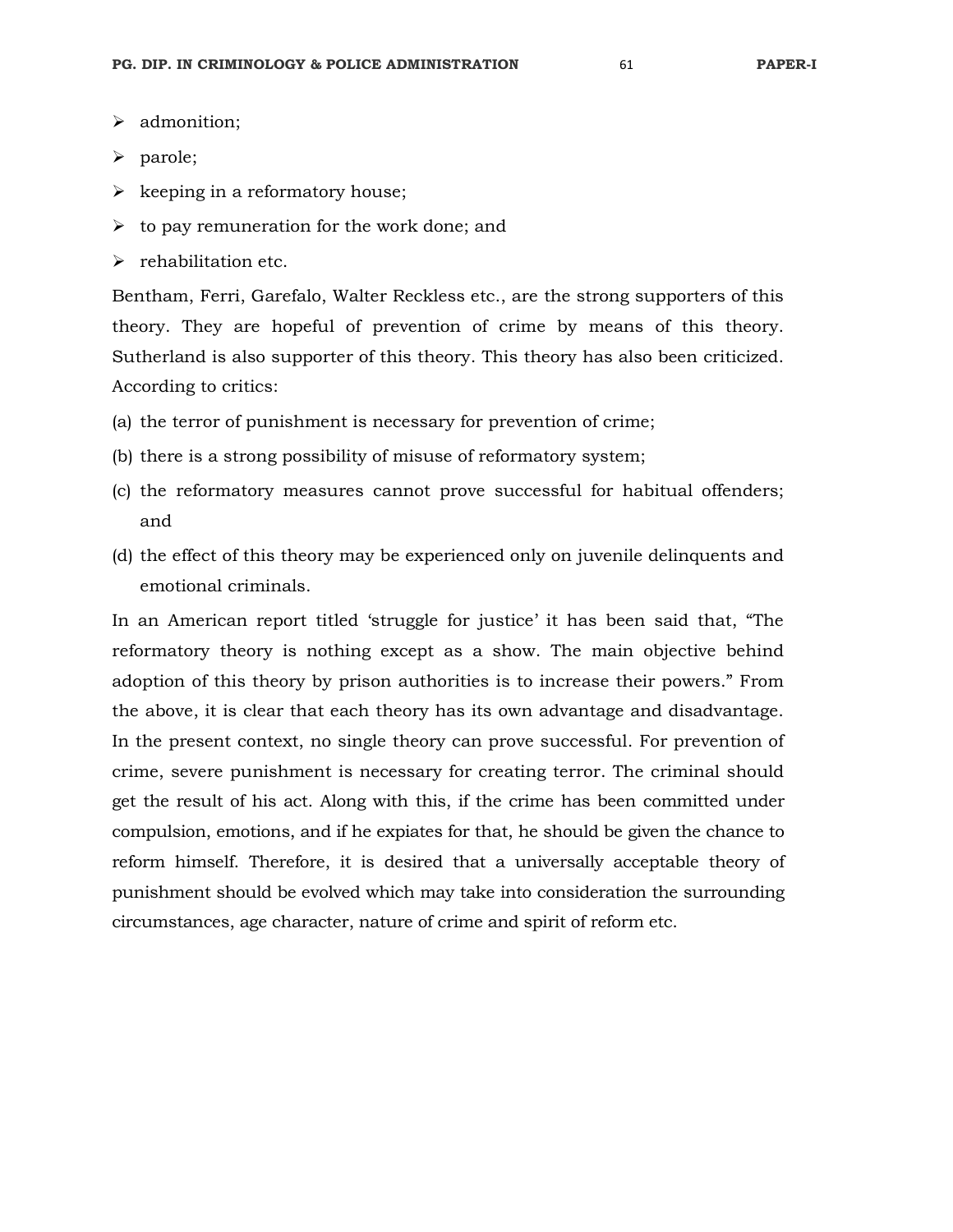# **1.7.2 References and Suggested Books**

- 1. Dr. N.V. Paranjape, "Criminology And Penology", Centre Law Publications, Allahabad, 13th edn., 2007.
- 2. Ahmad Siddique, pro. S.M. Afzal Qadri, "Criminology problems & perspectives, Eastern Book Company, Lucknow, 5th edn., (Reprinted) 2007.
- 3. Prof. (Dr.) Syed Mohammad Afzal Qadri, "Criminology and Penology", Eastern Book Company, Lucknow, 6th edn., (Reprinted) 2011.
- 4. K.D. Gaur, "Criminal Law, Criminology and Administration of Criminal Justice", Universal Law Publishing, Delhi, 3rd edn., 2015.
- 5. R.V. Kelkar, "Lectures on Criminal Procedure including Probation and Juvenile Justice", Eastern Book Company, Lucknow, 5<sup>th</sup> edn., (Reprinted) 2013.
- 6. Syed Shamsul Huda, "The Principles of the Law of Crimes (Tagore Law Lectures-1902), Eastern Book Company, Lucknow, 1<sup>st</sup> edn., (Reprinted) 2011.
- 7. Dr. B.N. Mani Tripathi, "An Introduction to Jurisprudence (Legal Theory), Allahabad Law Agency, 15<sup>th</sup> edn., 2004.
- 8. V.D Mahajan, "Jurisprudence And Legal Theory", Eastern Book Company, Lucknow, 5th edn., Reprinted 2013.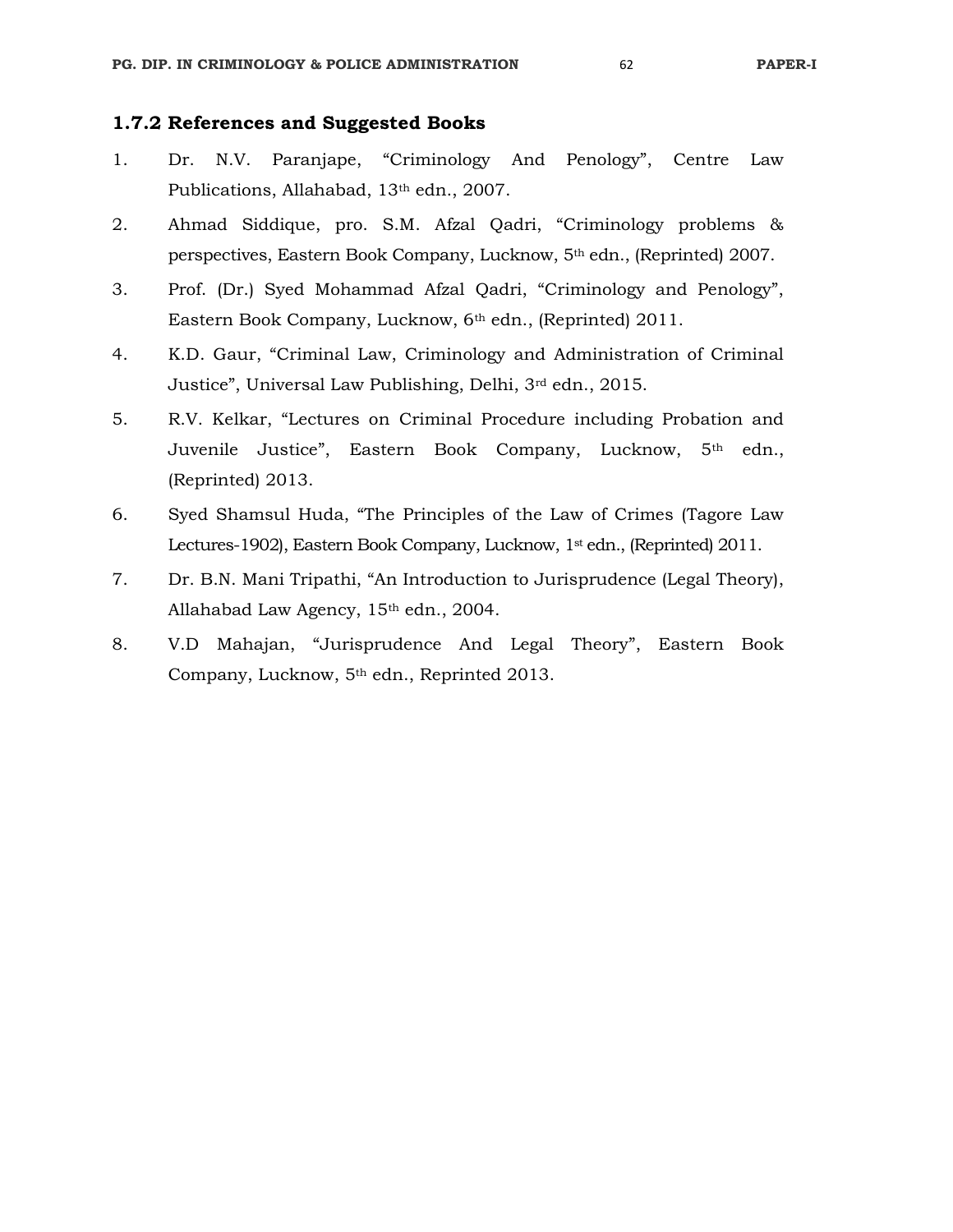# **PG. DIP. IN CRIMINOLOGY & POLICE ADMINISTRATION PAPER-I CRIMINOLOGY**

**LESSON NO. 1.8 UNIT-B AUTHOR : MS. VEENA RANI** 

# **JUVENILE DELINQUENCY**

# **An Overview**

- 1.8.0 Introduction
- 1.8.1 Definitions of Juvenile Delinquency
- 1.8.2 Causes of Juvenile Delinquency
- 1.8.3 The Juvenile Justice (Care and Protection of Children) Act, 2015: Some Basic Features
	- 1.8.3.1 General provision regarding Care and Protection of Children
	- 1.8.3.2 Formation of Juvenile Justice Board
	- 1.8.3.3 Powers, functions and responsibilities of Juvenile Justice Board

1.8.3.4 Provision regarding Child Welfare Committee

1.8.4 References and Suggested Books

# **1.8.0 Introduction**

The crime related to children is known as "Juvenile Delinquency". Normally it's believed that child does not commit crime. The act of the child may be indecent, polite, pleasant and condemnable, but not punishable. Because of this reason the word delinquency has been used with children in the place of word crime or offence. The juvenile delinquency is considered as the prior stage of children offences. This is a situation where a minor revolt or rebel against authority and breaks laws and regulations as laid down by society, the State or the family. The movement for special treatment of juvenile offenders started towards the end of eighteenth century. Prior to this juvenile offenders treated like adult offenders. They were prosecuted in criminal courts and were the subject of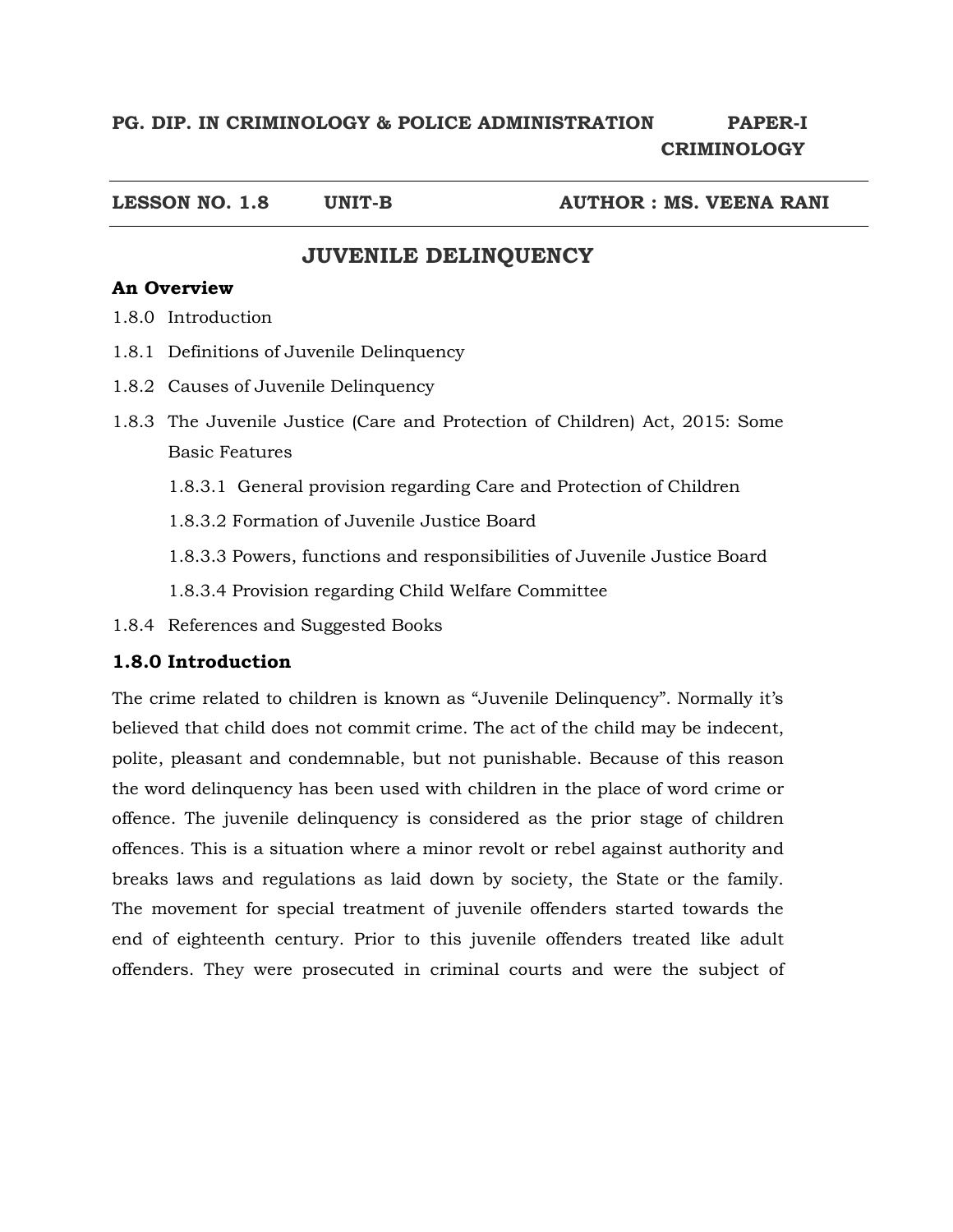same penalties as adult. The campaign against ill-treatment towards young offenders began in the year of 1772, when certain special concessions were granted to juvenile delinquents in civil matters, such as probate, gifts etc. The adoption of the principle of *parans patriae* (parent of the nation) evolved by Court of Chancery in England necessitated special provisions for handlings the Estate of minors as they could not manage their property themselves. Similar provisions were extended to children under criminal law and finally treatment to children offenders emerged as independent movement.

In India, special provision which provided for the care, protection, treatment, development and rehabilitation of neglected or delinquent juveniles are enacted under the Juvenile Justice Act, 1986 which was uniformly applicable throughout the country except Jammu and Kashmir. The Juvenile Justice Act, 1986 was repealed by the Juvenile Justice (Care and Protection of Children) Act, 2000 which was amended by the Juvenile Justice (Care and Protection of Children) Amendment Act, 2006 and it again and finally replaced by the Juvenile Justice (Care and Protection of Children) Amendment Act, 2015. Currently, the Juvenile Justice (Care and Protection of Children) Amendment Bill, 2018 is also introduced in Lok Sabha by Women and Child Development Minister Maneka Gandhi for the further improvements in this law.

Etymologically, the term 'Delinquency' has been derived from Latin word *delinquer* which means 'to omit'. The Romans used the term to refer to the failure of a person to perform the assigned task or duty. It was William Coxson who in the year of 1484 used the term 'Delinquent' to describe a person found guilty of customary offence. The word also found place in Shakespearean famous play *'Macbeth'* in 1605. In simple words it may be said that delinquency is a form of behavior or rather misbehavior or deviation from the generally accepted norms of conduct in the society. The Juvenile Justice (Care and Protection of Children) Amendment Act, 2015 provide the definitions of child, juvenile and children of care and protection. Under section 2(12) of the above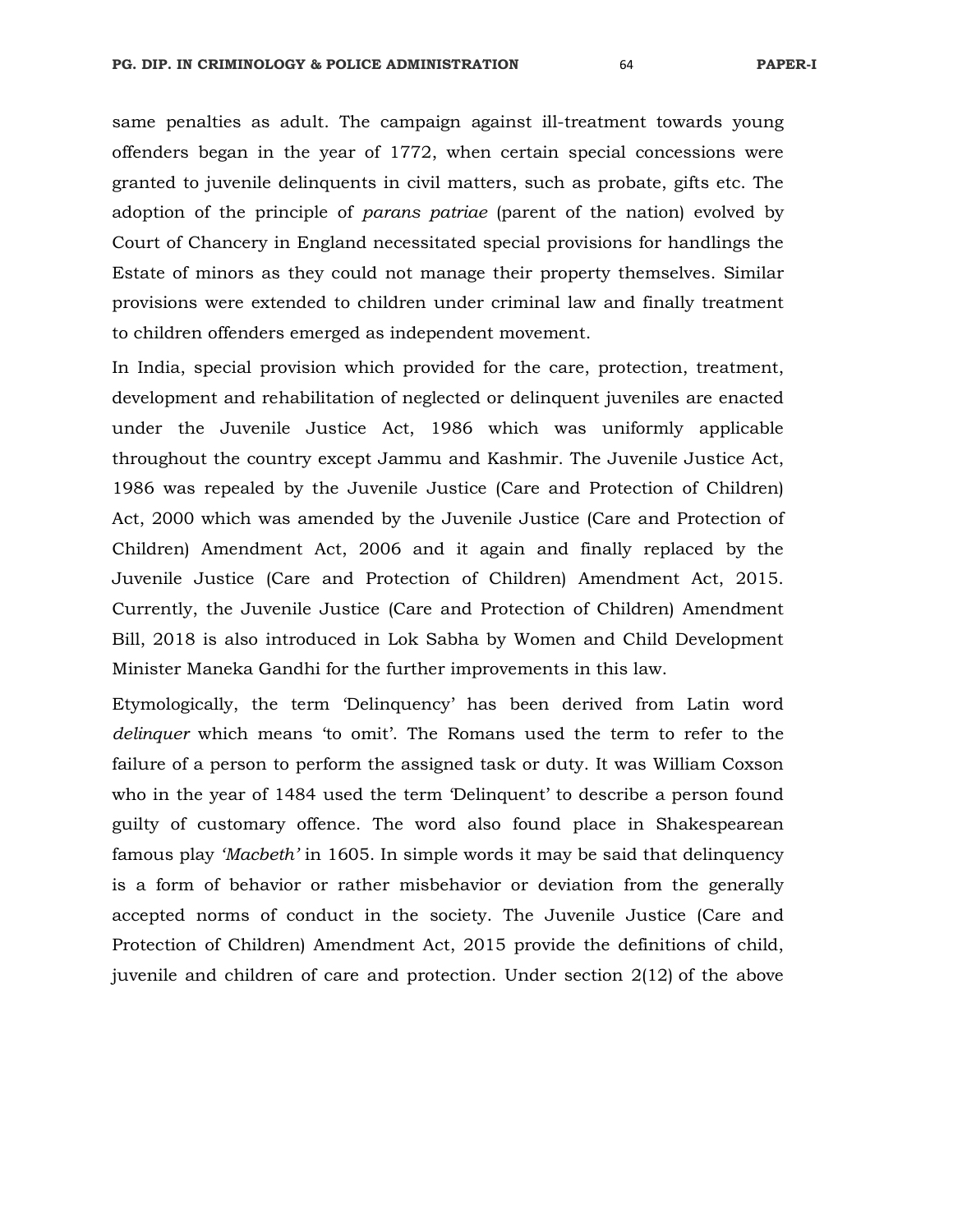said Act "child" means a person who has not completed eighteen years of age. Section 2 (35) defines the term Juvenile" means a child below the age of eighteen years. Under section 2(14) "child in need of care and protection" means a child:

i. who is found without any home or settled place of abode and without any ostensible means of subsistence; or

ii. who is found working in contravention of labour laws for the time being in force or is found begging, or living on the street; or

iii. who resides with a person (whether a guardian of the child or not) and such person—

a. has injured, exploited, abused or neglected the child or has violated any other law for the time being in force meant for the protection of child; or

b. has threatened to kill, injure, exploit or abuse the child and there is a reasonable likelihood of the threat being carried out; or

c. has killed, abused, neglected or exploited some other child or children and there is a reasonable likelihood of the child in question being killed, abused, exploited or neglected by that person; or

iv. who is mentally ill or mentally or physically challenged or suffering from terminal or incurable disease, having no one to support or look after or having parents or guardians unfit to take care, if found so by the Board or the Committee; or

v. who has a parent or guardian and such parent or guardian is found to be unfit or incapacitated, by the Committee or the Board, to care for and protect the safety and well-being of the child; or

vi. who does not have parents and no one is willing to take care of, or whose parents have abandoned or surrendered him; or

vii. who is missing or run away child, or whose parents cannot be found after making reasonable inquiry in such manner as may be prescribed; or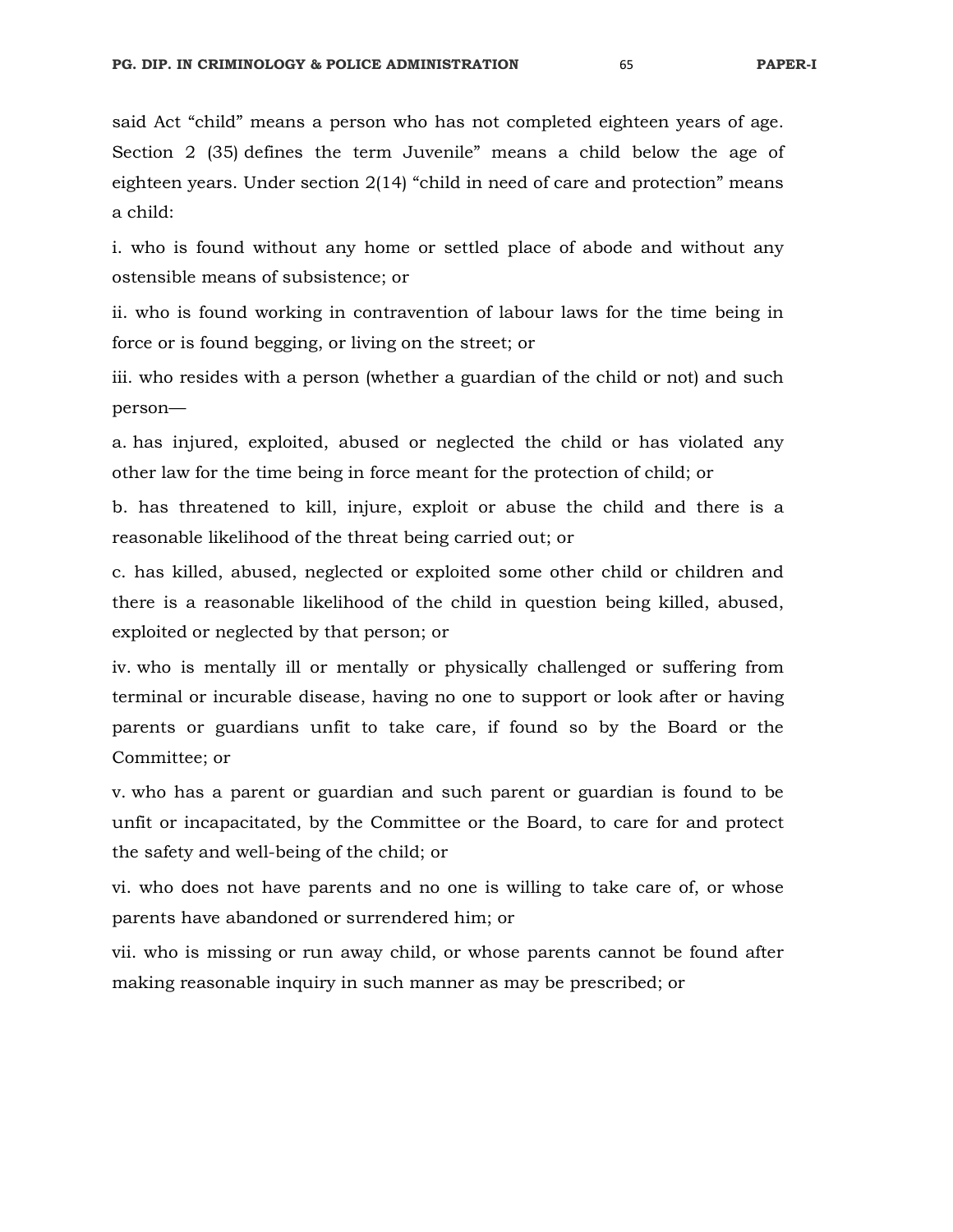viii. who has been or is being or is likely to be abused, tortured or exploited for the purpose of sexual abuse or illegal acts; or

ix. who is found vulnerable and is likely to be inducted into drug abuse or trafficking; or

x. who is being or is likely to be abused for unconscionable gains; or

xi. who is victim of or affected by any armed conflict, civil unrest or natural calamity; or

xii. who is at imminent risk of marriage before attaining the age of marriage and whose parents, family members, guardian and any other persons are likely to be responsible for solemnization of such marriage

#### **1.8.1 Definitions of Juvenile Delinquency**

It is very difficult to give any universal definition of juvenile delinquency. Various Criminologists have defined it in their own way. Some of these definitions are as follows: According to Dr. M.J. Sethna, "Juvenile delinquency includes such unlawful acts of a child which as per prevalent law are committed by young persons of age specified by law." According to Dr. P.N. Varma, "Delinquency is neglect or violation of duty." In the words of Robbinson, "Juvenile delinquency means vulgarness, begging, mischievousness, rude behavior in courteousness and the like activities." In the words of Siddhiki, "Any act prohibited by law for children up to a prescribed age limit is juvenile delinquency and child found to have committed an act of juvenile delinquency by a court is a juvenile delinquent." In the words of Kaldnell, "Juvenile delinquency means those acts committed by minors which are protected by the State. Similarly, Ruth Shonle Cavan of USA observed that "irrespective of legal definition, a child might be regarded as delinquent when his anti-social conduct inflicts suffering upon others or when his family finds him difficult to control, so that he becomes a serious concern of the community."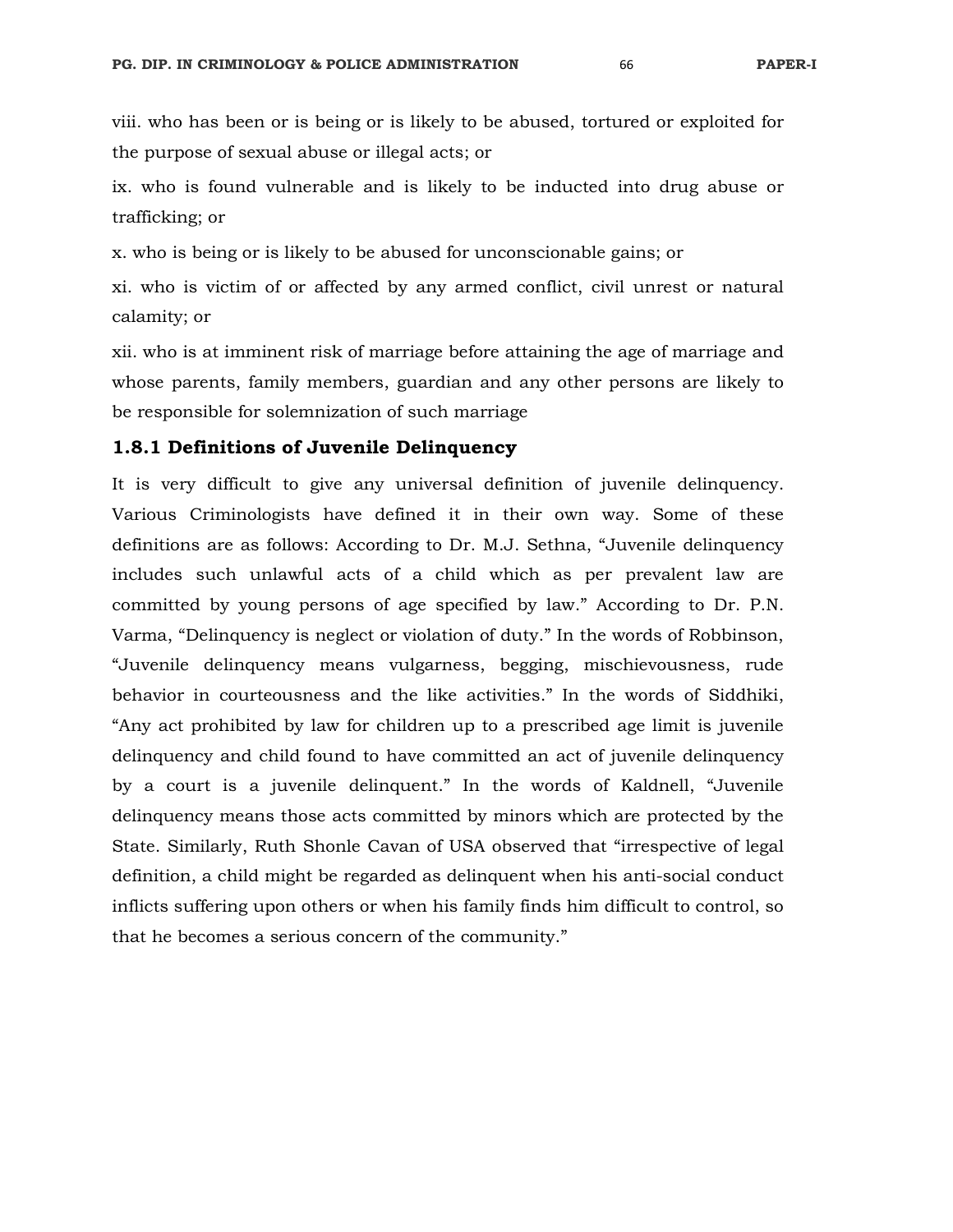In a broad generic sense, juvenile delinquency refers to a variety of anti-social behavior of a child and is defined somewhat differently by different societies, though a common converging tendency may be noted in those forms, namely, socially unacceptable tendency of the child at any given time.

# **1.8.2 Causes of Juvenile Delinquency**

There are some causes of juvenile delinquency which can be described following way:

## **(1) Family Atmosphere**

The first cause of juvenile delinquency is atmosphere of the family. The type of atmosphere a child gets in the family, he becomes like that. The family is considered as a first school of a child. If a child gets good atmosphere in the family, he becomes cultured and well behaving and becomes criminal when he gets adverse atmosphere. Mostly the children are of criminal nature in a dissolved families where they found undisciplined because of want of sufficient control over them.

#### **(2) Poverty**

The second most important cause of juvenile delinquency is poverty. When the economic condition of family is very poor then the looking after, maintenance, education and fulfillment of these needs do not take place properly and with the result, that the children become victims of begging, theft and sexual exploitation. The sense of interiority develops sometimes among the children because of lack of money and they stop towards crimes because of this inferiority.

## **(3) Negligence**

The negligence of child in the family is also an important cause of child delinquency. When the children do not get natural love of their parents, they get disappointment and despair and they become naughty and undisciplined. In the absence of natural affection by parents, the children do not become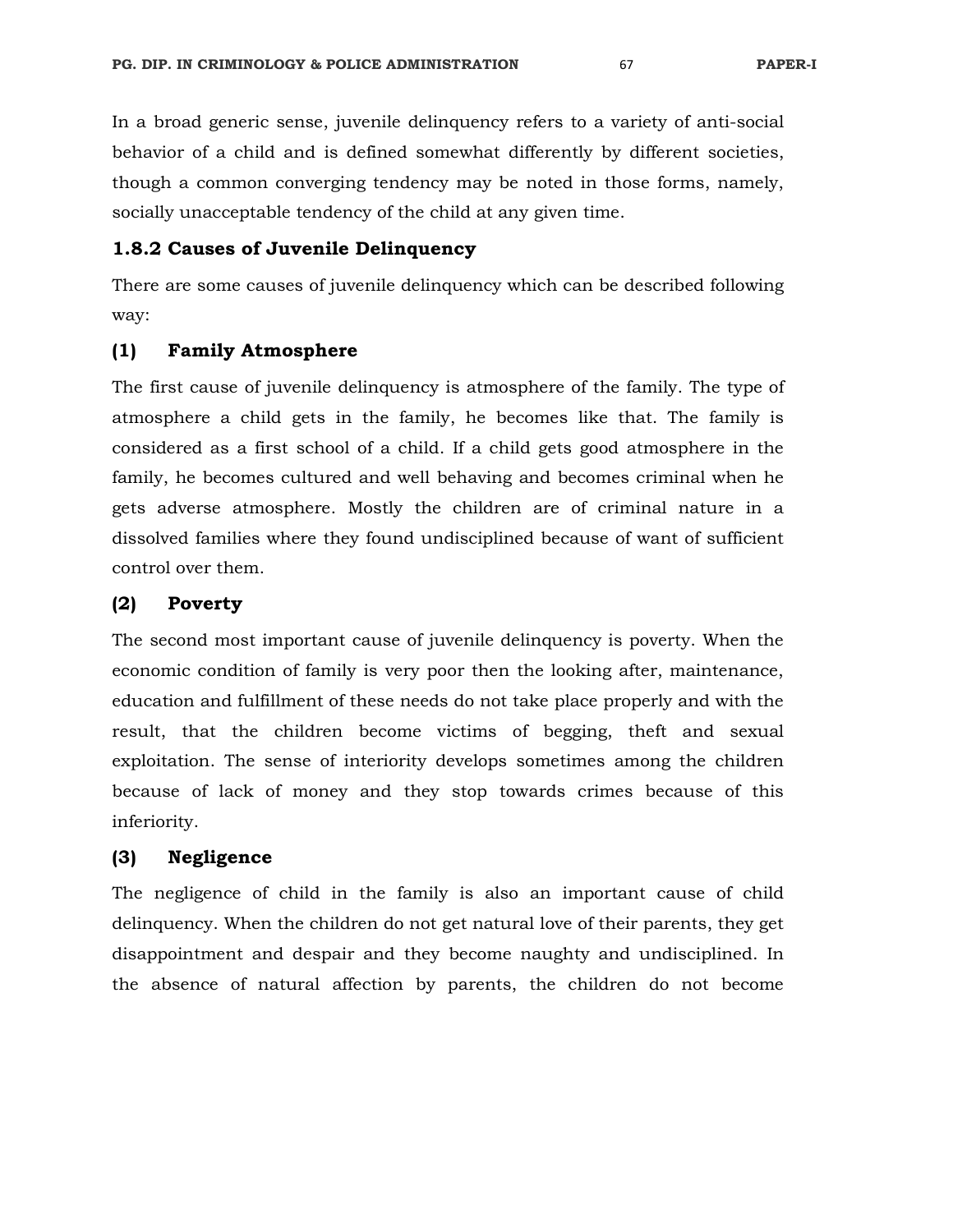confident. The needs of children are not fulfilled, within the result, the child adopts criminal instincts.

## **(4) Physical Defects**

When a child is handicapped, ugly faced, and blind, then he is considered as a matter of fun, then a child gets the sense of inferiority. Such children do not get employment and do not get married. Under such conditions, mostly the children become delinquent.

## **(5) Mental Insanity**

Mental insanity is also one of the causes of juvenile delinquency because of mental insanity the children do not possess the capacity to think their benefit or loss and good or bad. These blocks up their growth of intelligency and children attract towards theft, begging and other crimes.

## **(6) Cinema, Television and Internet**

Cinema, television and internet are also responsible for juvenile delinquency. Many obscene films are shown in the cinema hall and on television which affects the innocent child and he becomes guilty. Such films and sketches affect the child and he becomes criminal. A case when a school going child in Delhi was caught while drawing obscene sketch of girls and action was taken against him under the Information Technology Act, 2000.

## **(7) Obscene Literature-**

Literature affects the man and his personality immensely. When a man reads any type of literature, his conscience and conduct becomes according to the spirit of that. A man becomes well cultured on reading of good literature while becomes criminal on reading of obscene literature. When a child reads sexual literature, criminal novels, comics etc., he tries to commit theft, immorality, prostitution etc. When a child reads sex exciting literature, sees obscene sketches, sexual stories and essays, his conscience becomes unpurified and he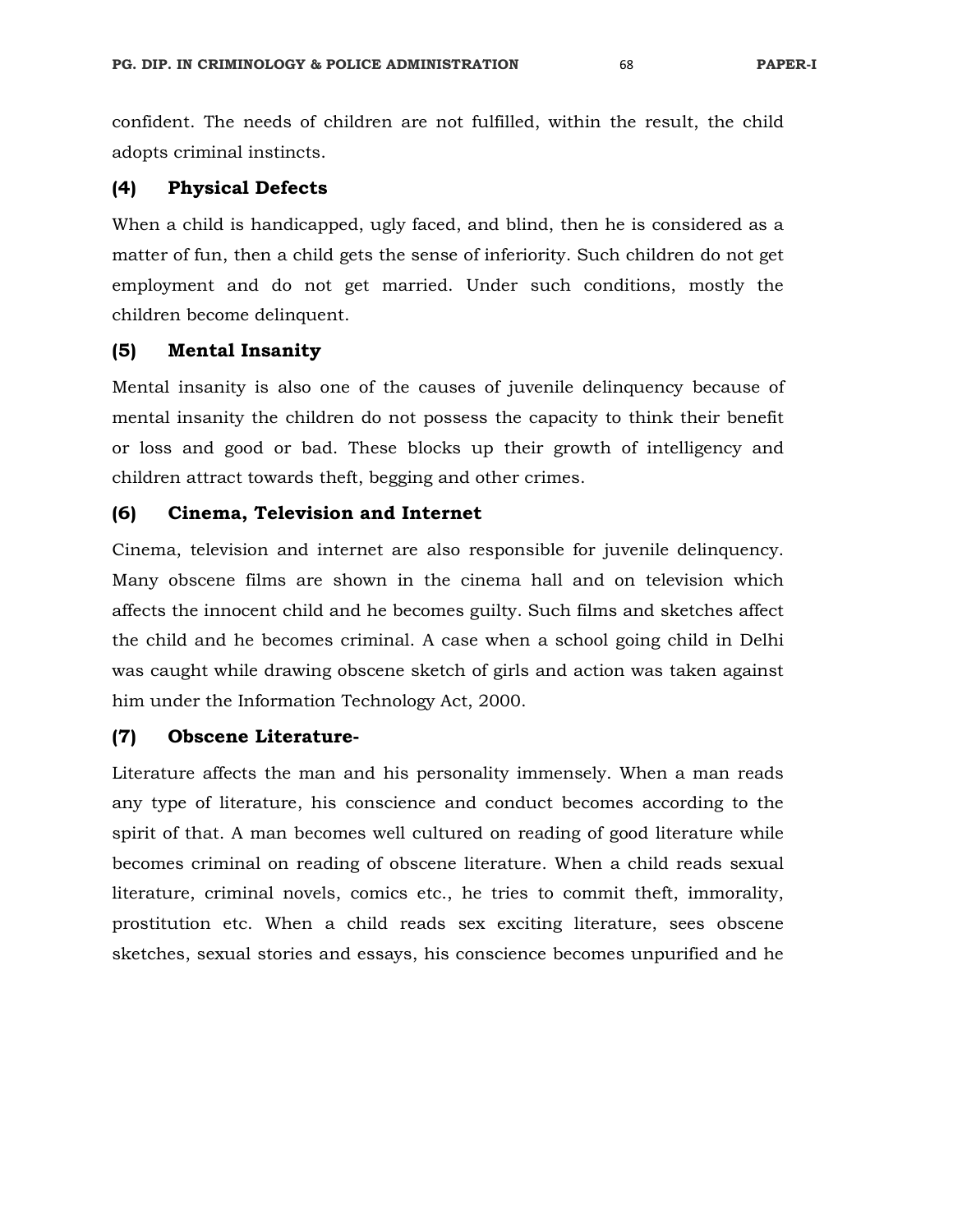becomes criminal. In brief, it can be said that literature is a boon as well as a curse.

# **1.8.3 The Juvenile Justice (Care and Protection of Children) Act, 2015: Some Basic Features**

## **1.8.3.1 General provision regarding Care and Protection of Children**

The Central Government, the State Governments, the Board, and other agencies, as the case may be, while implementing the provisions of this Act shall be guided by the following fundamental principles:

- **i. Principle of presumption of innocence:** Any child shall be presumed to be an innocent of any malafide or criminal intent up to the age of eighteen years.
- **ii.** Principle of dignity and worth: All human beings shall be treated with equal dignity and rights.
- **iii.** Principle of participation: Every child shall have a right to be heard and to participate in all processes and decisions affecting his interest and the child views shall be taken into consideration with due regard to the age and maturity of the child.
- **iv. Principle of best interest:** All decisions regarding the child shall be based on the primary consideration that they are in the best interest of the child and to help the child to develop full potential.
- **v. Principle of family responsibility:** The primary responsibility of care, nurture and protection of the child shall be that of the biological family or adoptive or foster parents, as the case may be.
- **vi. Principle of safety:** All measures shall be taken to ensure that the child is safe and is not subjected to any harm, abuse or maltreatment while in contact with the care and protection system, and thereafter.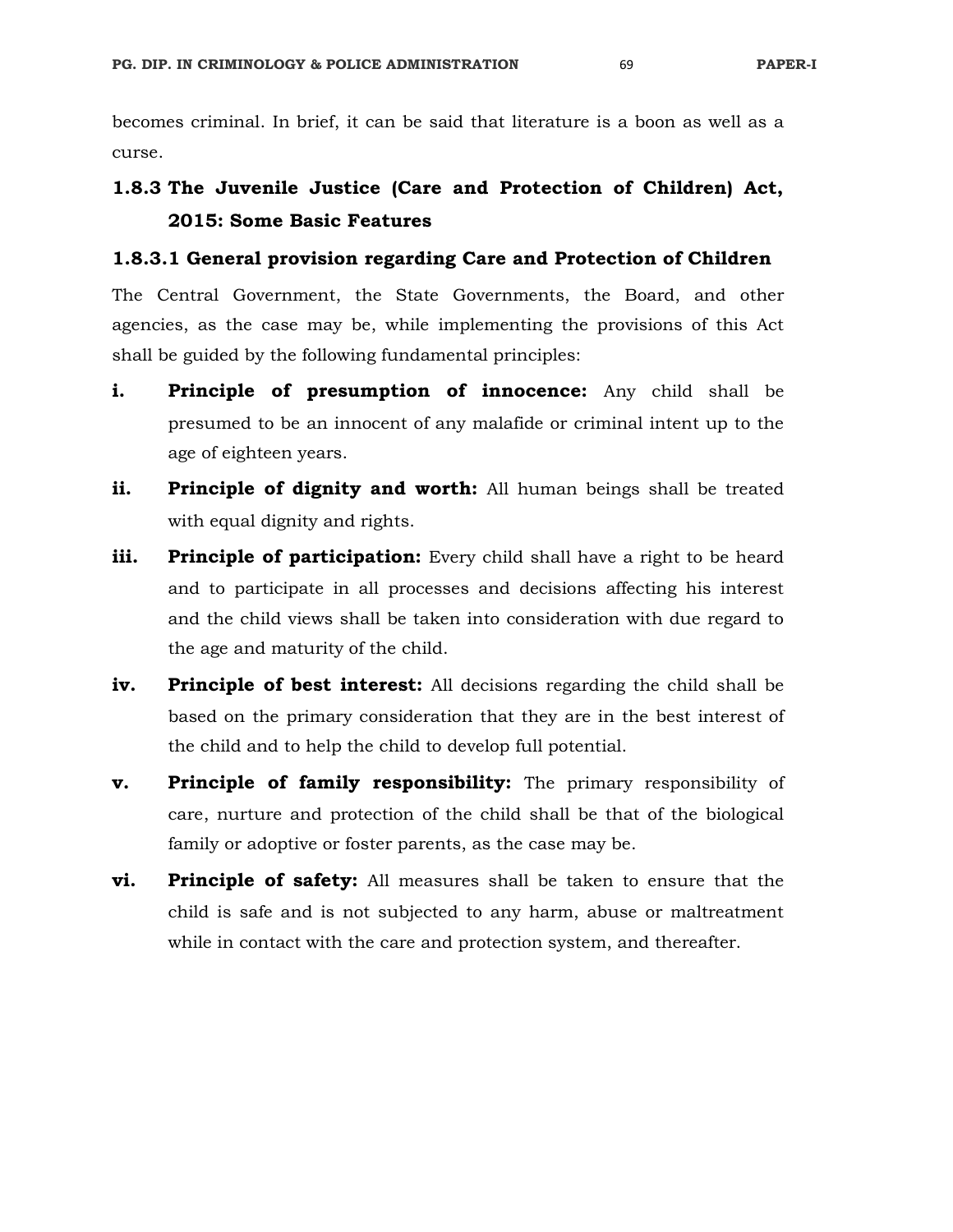- **vii. Positive measures:** All resources are to be mobilized including those of family and community for promoting the well-being, facilitating development of identity and providing an inclusive and enabling environment, to reduce vulnerabilities of children and the need for intervention under this Act.
- **viii. Principle of non-stigmatizing semantics:** Adversarial or accusatory words are not to be used in the processes pertaining to a child.
- **ix. Principle of non-waiver of rights:** No waiver of any of the right of the child is permissible or valid, whether sought by the child or person acting on behalf of the child, or a Board or a Committee and any nonexercise of a fundamental right shall not amount to waiver.
- **x. Principle of equality and non-discrimination:** There shall be no discrimination against a child on any grounds of sex, caste, ethnicity, place of birth, disability and equality of access, opportunity and equal treatment shall be provided to every child.
- **xi. Principle of right to privacy and confidentiality:** Every child shall have a right to protection of his privacy and confidentiality, by all means and throughout the judicial process.
- **xii. Principle of institutionalization as a measure of last resort:** A child shall be placed in institutional care as a step of last resort after making a reasonable inquiry.
- **xiii. Principle of repatriation and restoration:** Every child in the juvenile justice system shall have the right to be re-united with his family at the earliest and to be restored to the same socio-economic and cultural status that he was in, before coming under the purview of this Act, unless such restoration and repatriation is not in his best interest.
- **xiv. Principle of fresh start:** All past records of any child under the Juvenile Justice system should be erased except in special circumstances.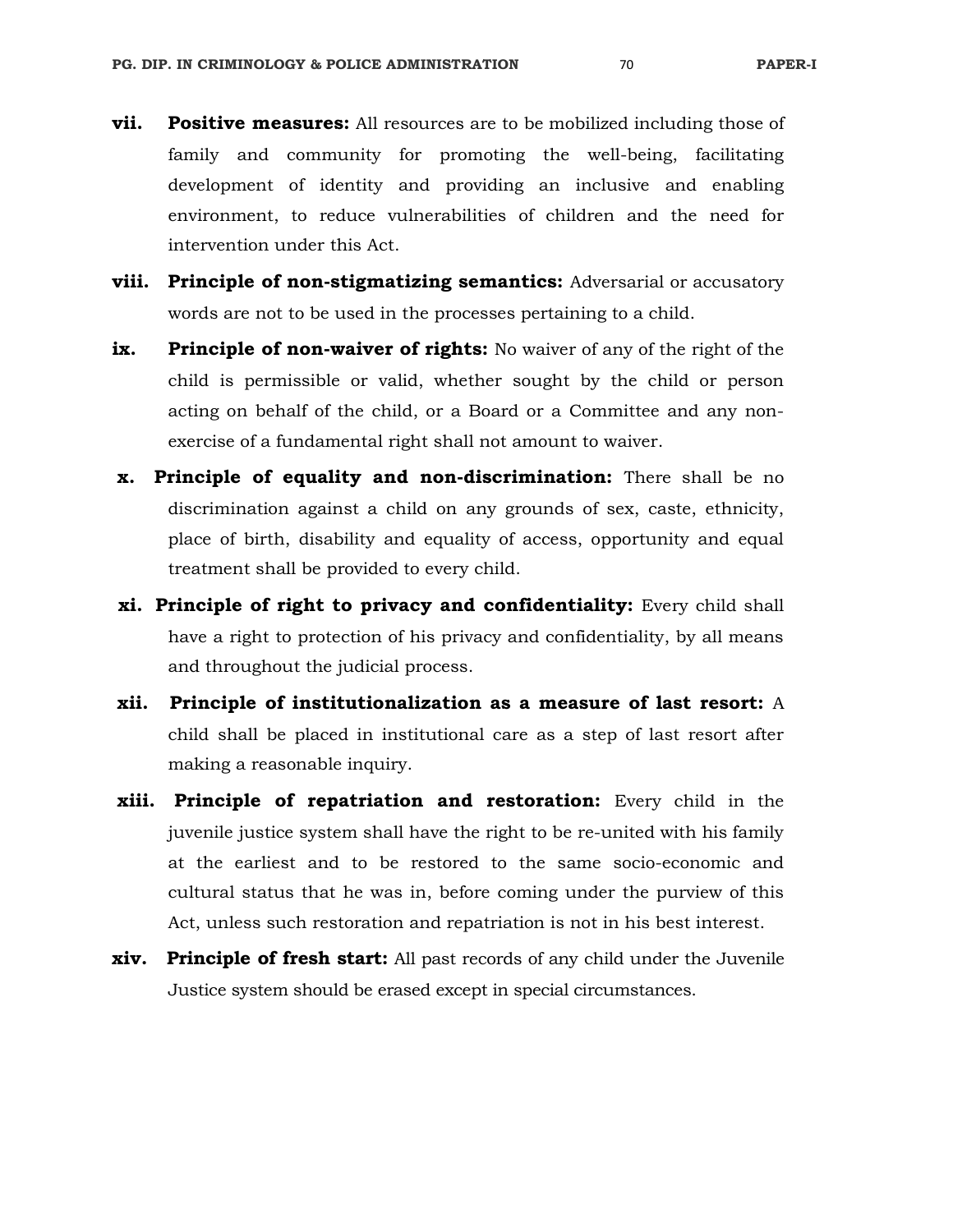- **xv. Principle of diversion:** Measures for dealing with children in conflict with law without resorting to judicial proceedings shall be promoted unless it is in the best interest of the child or the society as a whole.
- **xvi. Principles of natural justice:** Basic procedural standards of fairness shall be adhered to, including the right to a fair hearing, rule against bias and the right to review, by all persons or bodies, acting in a judicial capacity under this Act.

#### **1.8.3.2 Formation of Juvenile Justice Board**

Under this Act, the power to established juvenile justice board has been provided to the State Government. The Act provided that:

- 1. Notwithstanding anything contained in the Code of Criminal Procedure, 1973, the State Government shall, constitute for every district, one or more Juvenile Justice Boards for exercising the powers and discharging its functions relating to children in conflict with law under this Act.
- 2. A Board shall consist of a Metropolitan Magistrate or a Judicial Magistrate of First Class not being Chief Metropolitan Magistrate or Chief Judicial Magistrate (hereinafter referred to as Principal Magistrate) with at least three years experience and two social workers selected in such manner as may be prescribed, of whom at least one shall be a woman, forming a Bench and every such Bench shall have the powers conferred by the Code of Criminal Procedure, 1973 on a Metropolitan Magistrate or, as the case may be, a Judicial Magistrate of First Class.
- 3. No social worker shall be appointed as a member of the Board unless such person has been actively involved in health, education, or welfare activities pertaining to children for at least seven years or a practicing professional with a degree in child psychology, psychiatry, sociology or law.
- 4. No person shall be eligible for selection as a member of the Board, if he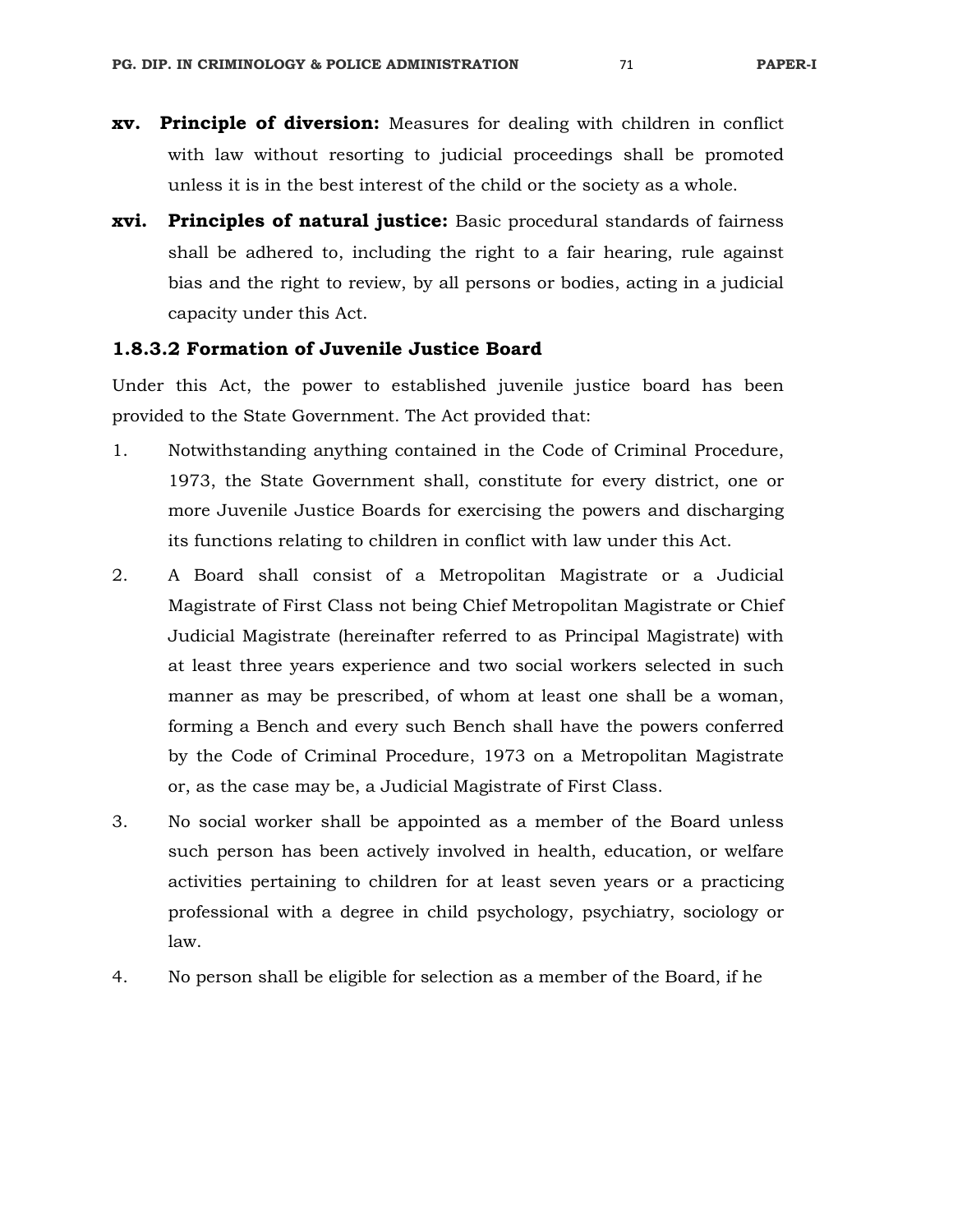- i. has any past record of violation of human rights or child rights;
- ii. has been convicted of an offence involving moral turpitude, and such conviction has not been reversed or has not been granted full pardon in respect of such offence;
- iii. has been removed or dismissed from service of the Central Government or a State Government or an undertaking or corporation owned or controlled by the Central Government or a State Government;
- iv. has ever indulged in child abuse or employment of child labour or any other violation of human rights or immoral act.

# **1.8.3.3 Powers, functions and responsibilities of Juvenile Justice Board**

The powers conferred on the Board by or under this Act may also be exercised by the High Court and the Children's Court, when the proceedings come before them under section 19 or in appeal, revision or otherwise. The functions and responsibilities of the Board:

- a. To ensure the informed participation of the child and the parent or guardian, in every step of the process;
- b. To ensure that the child's rights are protected throughout the process of apprehending the child, inquiry, aftercare and rehabilitation;
- c. Ensuring availability of legal aid for the child through the legal services institutions;
- d. Wherever necessary the Board shall provide an interpreter or translator, having such qualifications, experience, and on payment of such fees as may be prescribed, to the child if he fails to understand the language used in the proceedings;
- e. Directing the Probation Officer, or in case a Probation Officer is not available to the Child Welfare Officer or a social worker, to undertake a social investigation into the case and submit a social investigation report within a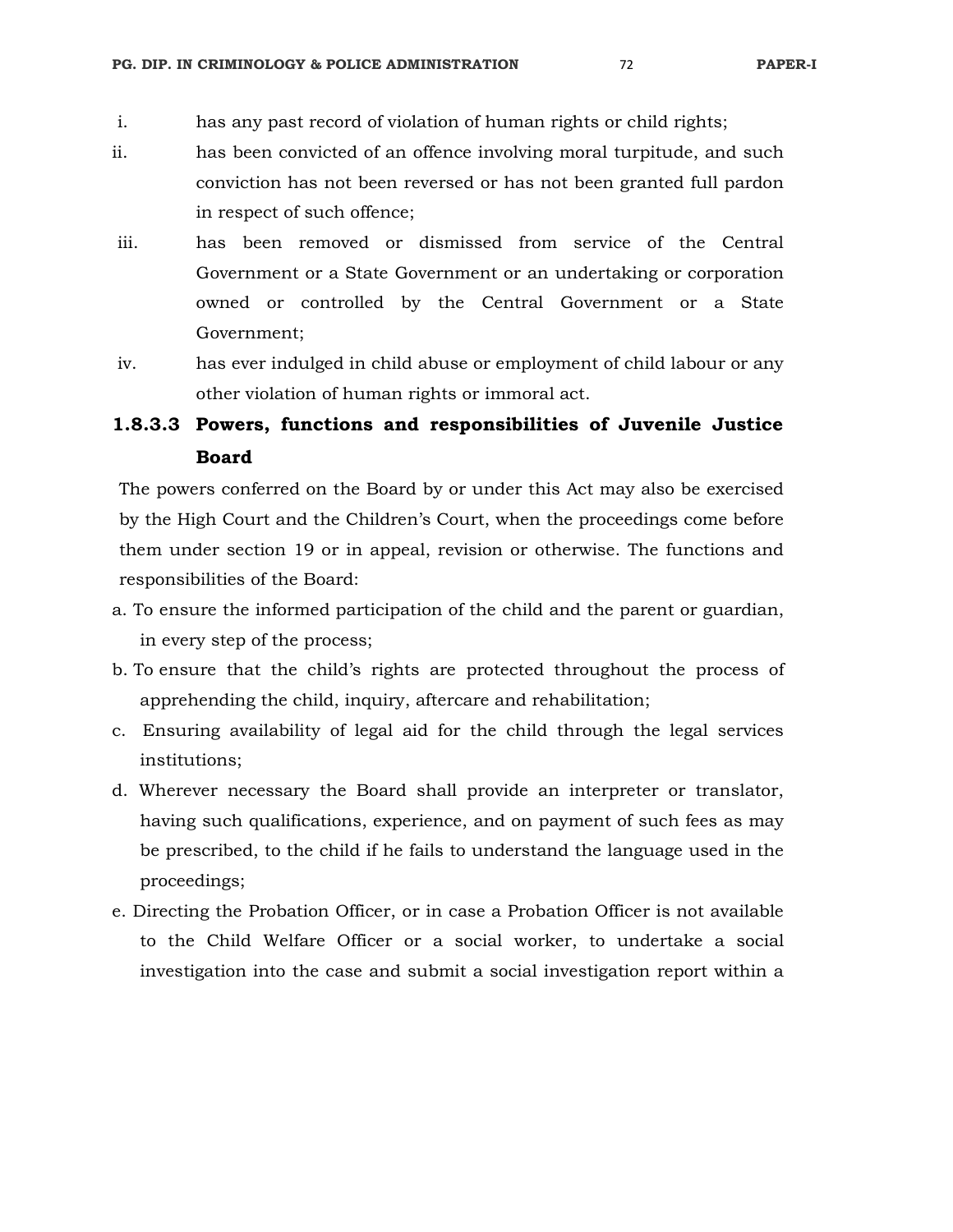period of fifteen days from the date of first production before the Board to ascertain the circumstances in which the alleged offence was committed;

- f. Adjudicate and dispose of cases of children in conflict with law in accordance with the process of inquiry specified in section 14;
- g. Transferring to the Committee, matters concerning the child alleged to be in conflict with law, stated to be in need of care and protection at any stage, thereby recognizing that a child in conflict with law can also be a child in need of care simultaneously and there is a need for the Committee and the Board to be both involved;
- h. Disposing of the matter and passing a final order that includes an individual care plan for the child's rehabilitation, including follow up by the Probation Officer or the District Child Protection Unit or a member of a nongovernmental organization, as may be required;
- i. Conducting inquiry for declaring fit persons regarding care of children in conflict with law;
- j. Conducting at least one inspection visit every month of residential facilities for children in conflict with law and recommend action for improvement in quality of services to the District Child Protection Unit and the State Government;
- k. Order the police for registration of first information report for offences committed against any child in conflict with law, under this Act or any other law for the time being in force, on a complaint made in this regard;
- l. Order the police for registration of first information report (FIR) for offences committed against any child in need of care and protection, under this Act or any other law for the time being in force, on a written complaint by a Committee in this regard;
- m. Conducting regular inspection of jails meant for adults to check if any child is lodged in such jails and take immediate measures for transfer of such a child to the observation home; and
- n. Any other function as may be prescribed.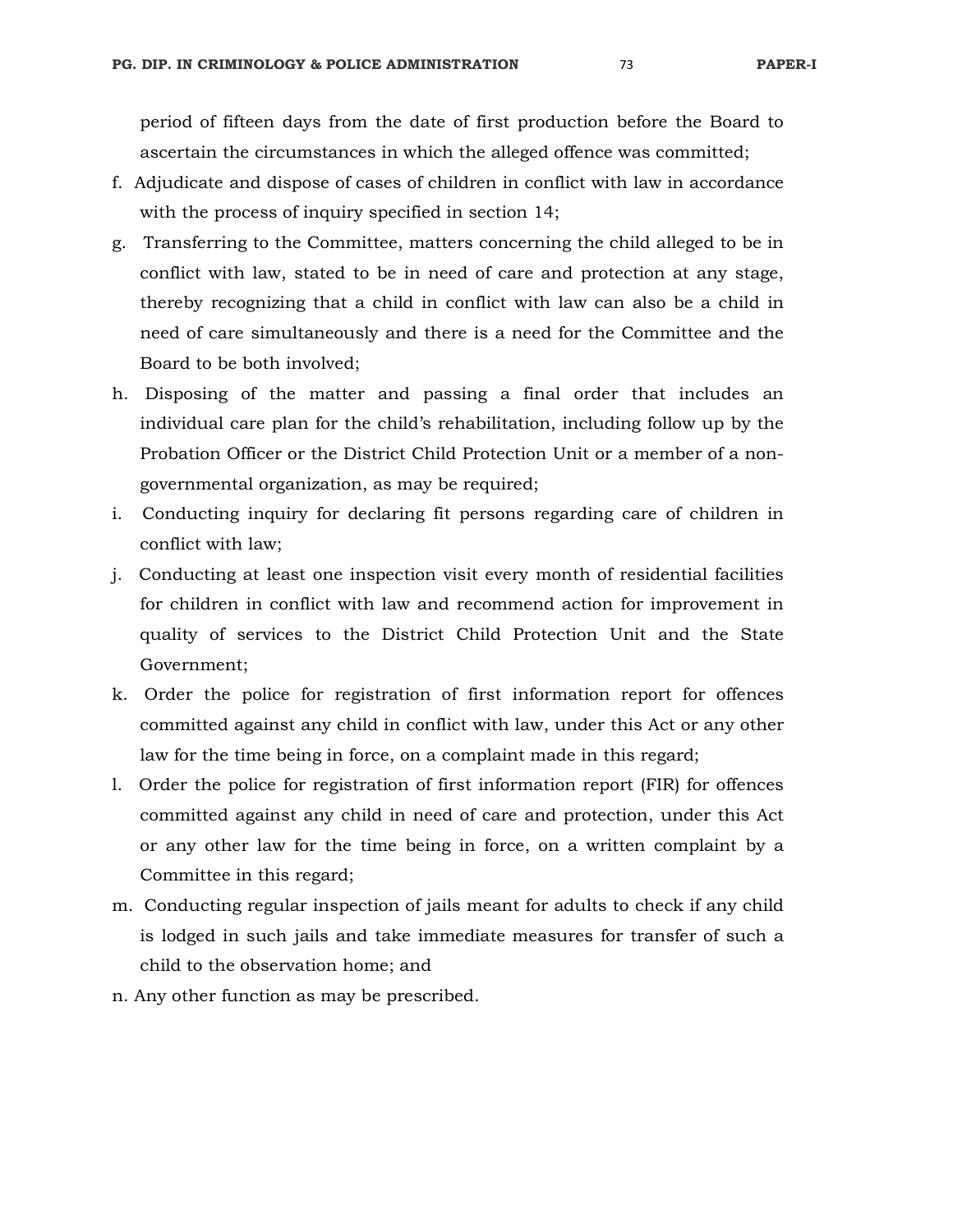### **1.8.3.4 Provisions regarding Child Welfare Committee**

#### **A. Constitution of Child Welfare Committee**

Under the Act, for the proper welfare of the child, the concept of Child Welfare Committee has been inserted and following are the important statutory provisions in this context and for the constitution of such committees:

- 1. The State Government shall by notification in the Official Gazette constitute for every district, one or more Child Welfare Committees for exercising the powers and to discharge the duties conferred on such Committees in relation to children in need of care and protection under this Act and ensure that induction training and sensitisation of all members of the committee is provided within two months from the date of notification.
- 2. The Committee shall consist of a Chairperson, and four other members as the State Government may think fit to appoint, of whom atleast one shall be a woman and another, an expert on the matters concerning children.
- 3. The District Child Protection Unit shall provide a Secretary and other staff that may be required for secretarial support to the Committee for its effective functioning.
- 4. No person shall be appointed as a member of the Committee unless such person has been actively involved in health, education or welfare activities pertaining to children for atleast seven years or is a practicing professional with a degree in child psychology or psychiatry or law or social work or sociology or human development.
- 5. No person shall be appointed as a member unless he possesses such other qualifications as may be prescribed.
- 6. No person shall be appointed for a period of more than three years as a member of the Committee.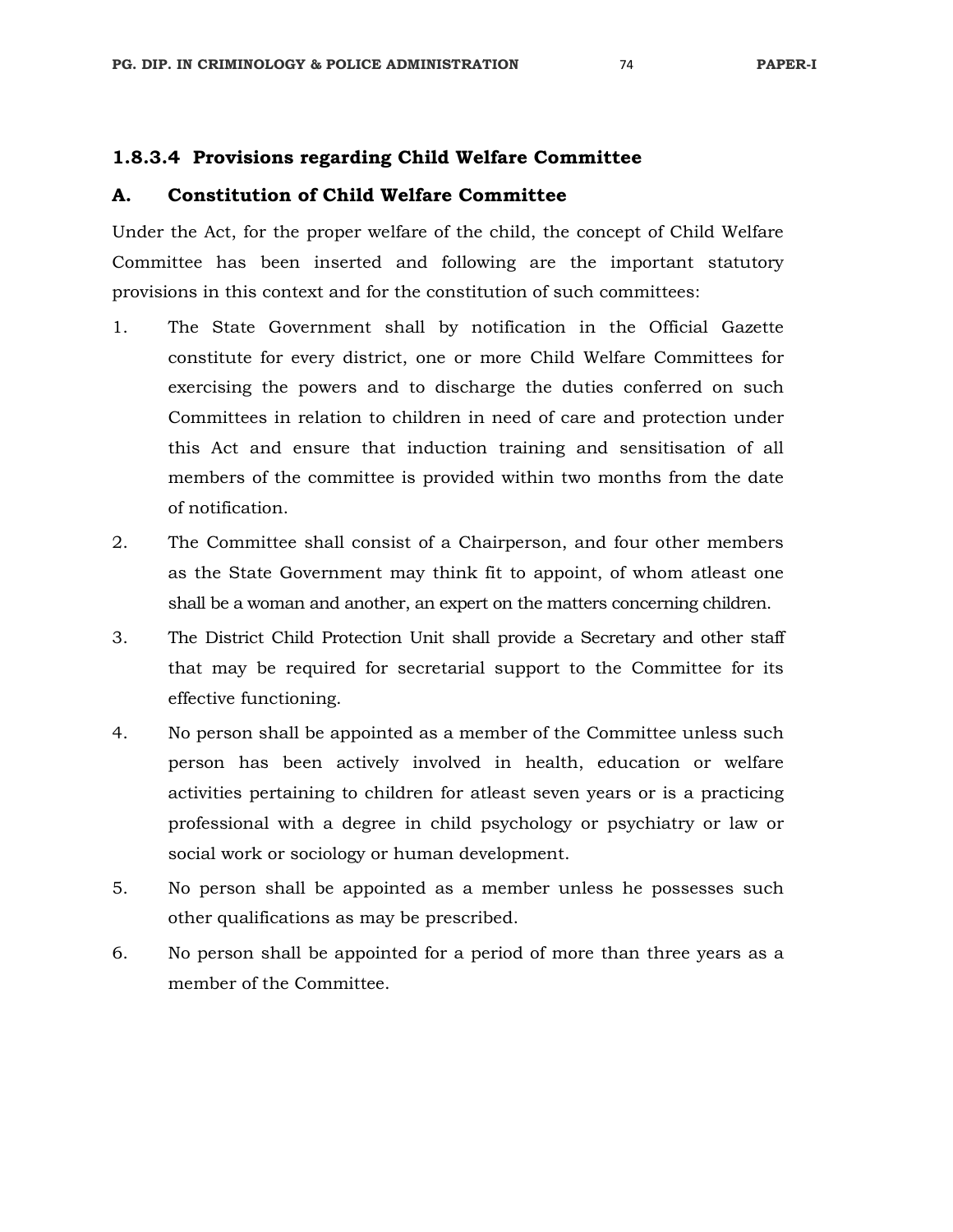- 7. The appointment of any member of the Committee shall be terminated by the State Government after making an inquiry, if
	- i. he has been found guilty of misuse of power vested on him under this Act;
	- ii. he has been convicted of an offence involving moral turpitude and such conviction has not been reversed or he has not been granted full pardon in respect of such offence;
	- iii. he fails to attend the proceedings of the Committee consecutively for three months without any valid reason or he fails to attend less than three-fourths of the sittings in a year.
- 8. The District Magistrate shall conduct a quarterly review of the functioning of the Committee.
- 9. The Committee shall function as a Bench and shall have the powers conferred by the Code of Criminal Procedure, 1973 on a Metropolitan Magistrate or, as the case may be, a Judicial Magistrate of First Class.
- 10. The District Magistrate shall be the grievances redressal authority for the Child Welfare Committee and anyone connected with the child, may file a petition before the District Magistrate, who shall consider and pass appropriate orders.

#### **B. Powers of Child Welfare Committee**

The Committee shall have the authority to dispose of cases for the care, protection, treatment, development and rehabilitation of children in need of care and protection, as well as to provide for their basic needs and protection. Where a Committee has been constituted for any area, such Committee shall, notwithstanding anything contained in any other law for the time being in force, but save as otherwise expressly provided in this Act, have the power to deal exclusively with all proceedings under this Act relating to children in need of care and protection.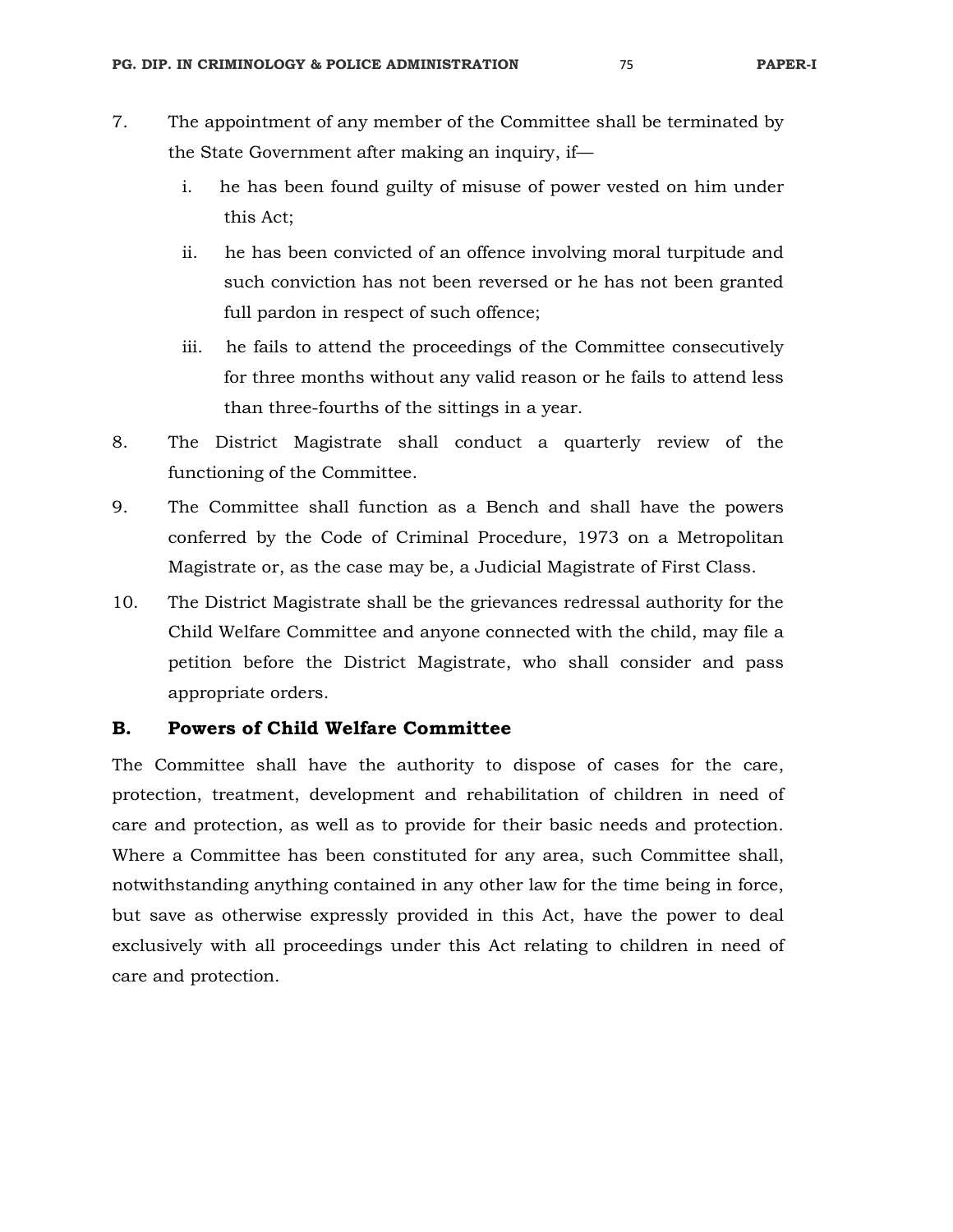### **C. Functions and Responsibilities of Committee**

The functions and responsibilities of the Committee shall include:

- 1. Taking cognizance of and receiving the children produced before it.
- 2. Conducting inquiry on all issues relating to and affecting the safety and wellbeing of the children under this Act.
- 3. Directing the Child Welfare Officers or probation officers or District Child Protection Unit or non-governmental organisations to conduct social investigation and submit a report before the Committee.
- 4. Conducting inquiry for declaring fit persons for care of children in need of care and protection.
- 5. Directing placement of a child in foster care.
- 6. Ensuring care, protection, appropriate rehabilitation or restoration of children in need of care and protection, based on the child's individual care plan and passing necessary directions to parents or guardians or fit persons or children's homes or fit facility in this regard.
- 7. Selecting registered institution for placement of each child requiring institutional support, based on the child's age, gender, disability and needs and keeping in mind the available capacity of the institution.
- 8. Conducting at least two inspection visits per month of residential facilities for children in need of care and protection and recommending action for improvement in quality of services to the District Child Protection Unit and the State Government.
- 9. Certifying the execution of the surrender deed by the parents and ensuring that they are given time to reconsider their decision as well as making all efforts to keep the family together.
- 10.Ensuring that all efforts are made for restoration of abandoned or lost children to their families following due process, as may be prescribed.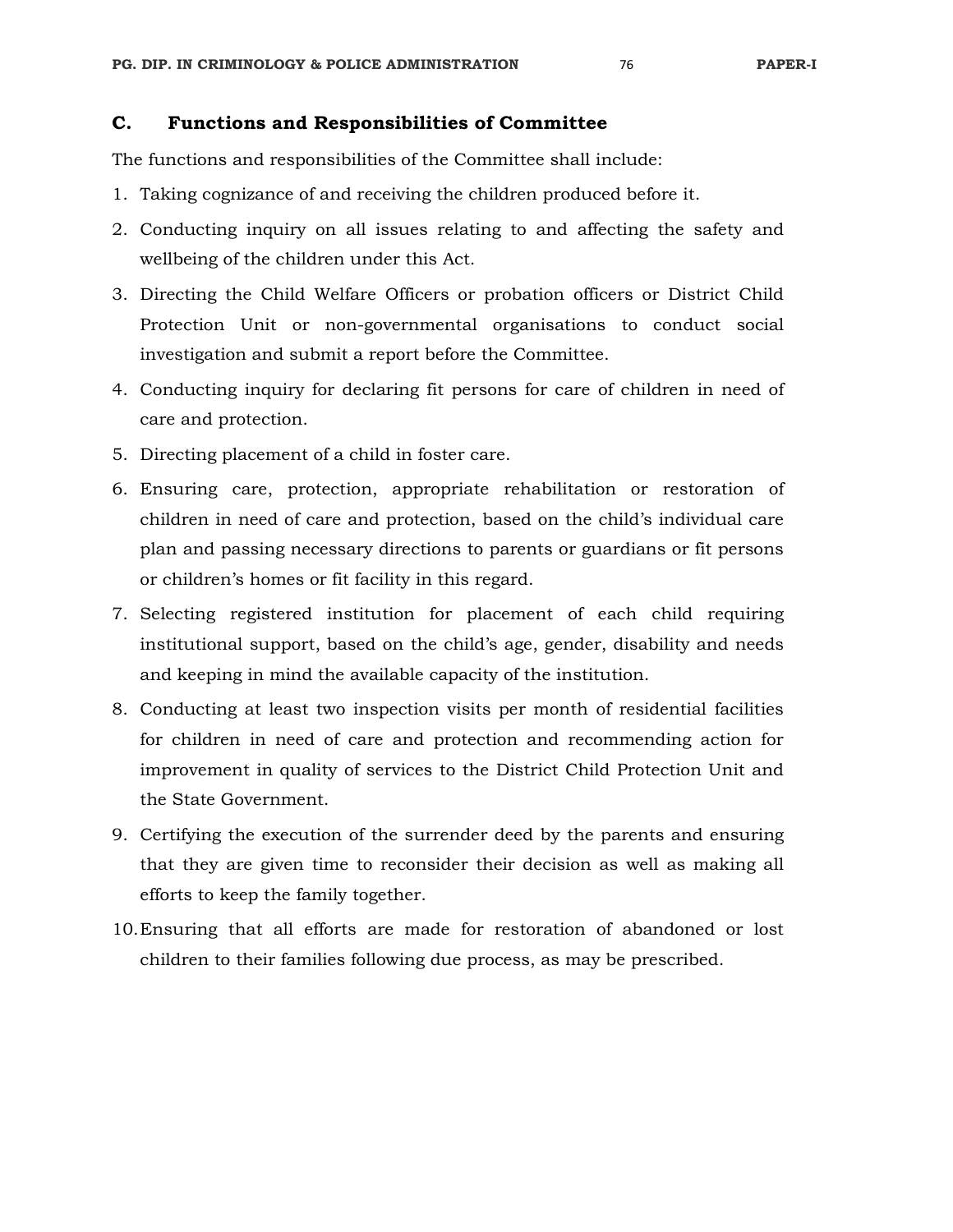- 11.Declaration of orphan, abandoned and surrendered child as legally free for adoption after due inquiry.
- 12.Taking *suo-motu* cognizance of cases and reaching out to children in need of care and protection, who are not produced before the Committee, provided that such decision is taken by at least three members.
- 13.Taking action for rehabilitation of sexually abused children who are reported as children in need of care and protection to the Committee by Special Juvenile Police Unit or local police, as the case may be, under the Protection of Children from Sexual Offences Act, 2012;
- 14.Dealing with cases referred by the Board under sub-section (2) of section 17, co-ordinate with the police, labour department and other agencies involved in the care and protection of children with support of the District Child Protection Unit or the State Government;
- 15.In case of a complaint of abuse of a child in any child care institution, the Committee shall conduct an inquiry and give directions to the police or the District Child Protection Unit or labour department or child line services, as the case may be;
- 16.Accessing appropriate legal services for children and such other functions and responsibilities, as may be prescribed.

#### **1.8.4 References and Suggested Books**

- 1. Prof. (Dr.) Syed Mohammad Afzal Qadri, "Criminology and Penology", Eastern Book Company, Lucknow, 6th edn., (Reprinted) 2011.
- 2. K.D. Gaur, "Criminal Law, Criminology and Administration of Criminal Justice", Universal Law Publishing, Delhi, 3rd edn., 2015.
- 3. Dr.S.S. Srivastava, "Criminology, Penology & Victimology", Centre Law Agency, Allahabad, 4<sup>th</sup> edn., 2012.
- 4. Dr. N.V. Paranjape, "Criminology And Penology", Centre Law Publications, Allahabad, 13<sup>th</sup> edn., 2007.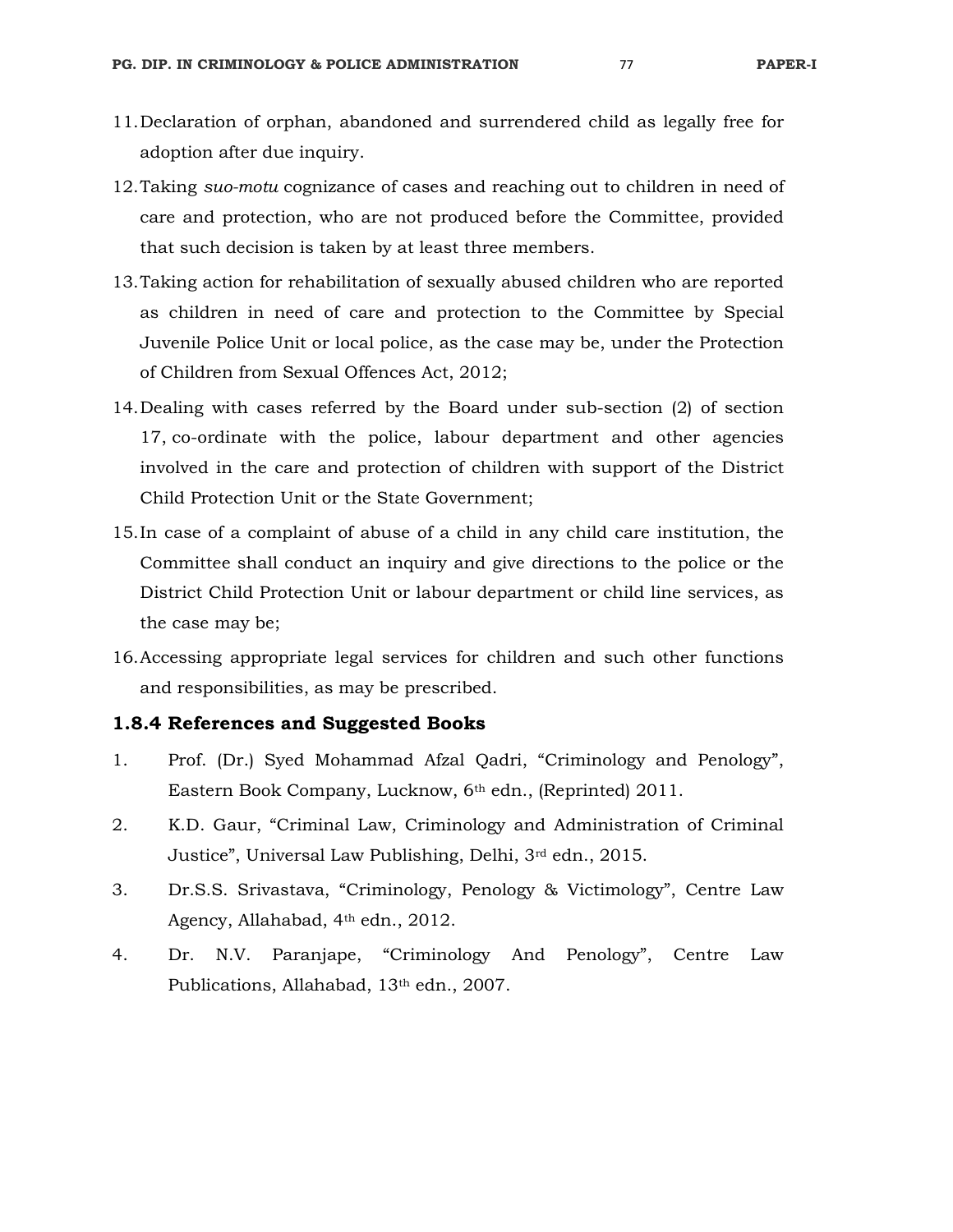- 5. Ahmad Siddique, pro. S.M. Afzal Qadri, "Criminology problems & perspectives, Eastern Book Company, Lucknow, 5th edn., (Reprinted) 2007.
- 6. Ram Ahuja, "Criminology" Rawat Publication, Jaipur, (Reprinted) 2012.
- 7. Ronald L. Akers, Christine S. Sellers, "Criminological Theories, Introduction, Evaluation And Application", Rawat Publication, Jaipur and New Delhi, 4th edn., 2004.
- 8. Roger Hopkins Burke, "An Introduction to Criminological Theory", William Publishing, UK, 2nd edn., 2005 (Reprinted) 2008.
- 9. V.D Mahajan, "Jurisprudence And Legal Theory", Eastern Book Company, Lucknow, 5th edn., Reprinted 2013.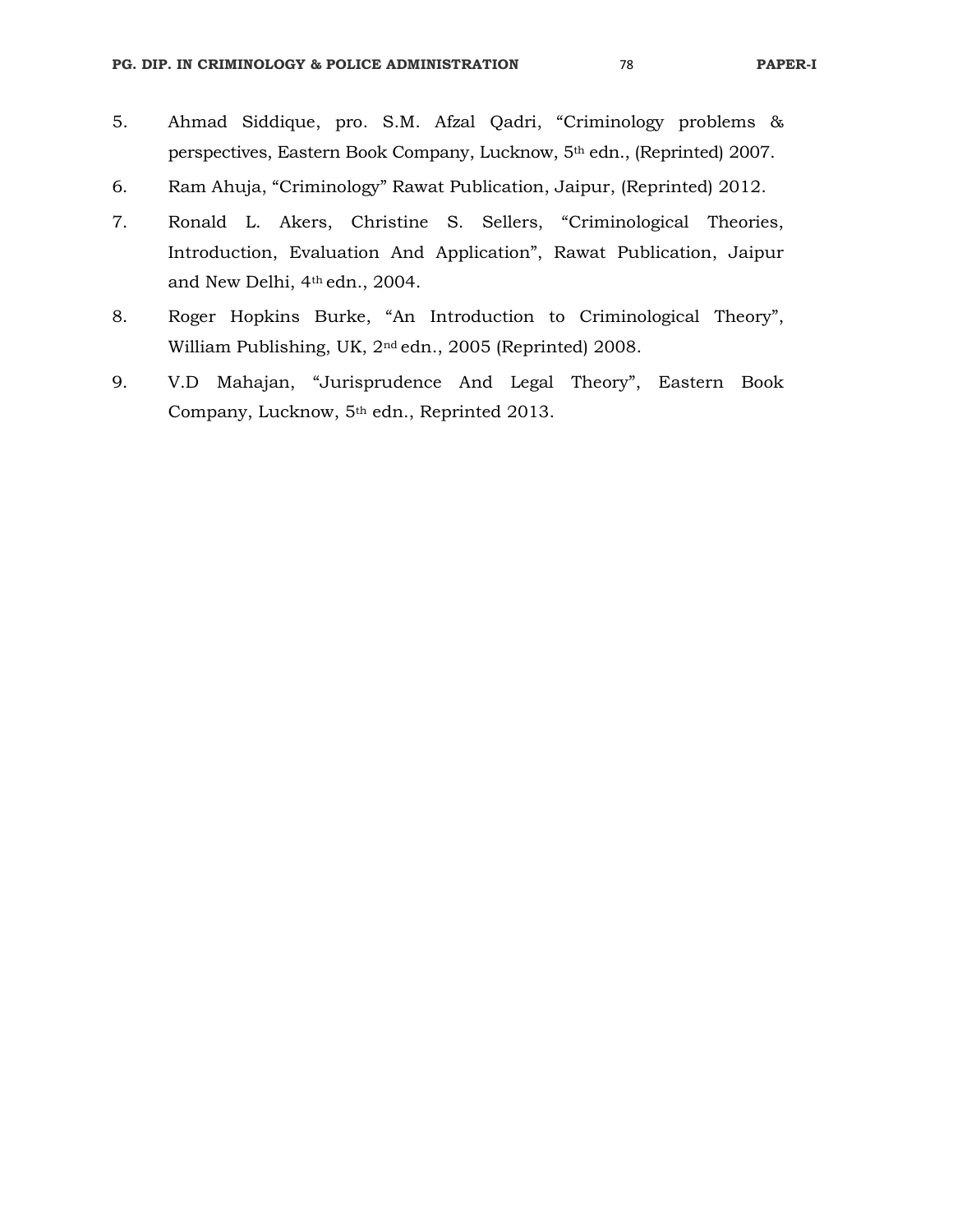**LESSON NO. 1.9 UNIT-C AUTHOR : MS. VEENA RANI** 

# **CRIMINAL PROFILING TECHNIQUES**

## **An Overview**

- 1.9.0 Introduction
- 1.9.1 What is Criminal Profiling
	- 1.9.1.1 Brain Fingerprinting
	- 1.9.1.2 Lie Deduction Technique
	- 1.9.1.3 Narco Analysis
- 1.9.2 References and Suggested Books

# **1.9.0 Introduction**

Forensic science plays a vital role in crime detection and it is powerful weapon in the armory of administration of criminal justice. According to Encarta World Dictionary, the word forensic is the crime- solving method relating to the application of science to decide questions arising from crime or litigation". In present scenario, forensic science can be said to be an important branch of jurisprudence. The operation of forensic is nothing but application of techniques and tools of basic science for various analysis of evidence associated with crimes. The scientific examination by forensic scientists adjoins a missing link and strengthens the weak chain of investigation. When criminals are shrewd enough that they hardly leave any evidence, we need to bring into picture forensic science.

In this backdrop, criminal profiling is a very useful tool in the investigation of very violent crime. The present development of criminal profiling has been said to be more art than science. Most criminal profiling uses information drawn from forensic and behavioural science, but the scientific merit of profiling has not yet been demonstrated in a systematic fashion. The Supreme Court of India in the case of Som Prakash v. State of Delhi, AIR 1974 SC 1983, recognized the requirement and the necessity of scientific investigation. Law Commission India has also emphasized on the need of training of Police officers in using scientific methods of investigation.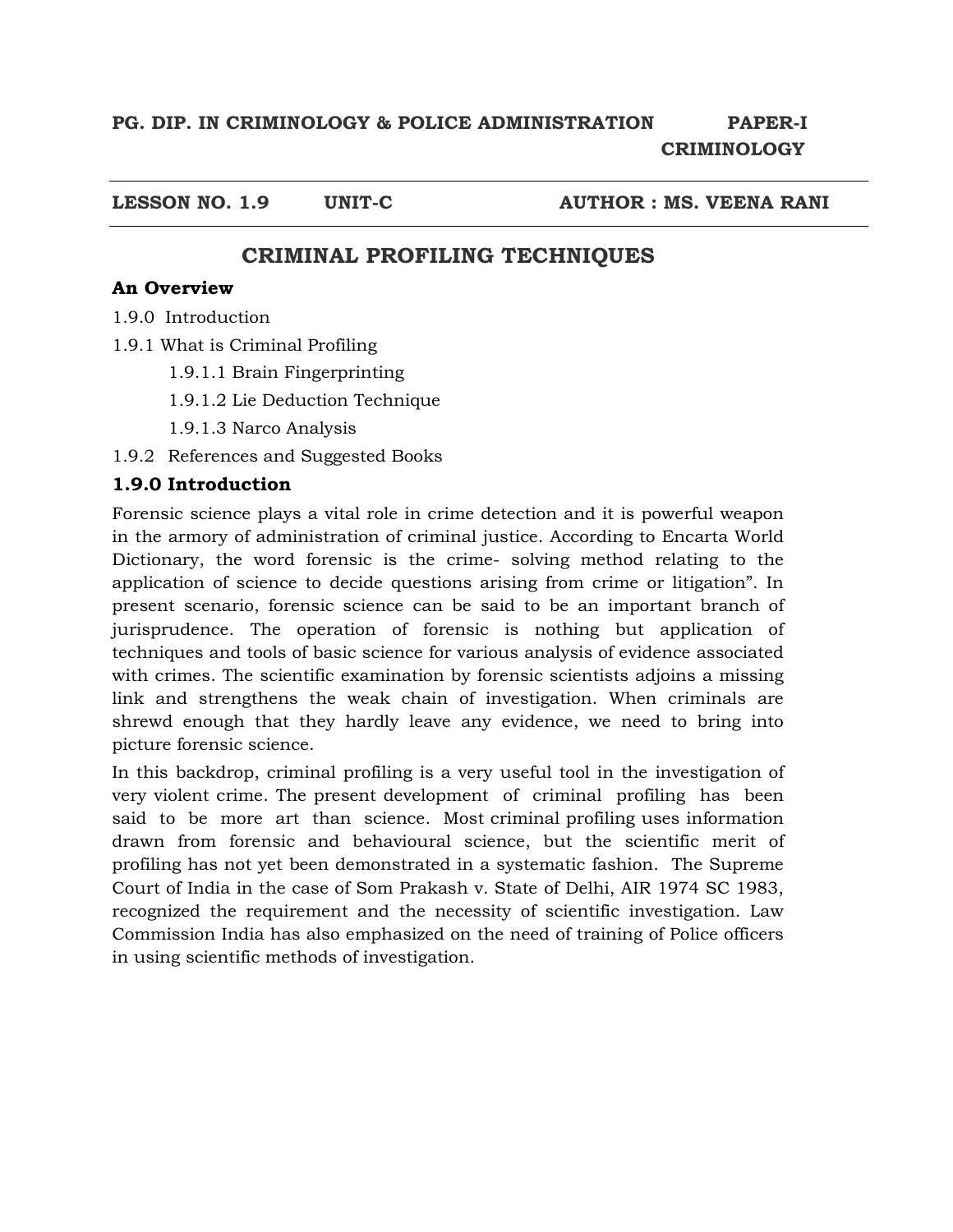## **1.9.1 What is Criminal Profiling?**

Criminal profiling is the inferring of an offender's characteristics from his or her crime scene behaviour. According to Douglas and Olshaker, "criminal profiling is the development of an investigation by means of obtainable information regarding an offence and crime scene to compile a psychosomatic representation of the known architect of the crime". For example, a profiler might try to infer a criminal's age, gender or employment history commencing from the manner he or she have performed throughout the period the crime was carried out. This practice has been referred to by names including offender profiling, psychological profiling and specific profile analysis. Criminal profiling is typically used with crimes where the offender's identity is unknown and with serious types of crime where the offender's identity is unknown and with serious types of crime, such as murder or rape. Profilers are also likely to work on crime series, which are collections of crimes that are thought to have been committed by the same offender. There are many profiling techniques which are used by the criminal investigation agencies for the proper scientific investigation of crime and some of them profiling techniques are explained as under:

- $\triangleright$  Brain Fingerprinting
- > Lie-Detection
- $\triangleright$  Narco-Analysis

# **1.9.1.1 Brain Fingerprinting**

In criminal justice system, Brain fingerprinting is an investigative technique that measures recognition of familiar stimuli by measuring electrical brain wave responses to words, phrases, or pictures that are presented on a computer screen. In other words, brain fingerprinting is a lie detection technique which uses electroencephalography *i.e.,* EEG, to determine whether specific information is stored in a subject's brain. Brain fingerprinting was invented by Lawrence Farwell. The theory is that the suspect's reaction to the details of an event or activity will reflect if the suspect had prior knowledge of the event or activity. This test uses what Farwell calls the MERMER *i.e.,* Memory and Encoding Related Multifaceted Electroencephalographic Response, to detect familiarity reaction. One of the applications is lie detection. Dr. Lawrence A. Farwell has invented, developed, proven, and patented the technique of Farwell Brain Fingerprinting, a new computer-based technology to identify the perpetrator of a crime accurately and scientifically by measuring brain-wave responses to crime relevant words or pictures presented on a computer screen.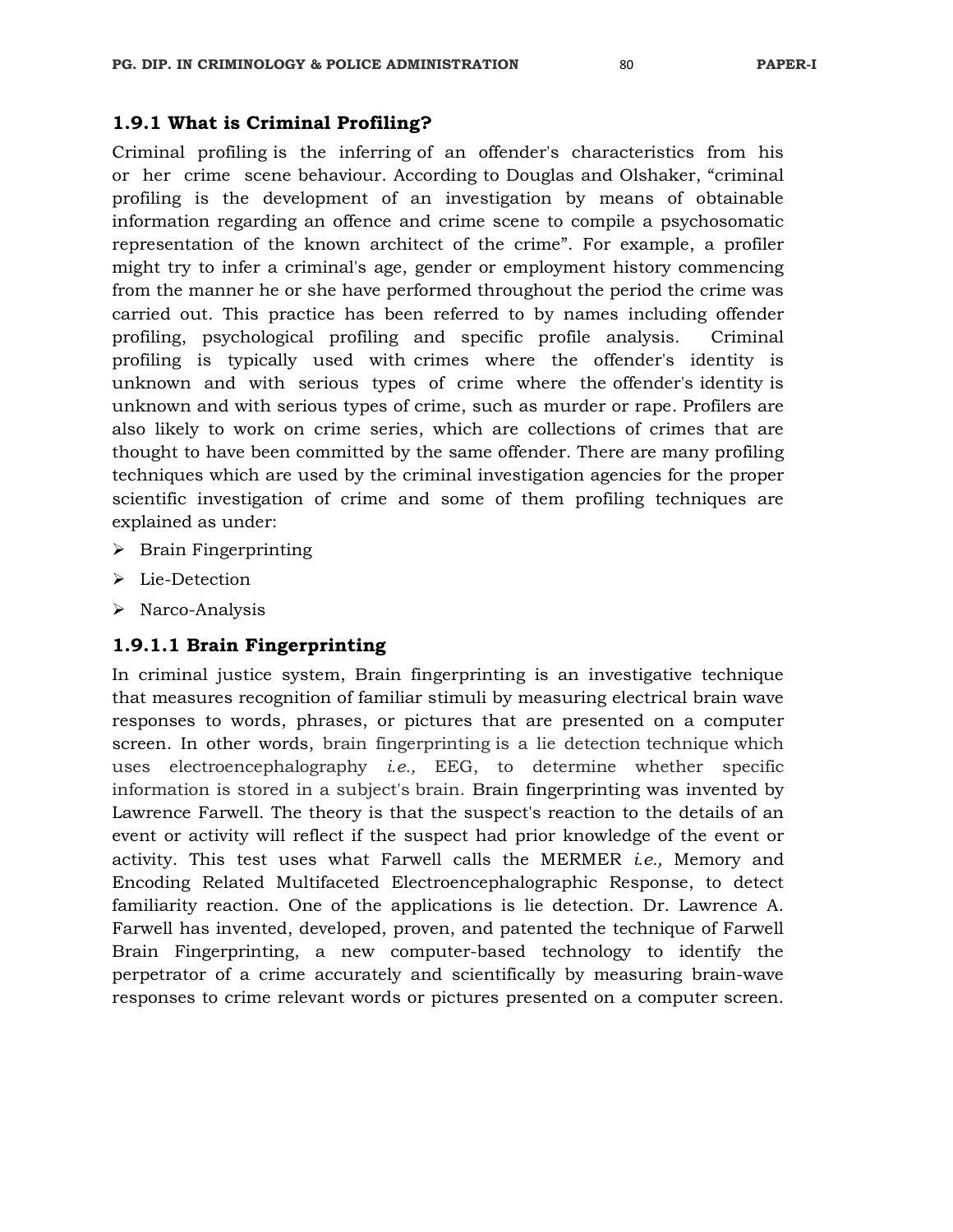Farwell Brain Fingerprinting has proven 100% accurate in over 120 tests, including tests on FBI agents, tests for a US intelligence agency and for the US Navy, and tests on real-life situations including actual crimes.

Hence, Brain fingerprinting is designed to determine whether an individual recognizes specific information related to an event or activity by measuring electrical brain wave responses to words, phrases, or pictures presented on a computer screen. The technique can be applied only in situations where investigators have a sufficient amount of specific information about an event or activity that would be known only to the perpetrator and Investigator. In this respect, Brain Fingerprinting is considered a type of Guilty Knowledge Test, where the "guilty" party is expected to react strongly to the relevant detail of the event of activity.

# **Application of Brain Fingerprinting Testing**

The application of Brain Fingerprinting testing in a criminal case involves four phases:

- 1. Investigation
- 2. Interview
- 3. Scientific testing and
- 4. Adjudication

It is relevant to mention here that out of these four phases, only the third one is in the domain of science. The first phase is undertaken by a skilled investigator, the second by an interviewer who may be an investigator or a scientist, the third by a scientist, and the fourth by a judge and jury. Brain Fingerprinting testing does not prove guilt or innocence. That is the role of a judge and jury. This exciting technology gives the judge and jury new, scientifically valid evidence to help them for arriving at their decision.

DNA evidence and fingerprints are available in only about 1% of major crimes. It is important to note that DNA which stands for "deoxyribonucleic acid" is a nucleic acid that contains the genetic code. It is estimated that Brain Fingerprinting testing will apply in approximately 60 to 70% of these major crimes. The impacts on the criminal justice system will be profound. The potential now exists to significantly improve the speed and accuracy of the entire system, from investigations to parole hearings. Brain Fingerprinting testing will be able to dramatically reduce the costs associated with investigating and prosecuting innocent people and allow law enforcement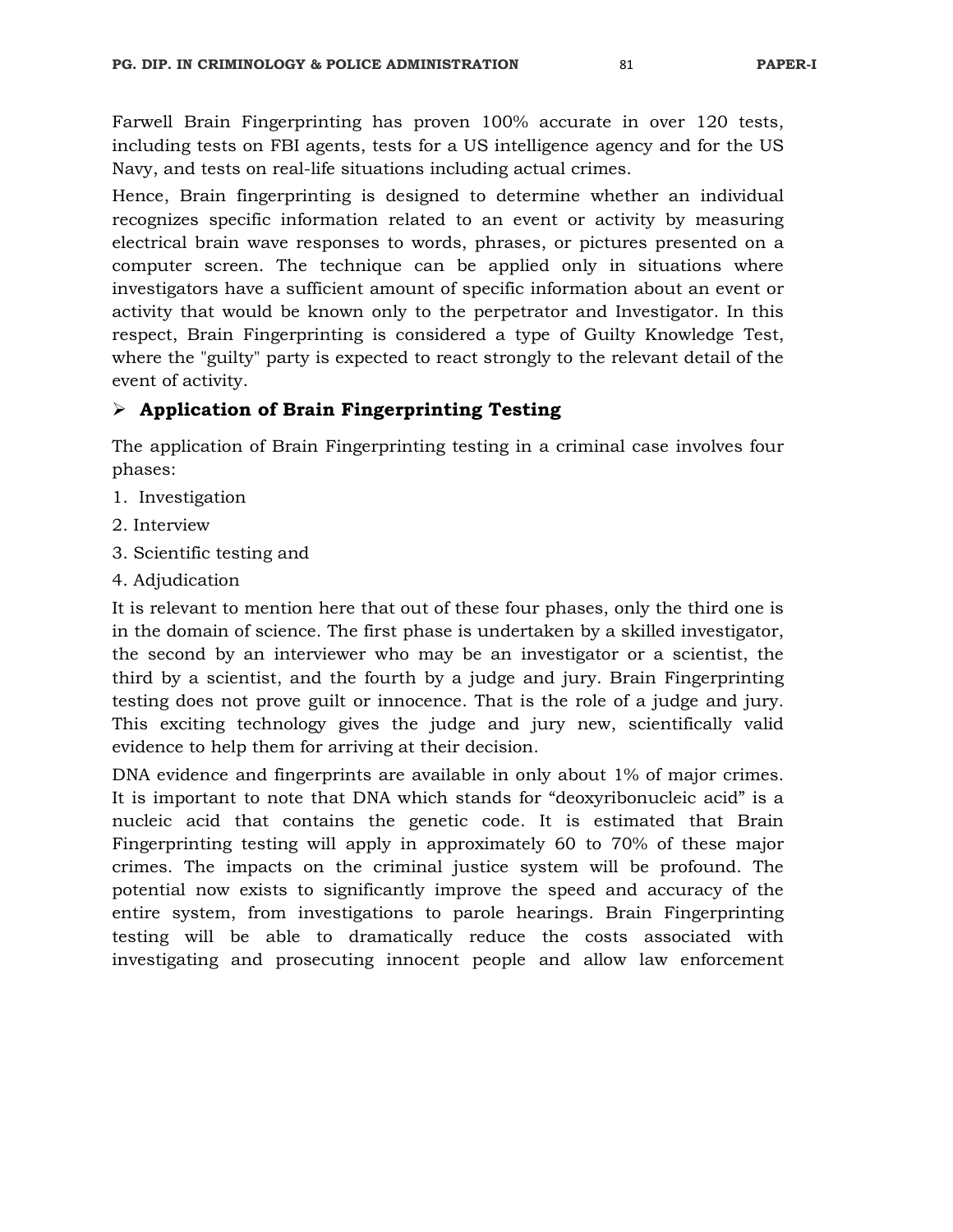professionals to concentrate on suspects who have verifiable, detailed knowledge of the crimes.

#### **Importance of Brain Fingerprinting**

Brain Fingerprinting is based on the principle that the brain is central to all human acts. In a criminal act, there may or may not be many kinds of peripheral evidence, but the brain is always there, planning, executing, and recording the crime. The fundamental difference between a perpetrator and a falsely accused, innocent person is that the perpetrator, having committed the crime, has the details of the crime stored in his brain, and the innocent suspect does not. This is what Brain Fingerprinting detects scientifically. The secrets of Brain Fingerprinting Matching evidence at the crime scene with evidence in the brain. When a crime is committed, a record is stored in the brain of the perpetrator. Brain Fingerprinting provides a means to objectively and scientifically connect evidence from the crime scene with evidence stored in the brain. Only the evidence evaluated by Brain Fingerprinting is evidence stored in the brain. Brain Fingerprinting measures electrical brain activity in response to crime-relevant words or pictures presented on a computer screen, and reveals a brain MERMER, when, and only when, the evidence stored in the brain matches the evidence from the crime scene. Thus, the guilty can be identified and the innocent can be cleared in an accurate, scientific, objective, noninvasive, non-stressful, and non-testimonial manner. Hence, Brain Fingerprinting is a revolutionary and new scientific technology for solving the crimes, identifying perpetrators, and exonerating innocent suspects with a record of complete accuracy in research with government agencies, actual criminal cases, and other applications. The technology fulfills an urgent need for governments, law enforcement agencies, corporations, investigators, crime victims, falsely accused innocent suspects etc.

### **1.9.1.2 Lie Detection Technique**

Lie has been playing important role in human beings life. There is not anywhere that has not had lie. It is used sometimes escaping from threats that affect their life. Sometimes it is used aimless so it becomes habituation, and it is also used as a white lie that is not seemed immoral behavior from society. In some places, detecting lie is playing important role, such as criminal, medical or legal areas. A medical specialist needs to understand his/her patients are lying or not to diagnose them in a true way. In legal issue, lawyer should be fair and he is able to distinguish truthful person to liars. In criminal behavior, deciding and finding perpetrator is challenge and critical issue as well. Because of them,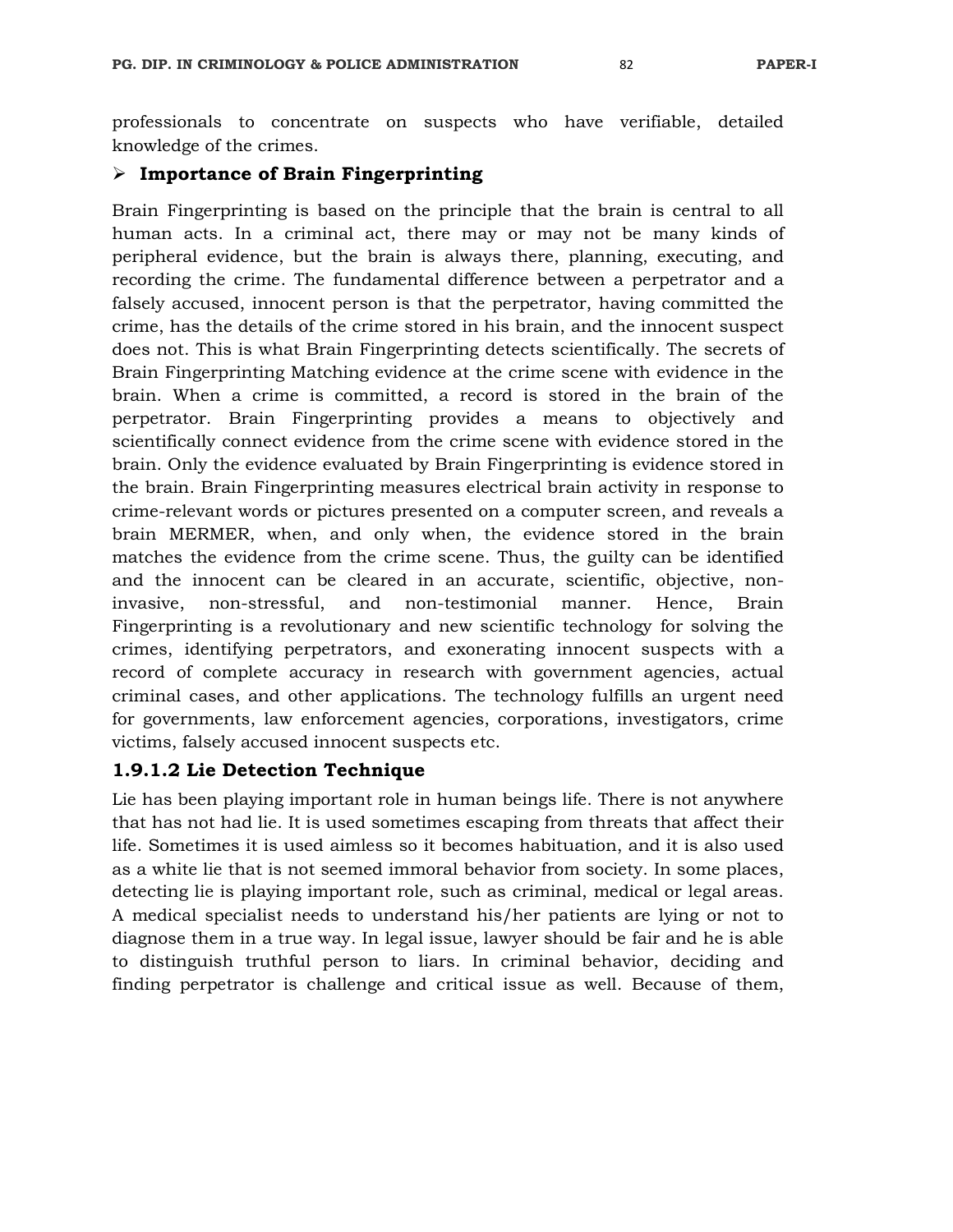some technique was created for detecting liars. In this context, some important lie deduction techniques are:

- TMS (Transcranial Magnetic Stimulation)
- FMRI (Functional Magnetic Resonance Imaging)
- $\triangleright$  PET (Positron Emission Tomography)
- ERP (Event Related Potential)
- $\triangleright$  EEG (Electroencephalography)
- $\triangleright$  Brain Fingerprinting
- $\triangleright$  Polygraph
- Eye-Tracking
- $\triangleright$  Voice Stress Analysis

# **1.9.1.3 Narco Analysis**

Narco-analysis has become one of the most popular techniques of crime detection in criminal justice system. It is a kind of psychotherapy which is conducted on a person by inducing by bringing that individual into semi-sleep with the help of scientific drugs. Human beings have the tendency of speaking lies from the time immemorial. A person is able to lie by using his mind's eye. In this test, the subject's self-consciousness is allowed to sink down by making intrusion to his nervous system. In such a state an attempt is made to extract information in form of clues about the crime as under the influence of drugs it becomes extremely difficult for the subject to lie. Generally it is viewed that if a drug is given to person which repress his power to reasoning without affecting the memory and speak, it is possible to made him to speak truth. The underlying theory is that a person is able to lie by using his imagination, but due to the influence of drug a person losses his self control as a result of which he fails to imagine the fact and would speak the truth. In this state it is very difficult for him to tell lies, rather he would talk about which he or she had the knowledge. The utilization of such drug in police work or interrogation is alike to the traditional.

A new terminology had been added in the field of criminal investigation through forensic science in the year 1936 which is known as Narco-Analysis test. The term 'Narco-Analysis' is derived from the Greek word Narco which means "anaesthesia" or "torpor" and is used to describe diagnostic and psychotherapeutic techniques that used psychotropic drugs, particularly barbiturates to induce a stupor in which mental element with strong associated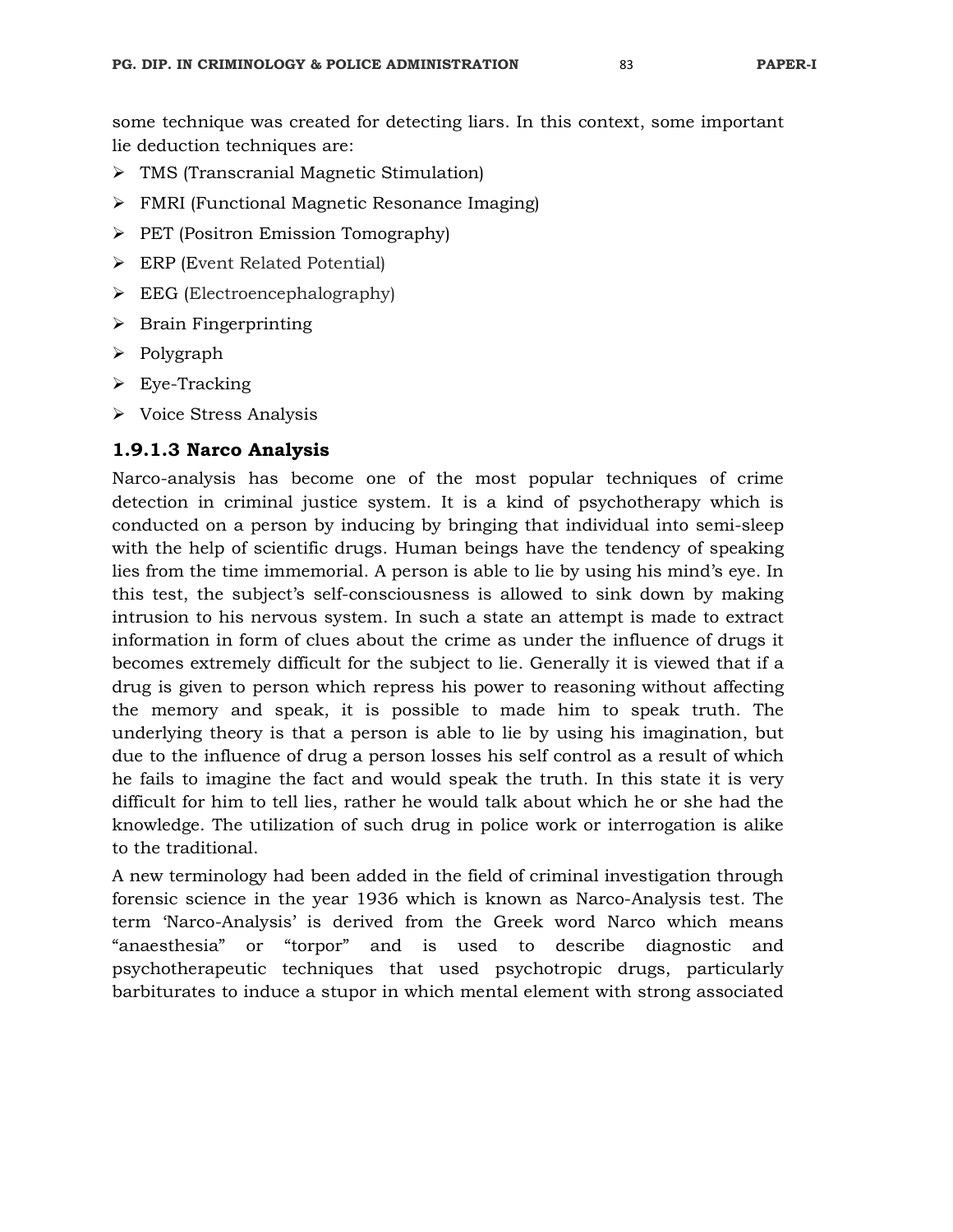effect come to the surface, where they can be exploited by the therapist. It is also known as drug hypnosis or a truth serum or a combination of hypnosis or narcosis. Hence, it is method to make human thought and communication manageable. According to Webster Dictionary, "Narco-Analysis means psycho analysis in a state which is similar to sleep and this state is achieved by use of drugs. These drugs are known as 'truth drugs' or truth serum."

### **Procedure for Narco Analysis Test**

Drugs used for the tests are commonly known as Truth Serum. Generally, the drug called "Barbiturates" or "Sodium Pentothal" is used for conducting narco analysis test. It is also known by the name of "Penthol Sodium" or' Thiopental" or "Thiopentone". Important things involved in the tests are:

- (i) Video recording
- (ii) Tape recorder
- (iii) Disposable syringe
- (iv) Distilled water
- (v) Prescribed truth drug

The quantity of Truth Serum or the dose depends upon the suspect's sex, age, health and physical and mental condition. In normal condition 3gm of Truth drugs of barbiturate class like sodium pentothal, sodium Amytal etc., is required for the test. 3gm of the drug is dissolved in 3000ml of distilled water. When the mixture (solution) becomes ready it is administered intravenously along with 10% of dextrose on interval of 3 hours to the suspect accused. It is relevant to point that the presence of investigation Authorities at the time of performing test is mandatory such as:

- (i) Physician
- (ii) Neurologist
- (iii) Cardiologist
- (iv) Anesthetist
- (v) Lawyer

### **Precautions and Guidelines**

The following precautions should be taken into consideration for the effective result of test:

(i) The test should be conducted in a well-lit room which is otherwise quiet.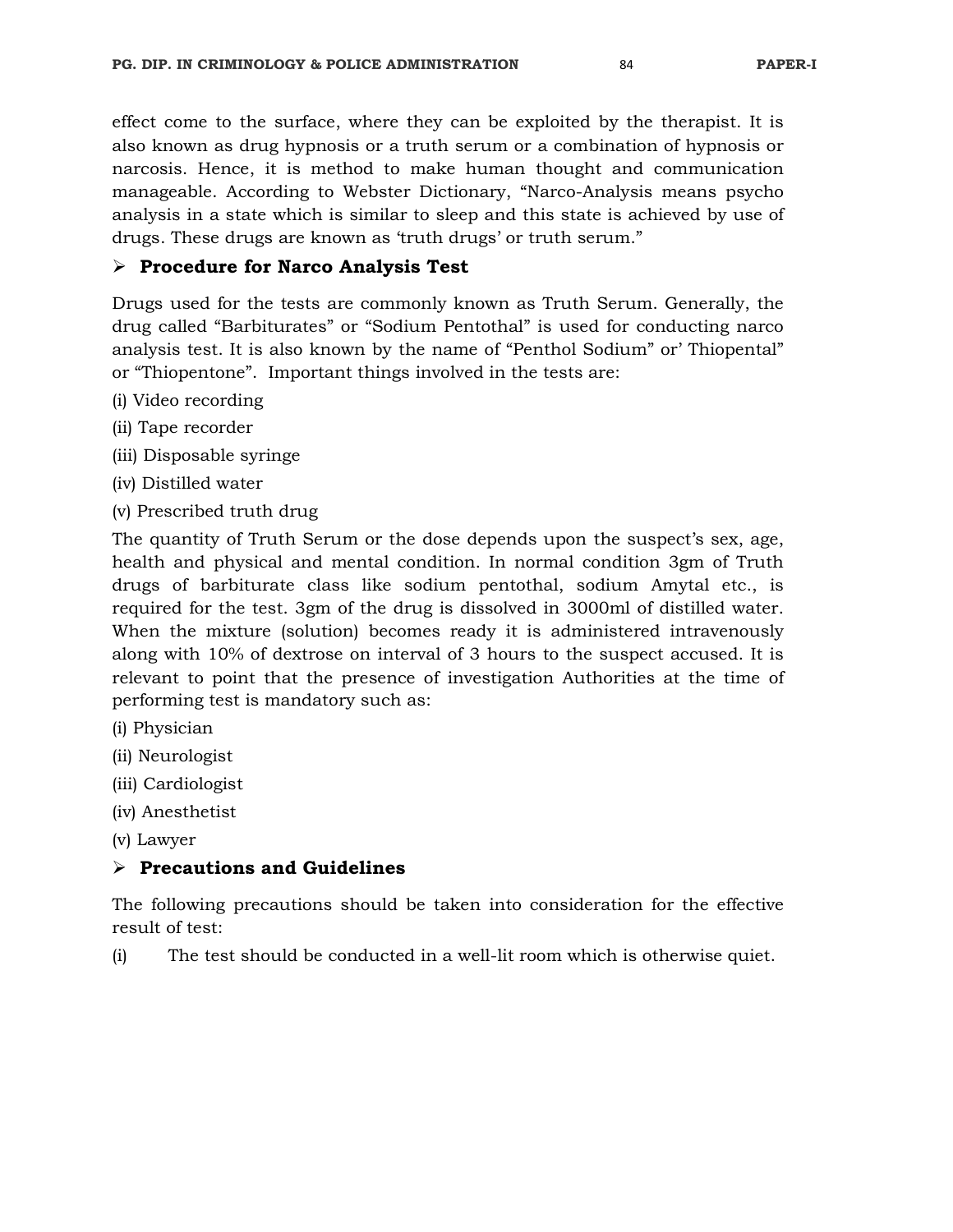- (ii) Prior consent of the subject has to be obtained and the person subjected to the test should be given an option if he or she wishes to avail the test.
- (iii) Consent should be recorded and it should be done before a Judicial Magistrate.
- (iv) The physical and emotional implication along with the legal implications of the test should be explained to the subject by the lawyer accessing him or her or by the police that he or she submits himself or herself to the test voluntarily.
- (v) The person subjected to the test should be made clear during the hearing that his or her statements so made shall not be a "confessional statement" to the Magistrate, but a statement to the police.
- (vi) The entire process should be videotaped.
- (vii) The drug should be diluted at 8.66% and should be injected showing at intervals throughout the interview.
- (viii) The drug should be administrated so that a state between sleep and wakefulness is maintained.
- (ix) Caffeine should be used to prevent the subject from going into deep sleep.
- (x) The interview should not exceed one hour of time.
- (xi) The actual recording of test shall be done in the presence of a lawyer.
- (xii) Manner of information received must be completely narrated in full medical and factual terms and must be recorded.
- (xiii) In India the test should be conducted as per norms of the NHRC (National Human Rights Commission).

Thus, these tests can be successfully used in criminal justice system and the investigating agencies have carried out these tests in a number of high profile cases. Rapidly and swiftly these scientific tools of investigation can become an alternate of third degree physical torture in police custody. As was rightly held by the Supreme Court in the case of D. K. Basu v. State of West Bengal, AIR 1977 SC 610, that there is need for developing scientific methods of investigation and interrogation of accused as custodial deaths and torture is nothing but a blow at rule of law.

Thus, Narco-Analysis, Polygraph and Brain-Mapping are revolutionary tools of forensic science that can prove to be very helpful in crime scene investigation.